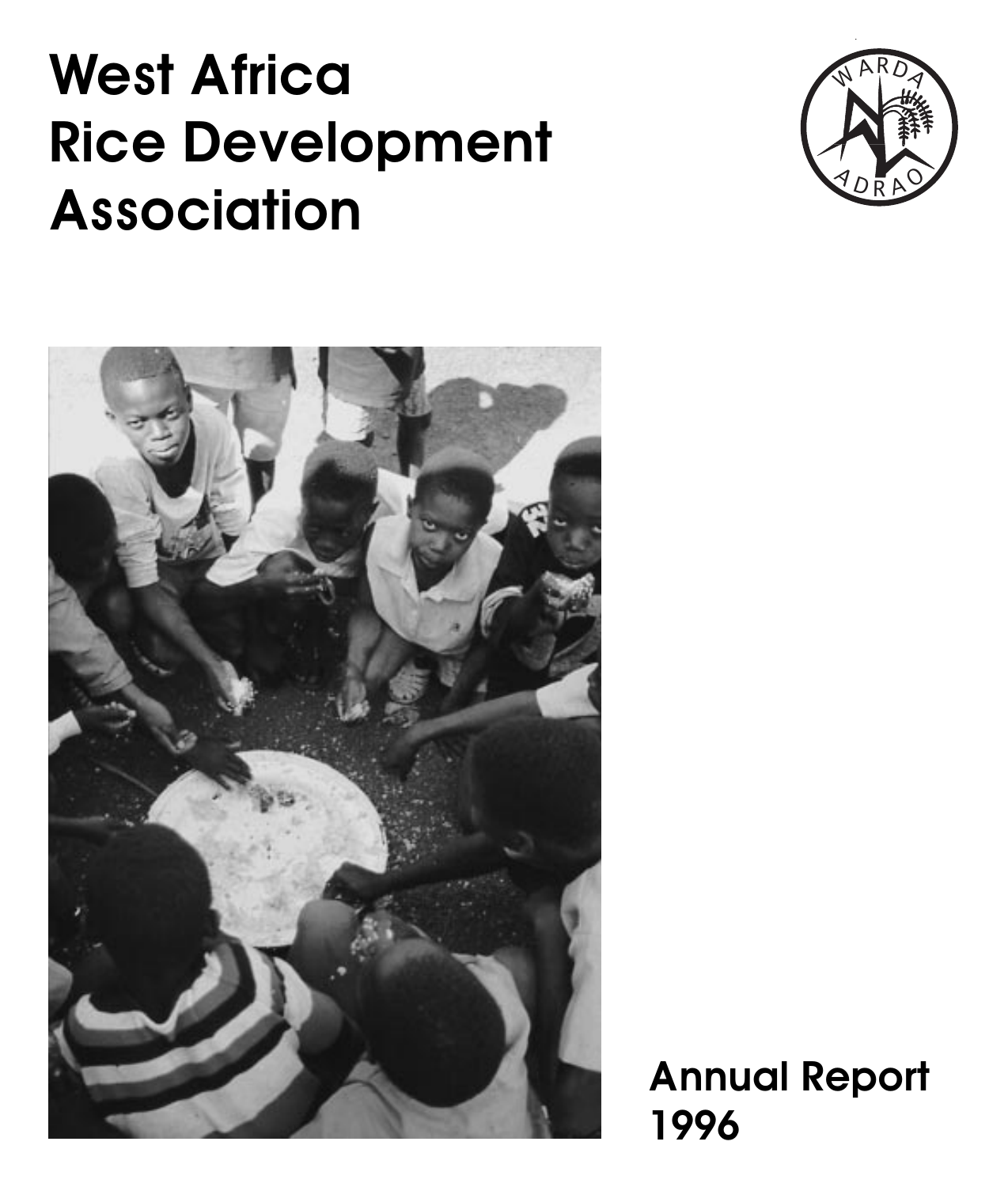

# **West Africa Rice Development Association**

**01 BP 2551, Bouaké 01, Côte d'Ivoire**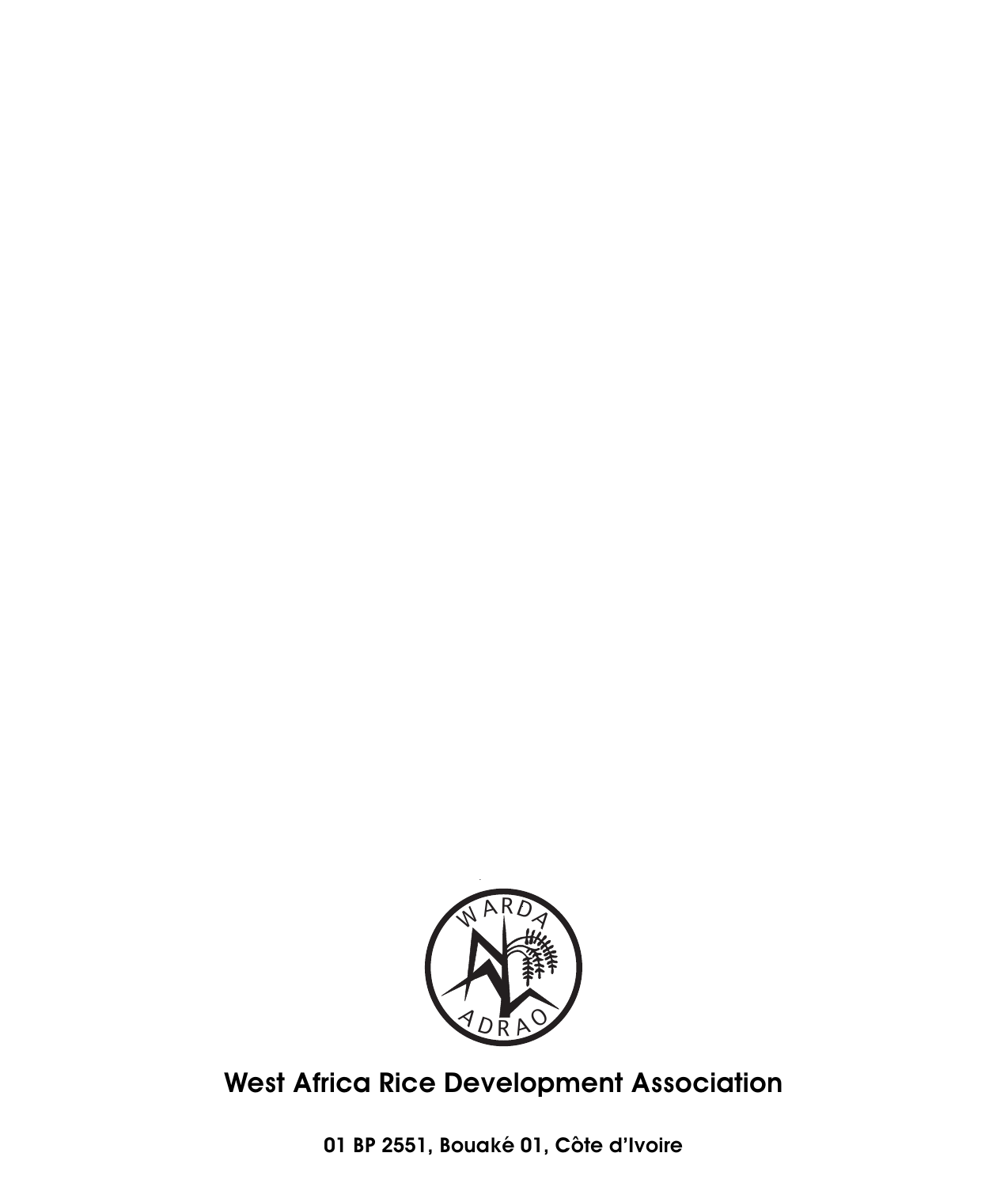ANNUAL REPORT 1996 **ANNUAL REPORT 1996**

WEST AFRICA RICE DEVELOPMENT ASSOCIATION **WEST AFRICA RICE DEVELOPMENT ASSOCIATION**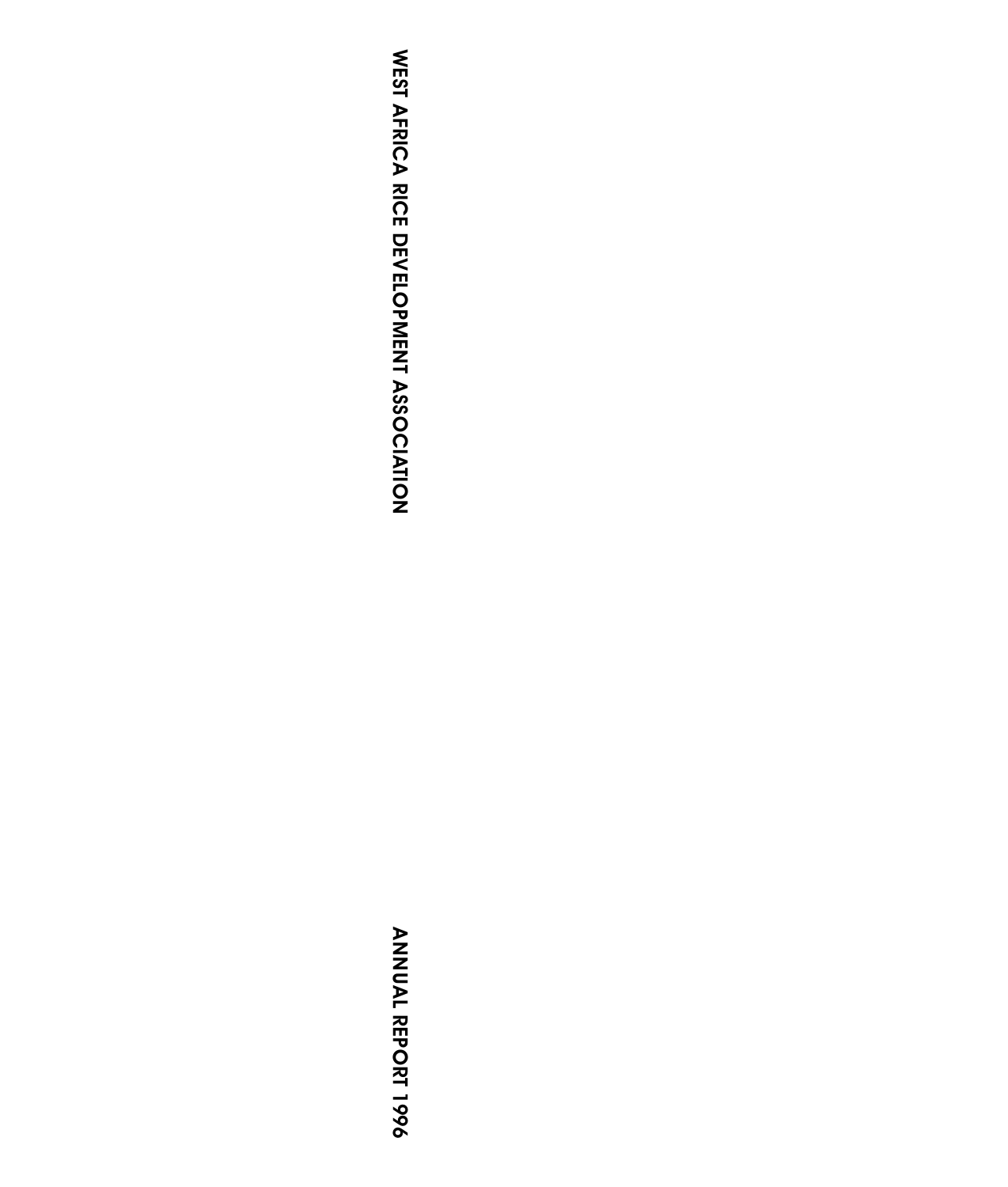#### **About the West Africa Rice Development Association**

The West Africa Rice Development Association (WARDA) is an autonomous intergovernmental research association with a mission to strengthen West Africa's capability in rice production science, technology and socio-economics through research, training and communications activities.

Conducted in collaboration with the national agricultural research systems of member states, academic institutions, international donors and other organizations, the work of WARDA benefits the mostly small-scale West African farmers who cultivate rice, as well as the millions of African families who eat rice as a staple food.

WARDA was formed in 1971 by 11 countries with the assistance of the United Nations Development Programme (UNDP), the Food and Agriculture Organization of the United Nations (FAO) and the Economic Commission for Africa (ECA). It now comprises 17 member states: Benin, Burkina Faso, Cameroon, Chad, Côte d'Ivoire, the Gambia, Ghana, Guinea, Guinea-Bissau, Liberia, Mali, Mauritania, Niger, Nigeria, Senegal, Sierra Leone and Togo. WARDA is a member of the Consultative Group on International Agricultural Research (CGIAR), a network of 16 international research centers supported by public- and privatesector donors (see inside back cover).

The headquarters and main research facilities of WARDA are located at Mbé, near Bouaké, Côte d'Ivoire. Regional research centers in St-Louis, Senegal and Ibadan, Nigeria focus on Sahel irrigated rice and lowland rice breeding respectively.

Donors to WARDA in 1996 were: the African Development Bank, Canada, Denmark, the European Union, France, the Gatsby Foundation, Germany, the International Development Research Centre (IDRC), the International Fund for Agricultural Development (IFAD), Japan, Korea, the Netherlands, Norway, the Rockefeller Foundation, Spain, Sweden, the United Kingdom, the United Nations Development Programme (UNDP), the United States of America, the World Bank and several WARDA member states.

| <b>Headquarters and Main</b><br><b>Research Center</b> |                                                                                   |                                       | <b>Sahel Irrigated Rice Program</b>                                                     | <b>Lowland Breeding Unit</b>                       |                                                                                                |
|--------------------------------------------------------|-----------------------------------------------------------------------------------|---------------------------------------|-----------------------------------------------------------------------------------------|----------------------------------------------------|------------------------------------------------------------------------------------------------|
| WARDA<br>01 BP 2551<br>Bouaké 01<br>Côte d'Ivoire      |                                                                                   | ADRAO<br>BP 96<br>St-Louis<br>Senegal |                                                                                         | WARDA<br>PMB 5320<br>Ovo Road<br>Ibadan<br>Nigeria | c/o International Institute of<br>Tropical Agriculture (IITA)                                  |
| Tel:<br>Fax:<br>Telex:                                 | $(225)$ 63 45 14<br>$(225)$ 63 47 14<br>69138 ADRAO CI<br>e-mail: warda@canet.com | Tel:<br>Fax:<br>Telex:                | $(221)$ 62 64 93<br>$(221)$ 62 64 91<br>75127 ADRAO SG<br>e-mail: warda-sahel@canet.com | Tel:<br>Fax:<br>Telex:                             | (2342) 241 2626<br>(2342) 241 2169<br>874 1772276<br>31417 TROPIB NG<br>e-mail: iita@canet.com |

ISBN 9291131113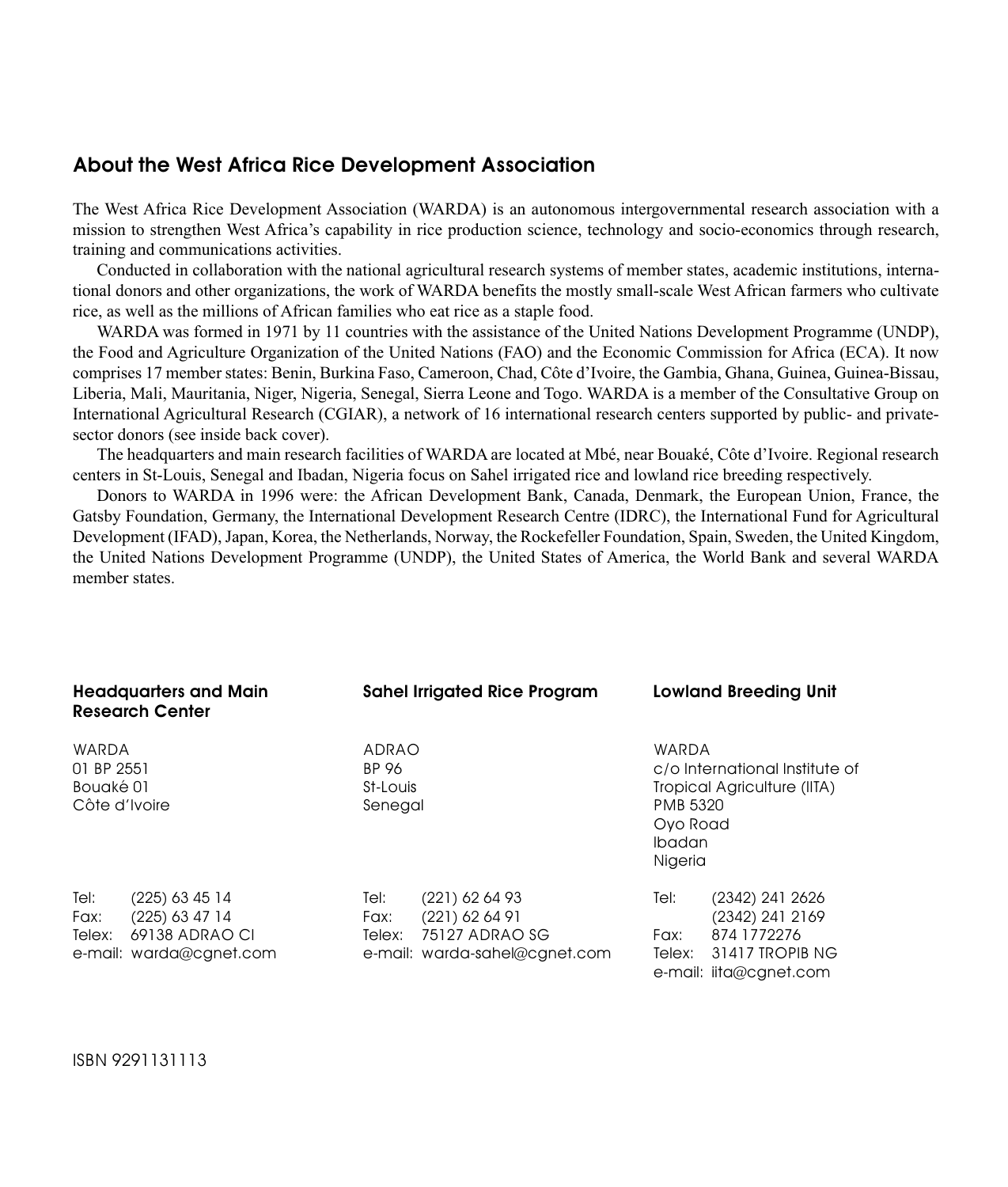#### **About the Consultative Group on International Agricultural Research**

The Consultative Group on International Agricultural Research (CGIAR) is a consortium of some 53 public- and private-sector bodies that provide funding for 16 international agricultural research centers, including WARDA. Founded in 1971, the CGIAR is cosponsored by the Food and Agriculture Organization of the United Nations (FAO), the United Nations Development Programme (UNDP), the United Nations Environment Programme (UNEP) and the World Bank.

The CGIAR's mission is to contribute, through research, to sustainable agriculture for food security in developing countries. In pursuit of this mission, the CGIAR focusses on five major research thrusts: increasing productivity, protecting the environment, saving biodiversity, improving policies and strengthening national research. It collaborates with a wide range of partners, especially national agricultural research systems, advanced research institutions in the North and the South, universities, the private sector, non-governmental organizations and farmers' associations.

#### **CGIAR centers**

| <b>CIAT</b>    | Centro Internacional de Agricultura Tropical                     |
|----------------|------------------------------------------------------------------|
| <b>CIFOR</b>   | Center for International Forestry Research                       |
| <b>CIMMYT</b>  | Centro Internacional de Mejoramiento de Maiz y Trigo             |
| <b>CIP</b>     | Centro Internacional de la Papa                                  |
| <b>ICARDA</b>  | International Center for Agricultural Research in the Dry Areas  |
| <b>ICLARM</b>  | International Center for Living Aquatic Resources Management     |
| <b>ICRAF</b>   | International Centre for Research in Agroforestry                |
| <b>ICRISAT</b> | International Crops Research Institute for the Semi-Arid Tropics |
| <b>IFPRI</b>   | <b>International Food Policy Research Institute</b>              |
| <b>IIMI</b>    | International Irrigation Management Institute                    |
| <b>IITA</b>    | International Institute of Tropical Agriculture                  |
| <b>ILRI</b>    | <b>International Livestock Research Institute</b>                |
| <b>IPGRI</b>   | <b>International Plant Genetic Resources Institute</b>           |
| <b>IRRI</b>    | International Rice Research Institute                            |
| <b>ISNAR</b>   | International Service for National Agricultural Research         |
| <b>WARDA</b>   | West Africa Rice Development Association                         |
|                |                                                                  |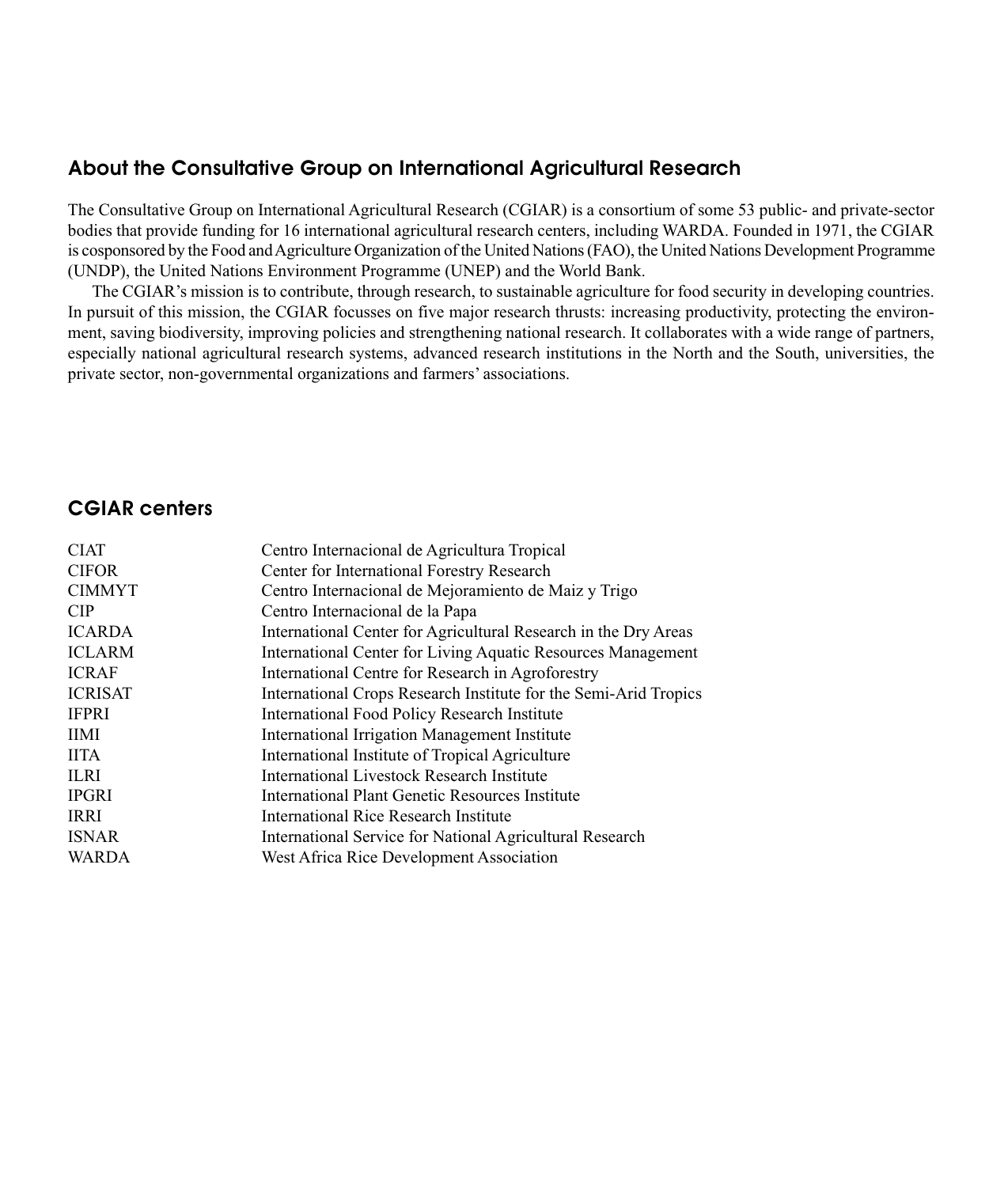# **WARDA**

# **Annual Report**

# **1996**



West Africa Rice Developmentsociation

Association pour le Développement de la Riziculturiage de l'Ouest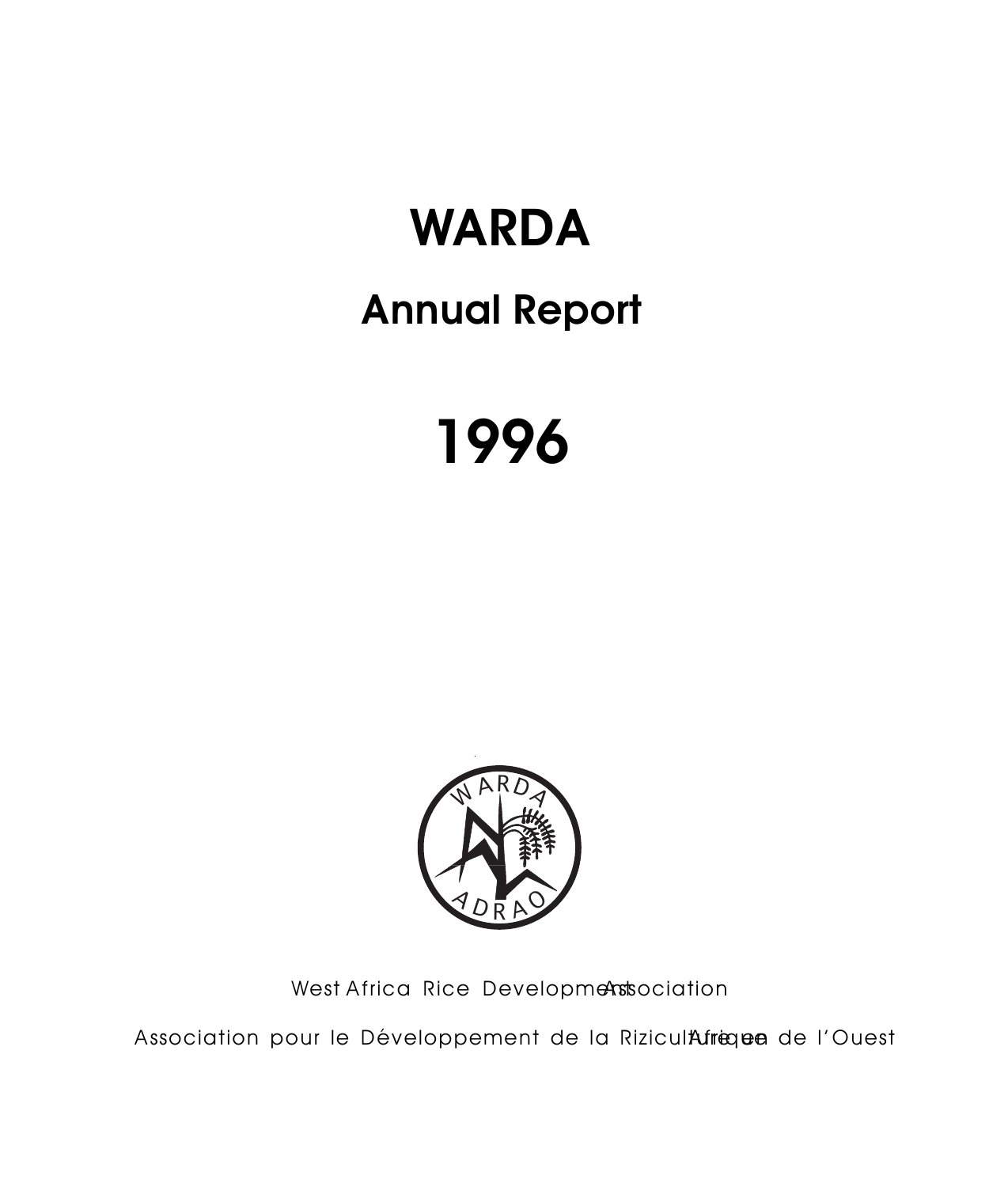Correct citation: WARDA 1997. WARDA Annual Report 1996. Mbé, Côte d'Ivoire.

Cette publication est aussi disponible en français, sous le titre: ADRAO Rapport annuel 1996.

Cover: Ivorien children enjoy a dish of rice made from a variety developed by WARDA and its partners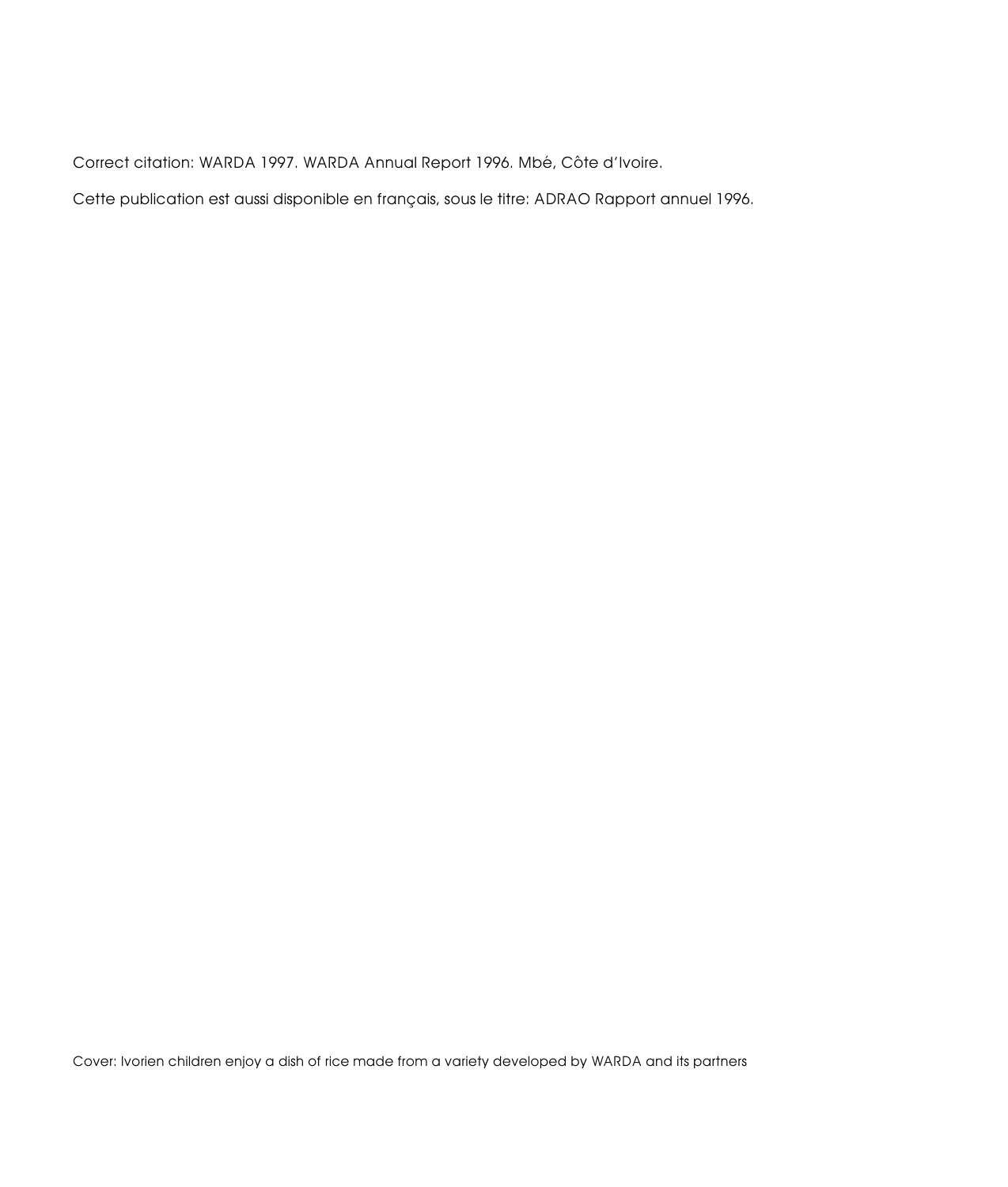# **Contents**

| Foreword         |                                          | 1  |
|------------------|------------------------------------------|----|
| <b>Overviews</b> |                                          | 5  |
|                  | Research                                 | 5  |
|                  | Communications and Training              | 9  |
| <b>Features</b>  |                                          | 13 |
|                  | Something New out of Africa              | 13 |
|                  | Farmers in the Driving Seat              | 21 |
|                  | Rice Cultivation: Kill or Cure?          | 27 |
|                  | A Tradition in the Making                | 32 |
|                  | Tooling up for Inland Valley Development | 39 |
|                  | From Asia with Knowledge                 | 44 |
| Annexes          |                                          | 49 |
|                  | <b>Financial Statement</b>               | 49 |
|                  | <b>Board of Trustees</b>                 | 52 |
|                  | Senior Staff and Associates              | 53 |
|                  | Publications                             | 55 |
|                  | Acronyms                                 | 58 |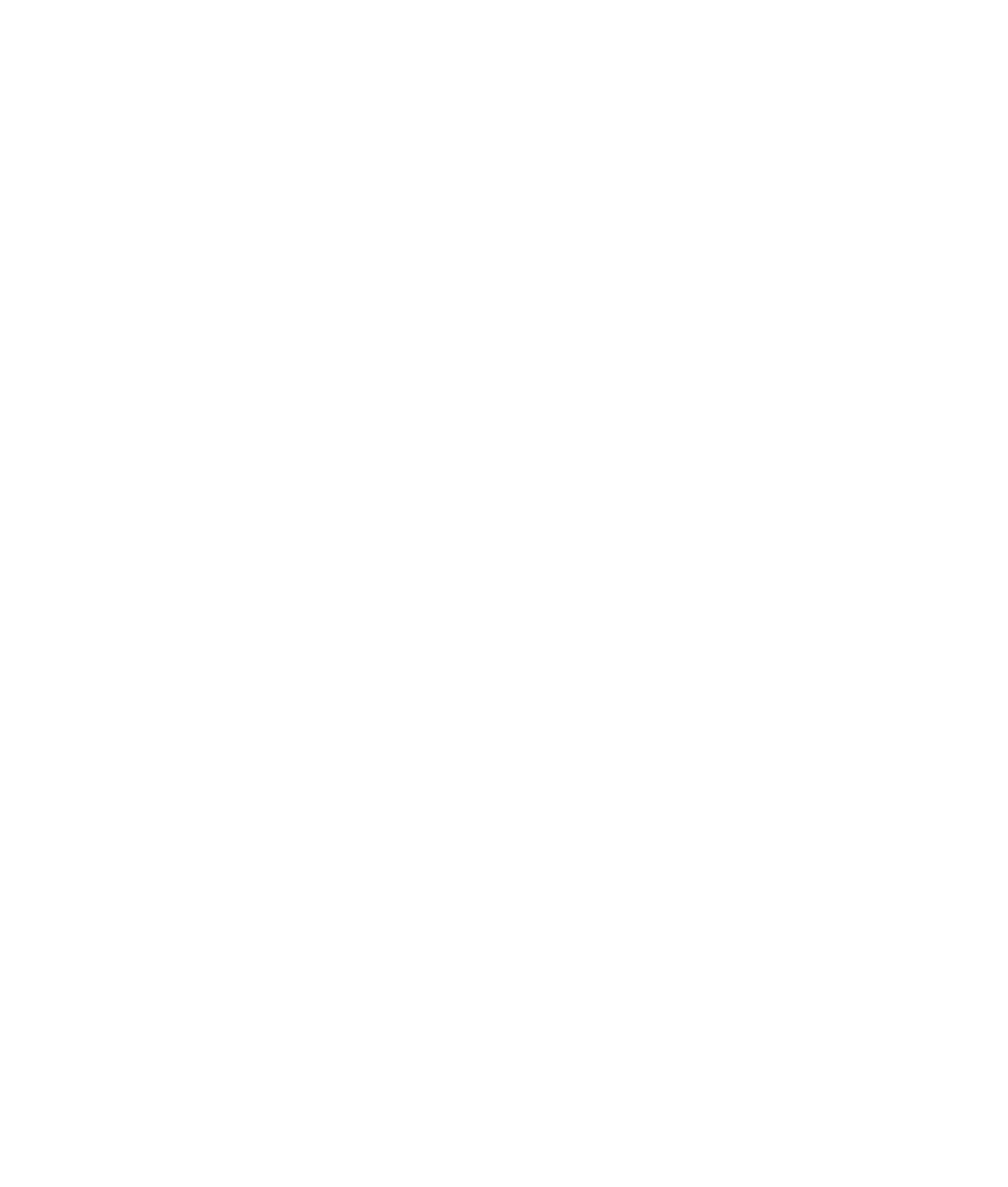# **Message from the Director General and Chairman of the Board of Trustees**

WARDA's STANDING as a center of excellence in the global scientific community owes much to the support of its donors, its membership of the Consultative Group on International Agricultural Research (CGIAR), and the strength of its partnerships with other institutions. But these factors pale beside the contributions of two outstanding individuals, both of whom have now left WARDA's employment.

Eugene Terry took up the post of Director General of WARDA in 1987. He came with a brief for change, which he set about pursuing with a vigor, a sincerity and a commitment unparalleled in the Association's previous history. By the early 1990s, WARDA had a strategy and medium-term plan that brought its mission and program into line with other CGIAR centers, its first ever Board of Trustees, a new management structure committed to accountability and transparency, a new home in Côte d'Ivoire and—most important—renewed and growing support from the donor community.

On these foundations it was possible to build a strong scientific program. This was the brief of Peter Matlon, who arrived at WARDA as its Director of Research not long after Eugene. Peter's vision, his gifts as a scientist, his insistence on quality, his ability to inspire others and to foster good teamwork—all have contributed greatly to the scientific reputation enjoyed by WARDA today.

Eugene and Peter's combined efforts have enabled WARDA to build its new headquarters building at Mbé, to maintain a healthy funding position despite difficult times, to assemble a team of highly motivated scientists and to

establish a well focussed collaborative research program with a wide range of partners both within and beyond the region. In 1996, as the closing chapter of their era, they led a new medium-term planning exercise and the restructuring of WARDA's program, leaving the Association well positioned to meet the challenges of the years ahead. WARDA wishes both men well in their new positions with the World Bank and the United Nations Development Programme (UNDP) respectively.

Bringing the search for a new Director General to a successful conclusion was the major task of the Board of Trustees in the first half of 1996. The search process culminated in a recommendation, made to an extraordinary meeting of WARDA's Council of Ministers held in Accra in June, to appoint Dr Kanayo F. Nwanze (see box overleaf). It is one more measure of the progress WARDA has made in the past decade that its recruitment process was singled out for praise by the CGIAR's Chairman, Dr Serageldin, for its rigor and transparency.

Following a recommendation made in November 1996 by a management consultant, the Board of Trustees began a search for a



Dr. Eugene R. Terry, Director General of WARDA, 1987-1996 (November)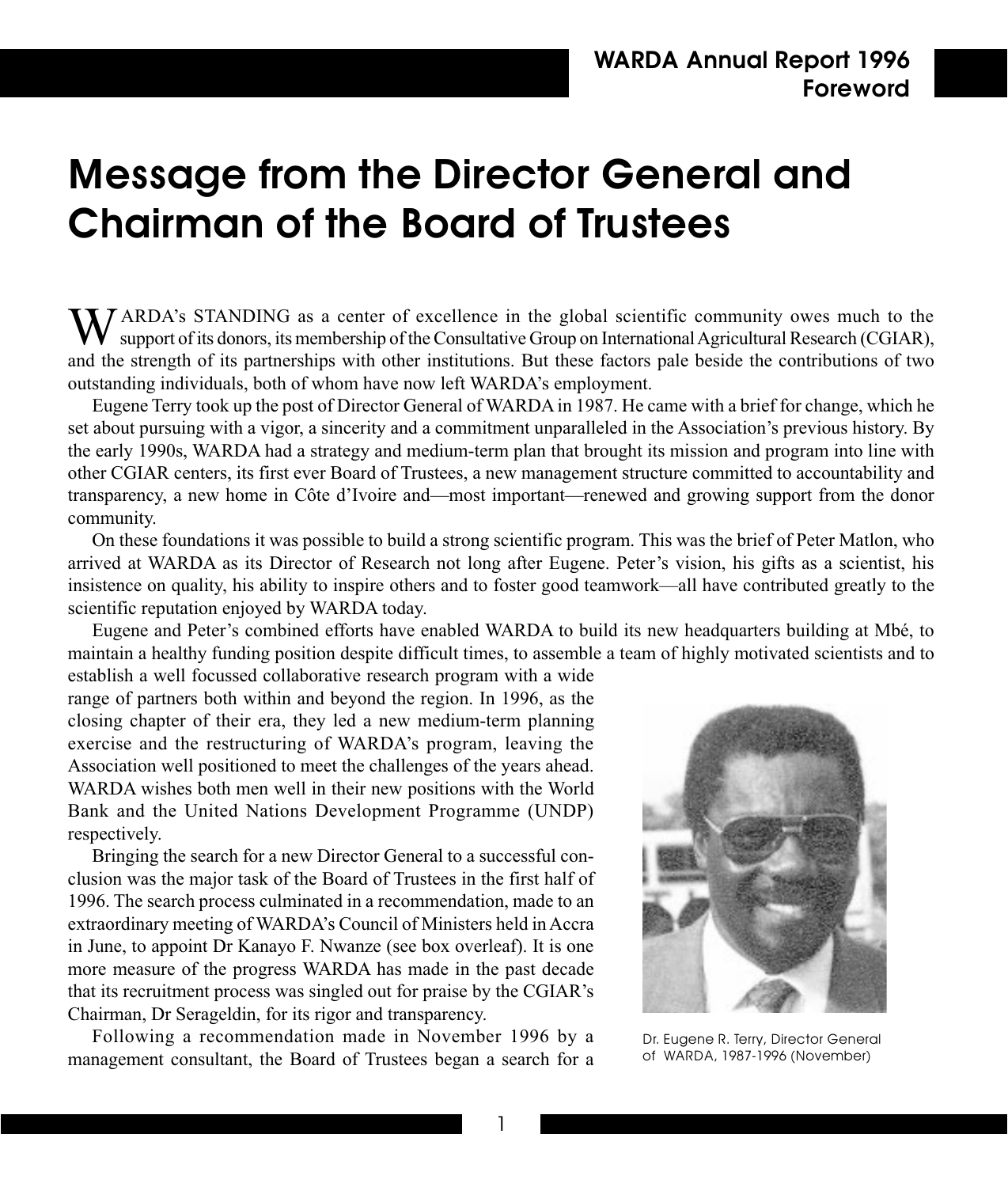### **WARDA Annual Report 1996 Foreword**

#### **WARDA's new Director General**

Dr Kanayo F. Nwanze has had a distinguished career in the CGIAR system as both a scientist and a research manager. He has worked in several francophone and anglophone countries of West and Central Africa, in addition to India.

After obtaining a doctorate in entomology at Kansas State University, USA, Dr Nwanze joined the International Institute of Tropical Agriculture (IITA), in Ibadan, Nigeria, as a post-doctoral fellow in entomology research. In 1977 he became principal entomologist (roots and tubers) with IITA's collaborative program on cassava in Zaire. Then, in 1979, he moved to Burkina Faso, taking up the post of principal cereals entomologist with the International Crops Research Institute for the Semi-Arid Tropics (ICRISAT). He remained with ICRISAT for the next 16 years, serving successively as acting director and team leader at the Sahelian Centre, Niger, unit leader and principal scientist based in Hyderabad, India, and project team leader for the Sorghum Medium Rainfall Project, also based in Hyderabad. In 1986 he took a year's sabbatical leave as adjunct professor at the Department of Entomology and Nematology. University of Florida, Gainesville, USA.



Dr Kanayo F. Nwanze

A Nigerian, Dr Nwanze is married with four children. We welcome him and his family to WARDA and to Côte d'Ivoire.

WARDA Staff Association

Director of Administration and Finance, re-establishing a post that had been vacant for some time. Under WARDA's new structure, the post of Director of Research becomes that of Director of Programs. As Peter Matlon agreed to stay with us during the transition phase, this post too remains to be filled in 1997.

These major changes at the top of WARDA did not disrupt the pursuit of the Association's normal business. At its November 1966 meeting, WARDA's Board of Trustees approved the medium-term plan for 1988-2000 for submission to the Technical Advisory Committee (TAC) of the CGIAR in March 1997. The approach taken to formulating the plan was broadly participatory, with inputs derived from the assessments of priorities made annually by WARDA's task forces, state-of-the-art reviews conducted by WARDA scientists, and the results of diagnostic research on farmers' perceptions of their main problems. The planning exercise itself used a Delphi method to evaluate the contributions to regional rice production made by alleviating different constraints. One new feature of the plan is a provision for spillover from WARDA's research to other regions of Africa besides our main mandate region, West Africa.

Closely associated with the medium-term planning exercise was the restructuring of WARDA. This was designed to promote multidisciplinarity and the flow of information and technologies across ecosystems, to integrate training and communications activities with research, to promote policy analysis in support of technology adoption, and to increase our emphasis on technology transfer and the assessment of impact. The rationale for the restructuring process, together with its outcome, is described in more detail in the overview article on research (see page 5).

WARDA's new management team, together with its Board of Trustees, fully endorses the new structure. We particularly look forward to placing more emphasis on technology transfer as we seek to increase the impact of WARDA's research. Such a shift in emphasis should come easily to WARDA, given its unique nature as an association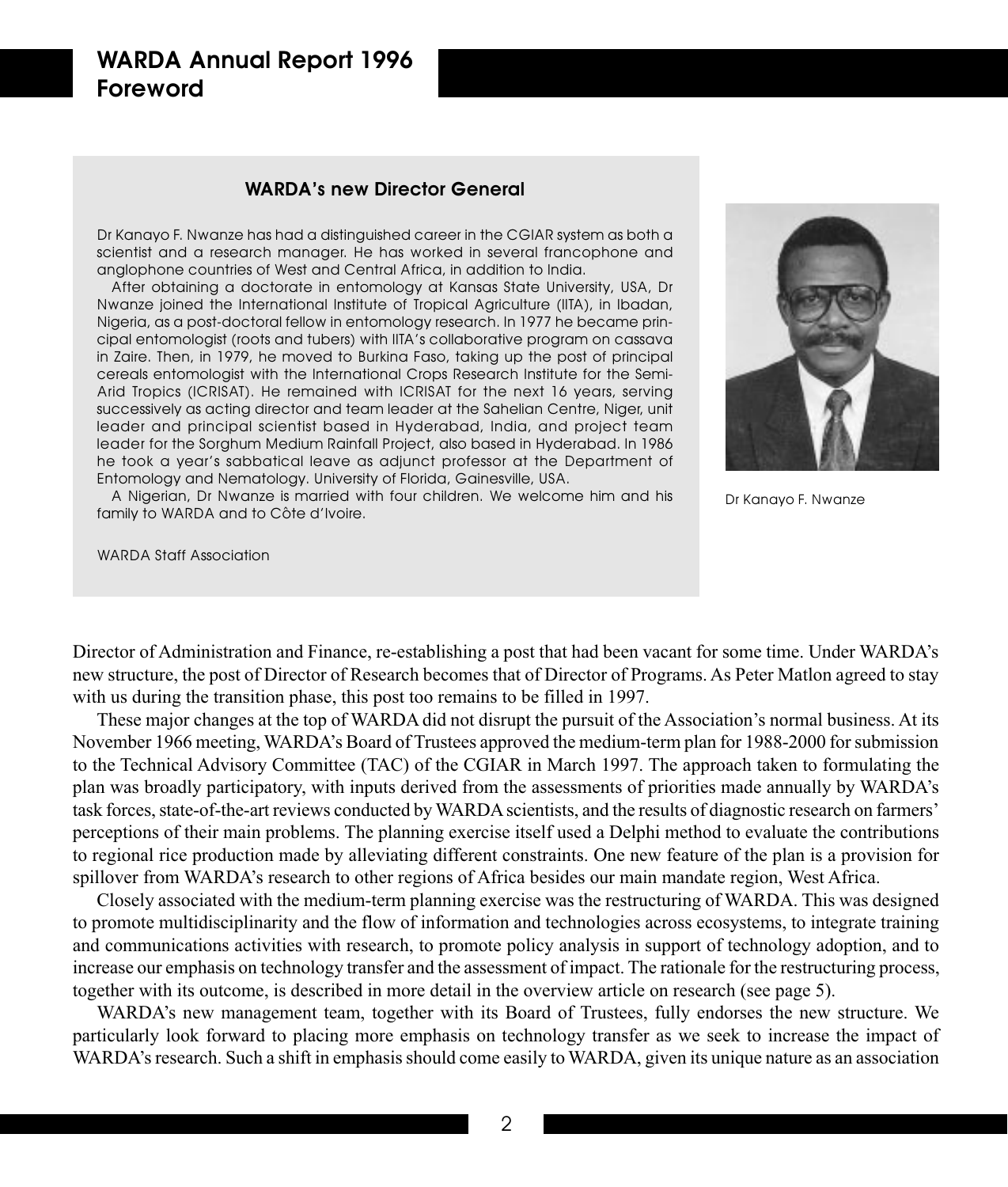for rice development as well as rice research. It does not mean that we will relinquish our pursuit of excellence in science, since good science is a prerequisite to good development.

The year was crowded with many other important items of institutional business. We shall try to pick out a few that are milestones of WARDA's progress or that have implications for its future.

One milestone was the signing of a new memorandum of understanding between IRRI and WARDA. The shared mandate of the two institutes for rice research in Africa means that a clear definition of roles is vital to the efficient use of the CGIAR's resources. The memorandum, which replaces the former tripartite agreement between IITA, IRRI and WARDA, provides such a definition, together with guidelines for collaboration over the next 5 years. An early outcome of that collaboration will be the transfer from IITA to WARDA's Mbé headquarters of the germplasm, staff and equipment associated with the African operations of the International Network for the Genetic Evaluation of Rice (INGER). This will promote easier access by WARDA staff and collaborators to a wider range of germplasm, and more flexible germplasm exchange throughout the region.

An internally managed external review of our integrated pest management (IPM) activities reported favorably on our achievements in this field, but identified several areas in which we need to improve our performance. These include collaboration between the different disciplines involved in IPM, the need to appoint an entomologist, our collaboration with IITA, and resistance breeding strategies.

WARDA's task forces were also evaluated as part of a review by the United States Agency for International Development (USAID) of the networks it funds in West Africa. The review found that the task forces fostered a participatory approach to research planning and a high level of national involvement in collaborative research. It also identified several areas in which there was scope for improving their efficiency. WARDA is considering the review's many recommendations, which included a proposal to reduce the number of task forces by merging some of them.

Lastly, a word about this report, which differs from its predecessors. WARDA's previous annual reports have reflected and indeed contributed to the Association's scientific output and reputation by providing a formal, comprehensive account of the year's research results. In our report this year we lighten the load on our readers by adopting a more informal approach and by presenting a few projects only. (The need for detailed scientific information will be met through separately published technical reports.) In keeping with our new emphasis on technology transfer, we discuss our links with partners and the implications of our research for development. And we've given a voice to some of the many people—in WARDA, partner institutions and the farming community—who make it all happen. We hope you like the result and would welcome your comments on it.

Just Faaland Kanayo F. Nwanze *Chairman, Board of Trustees Director General (incoming)*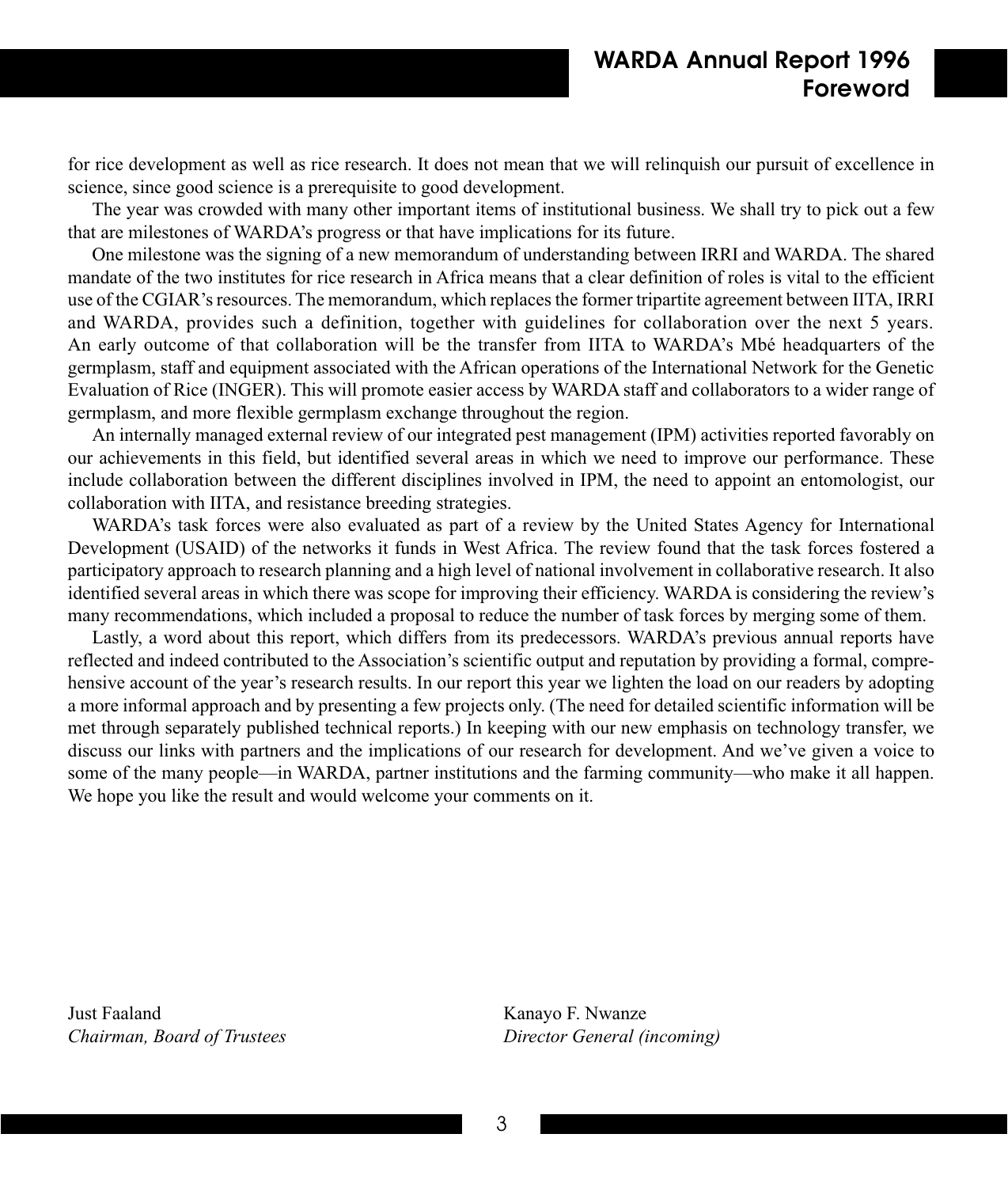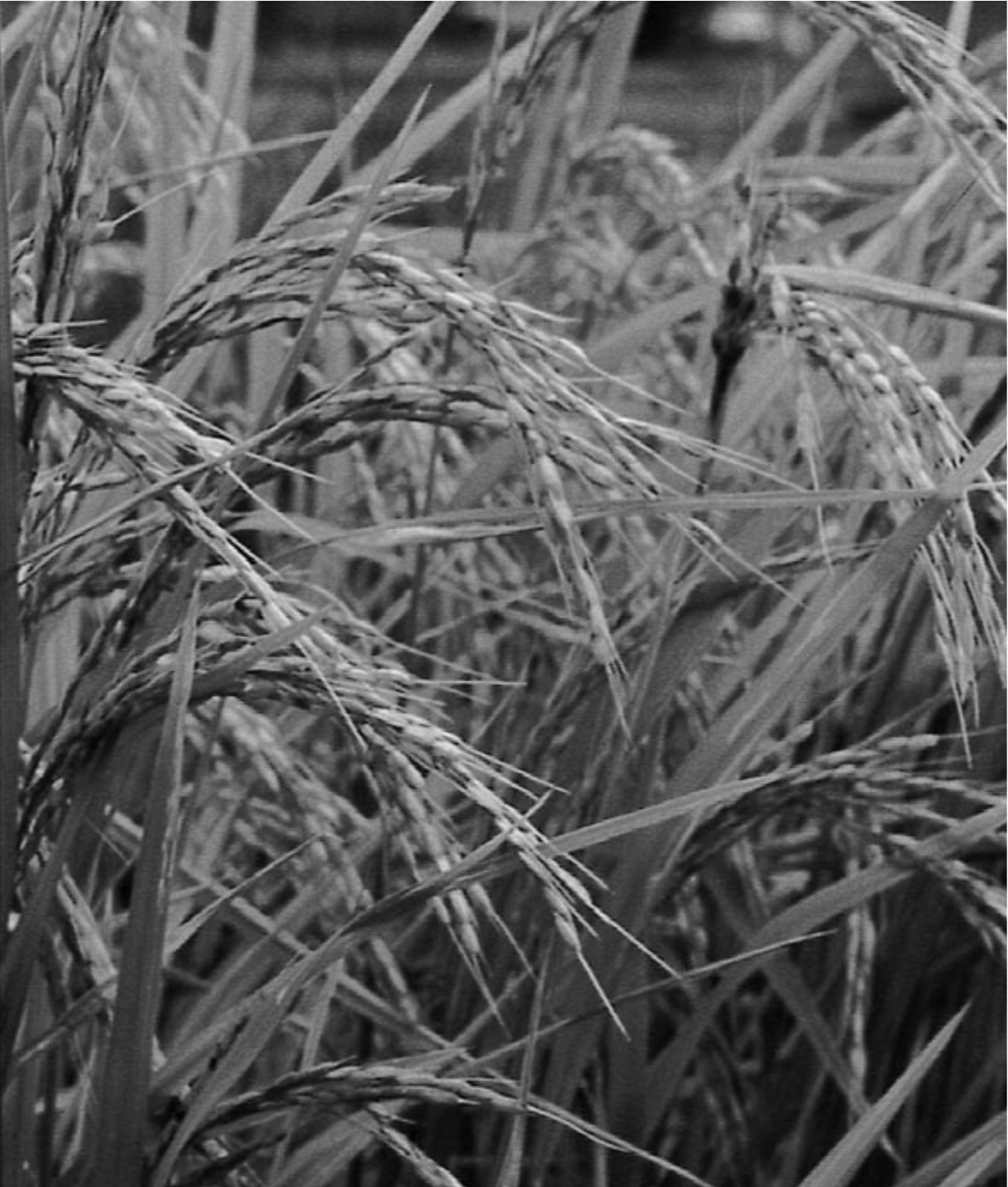# **Research**

*Peter Matlon*

NINETEEN NINETY-SIX was a watershed year for the organization of WARDA's research, training and communications activities. Building on lessons learned during the last two medium-term plan periods and guided by a rigorous priority-setting exercise initiated early in the year, WARDA's management and scientists designed a streamlined program structure built around a new set of interdisciplinary projects. Our new structure consists of two technology generation programs (the Rainfed Rice Program and the Irrigated Rice Program), a Policy Support Program and an Information and Technology Transfer Program. We have combined the former Research Division with the Training and Communications Division to form a single Program Division, integrating research, training and information dissemination activities for greater efficiency and impact (Figure 1).

#### **Technology generation**

WARDA's new research programs mark a major departure from our earlier agroclimatic structure. Beginning in 1990, two separate research teams were assembled: the first was the Continuum Program, based in Côte d'Ivoire and covering both rainfed and irrigated rice systems in the humid and subhumid zones; and the second was the Sahel Program, based in Senegal and focussing only on irrigated rice systems in the Sahelian zone. Experience, however, showed that many of the most important constraints to irrigated rice production cut across these broad climatic zones. The result was that our climate-based structure unintentionally created program barriers that discouraged scientists in different locations from working effectively together to solve some of the most important region-wide constraints to irrigated rice production. The creation of a new Irrigated Rice Program will help solve this problem by facilitating the formation of project teams across locations.

Having combined irrigated rice components into a single new program, it was logical that our research on upland and rainfed lowland rice systems should also be brought together in a new Rainfed Rice Program. This program builds on WARDA's original continuum concept by recognizing that uplands and lowlands are closely interlinked by many biophysical and socio-economic factors, requiring a coordinated research approach that explicitly cuts across the toposequence.

Within both the technology generation programs, WARDA's strategic goal has remained unchanged since our last medium-term plan: to combine productivity gains with natural resource conservation through the careful selection of target ecosystems and research interventions.

#### **Policy support**

The creation of a new Policy Support Program reflects WARDA's commitment to support national policy analysts. Experience has shown that it is not enough to develop well adapted and profitable technologies to achieve broadbased progress in rice production and yields. Government policies are often the determining factor affecting the success or failure of technical interventions. Far-reaching reforms introduced by most governments during the past 15 years under structural adjustment programs have liberalized and privatized most parts of the rice sector, creating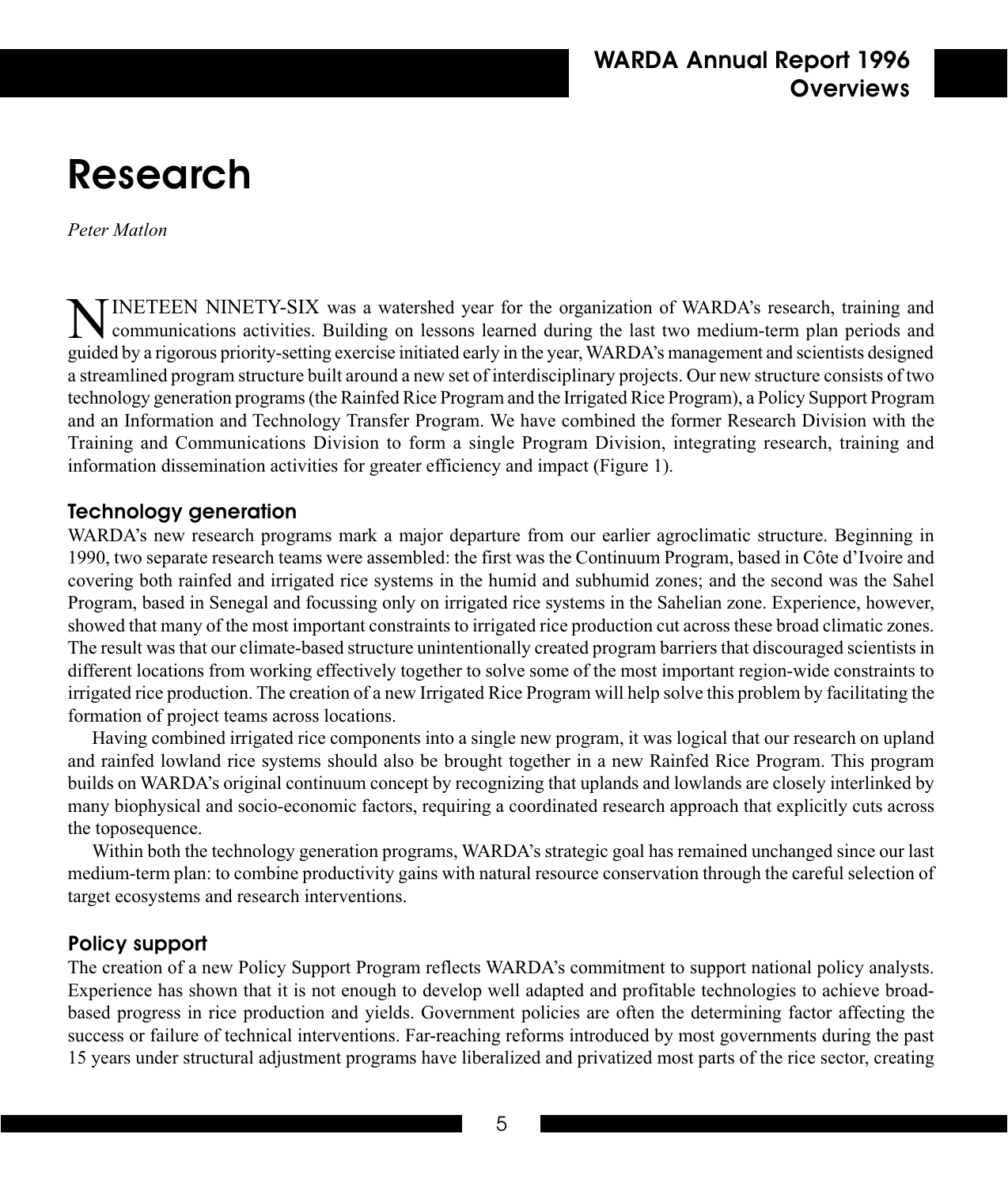### **WARDA Annual Report 1996 Overviews**





exciting new opportunities—but also new problems, ones for which most policy makers lack appropriate analytical methods. Our Policy Support Program will respond to these new needs through methodology development and transfer and through complementary policy research. It will work closely with national policy making bodies, as well as with economists in national rice research programs.

#### **Information and technology transfer**

We have also learned that, despite the increasing availability of well adapted technologies, farmer adoption in many countries remains severely constrained by systemic problems in public development agencies. Poorly trained development workers, lacking access to knowledge of the most recent participatory extension methods as well as to new technologies, are a major obstacle to technology transfer. WARDA's past training and communications activities focussed on imparting new knowledge and skills to scientists and technicians, thereby strengthening national research capacities. WARDA's new Information and Technology Transfer Program will build on this achievement by widening our focus, with the goal of accelerating on-farm impact. Specifically, we will broaden the scope of our training and communications activities, placing greater emphasis on transferring the most recent research results to public-sector research and development institutions, non-governmental organizations (NGOs) and farmers' groups. Activities in both training and communications will therefore cut across each of WARDA's research programs as downstream extensions to research projects. Individual and group training opportunities will be designed to ensure the early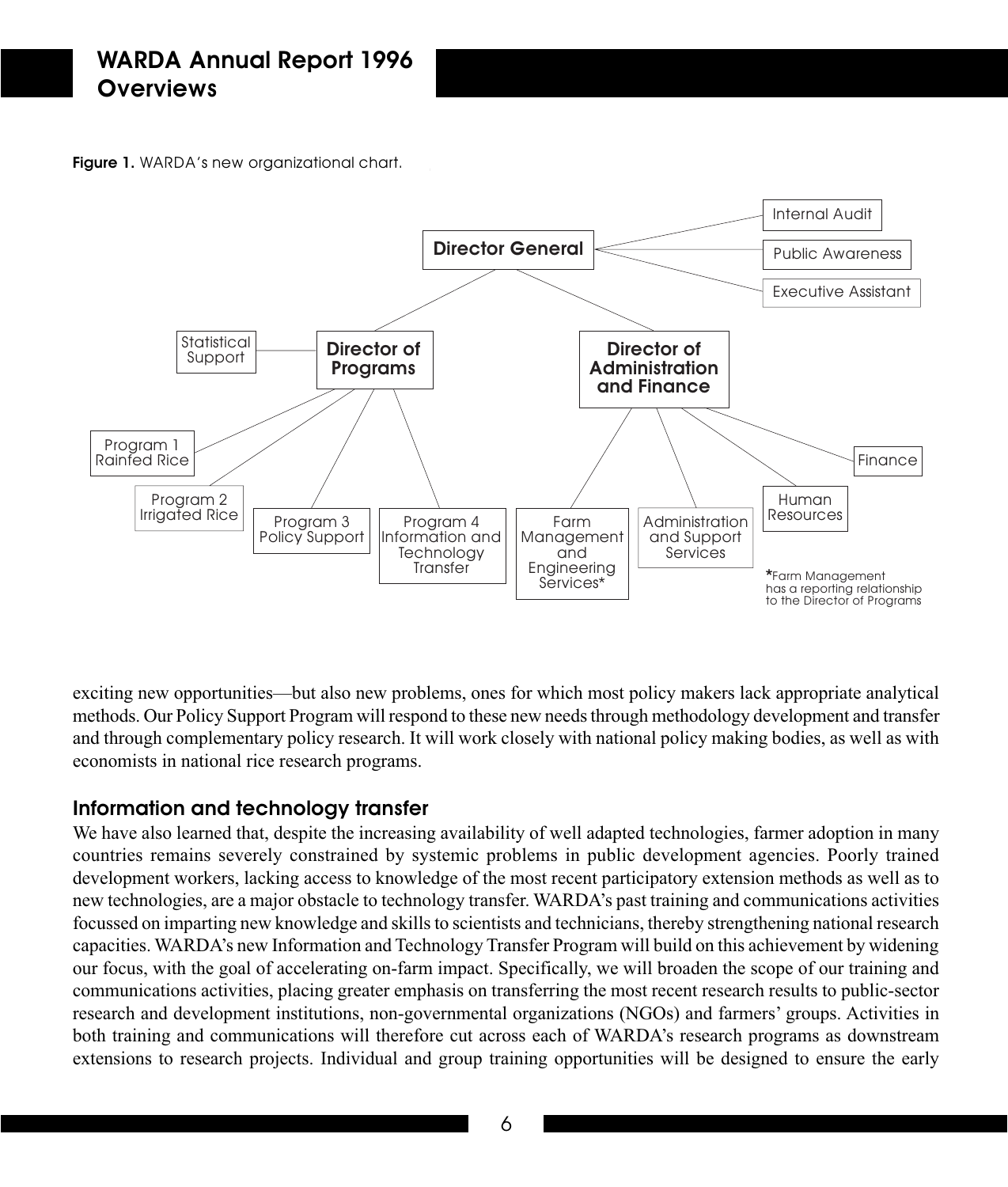diffusion of the newest methods and results generated by research in WARDA and in partner institutions and to strengthen the activities of the regional task forces.

#### **Projects**

The building blocks of the four new programs are 18 fully interdisciplinary problem-solving projects (see box). These new projects represent a major departure from our former projects, which had become too disciplinary in orientation. Diagnostic and characterization research conducted by WARDA scientists since 1990 has provided valuable information on the most important biotic and abiotic constraints that require immediate attention. That research has also helped identify the strategic research problems that need to be solved before major gains through applied research are possible. Several of these problems have become the foci of specific strategic research projects.

The new projects were developed through team planning exercises following a rigorous priority-setting exercise that combined consultation with national scientists, reviews of the literature and re-examination of the results of earlier WARDA characterization research. We explicitly considered WARDA's comparative advantage and identified opportunities to out-source research products from advanced research institutions with specialized capacities in key

#### **WARDA's new projects**

Rainfed Rice Program

- Sustainable intensification of lowland rice-based systems
- Stabilization of upland rice-based systems under shortening fallow
- Applying watershed management methods to optimize resource use in inland valleys
- Creating low-management plant types for resource-poor farmers
- Development of environment-specific breeding approaches for drought-resistant rice varieties
- Characterization of blast fungus genetic diversity and development of donors with durable blast resistance
- Integrated management of iron toxicity in lowlands

Irrigated Rice Program

- Improvement of resource use efficiency in irrigated rice-based systems
- Development of profitable land and water use systems preventing soil degradation in Sahelian rice irrigation systems
- Integrated management of rice yellow mottle virus (RYMV) in lowland ecosystems

#### Policy Support Program

- Rice policy formulation in the post-structural adjustment era
- Ex-ante assessment of rice research impact
- Ex-post assessment of rice research impact
- Characterization of hydromorphic rice environments prone to seasonal shallow flooding
- Reducing human health risks in lowland rice ecosystems

Information and Technology Dissemination Program

- Research on constraints to rice technology transfer
- Training for agricultural technology transfer
- Information dissemination for the transfer of agricultural technologies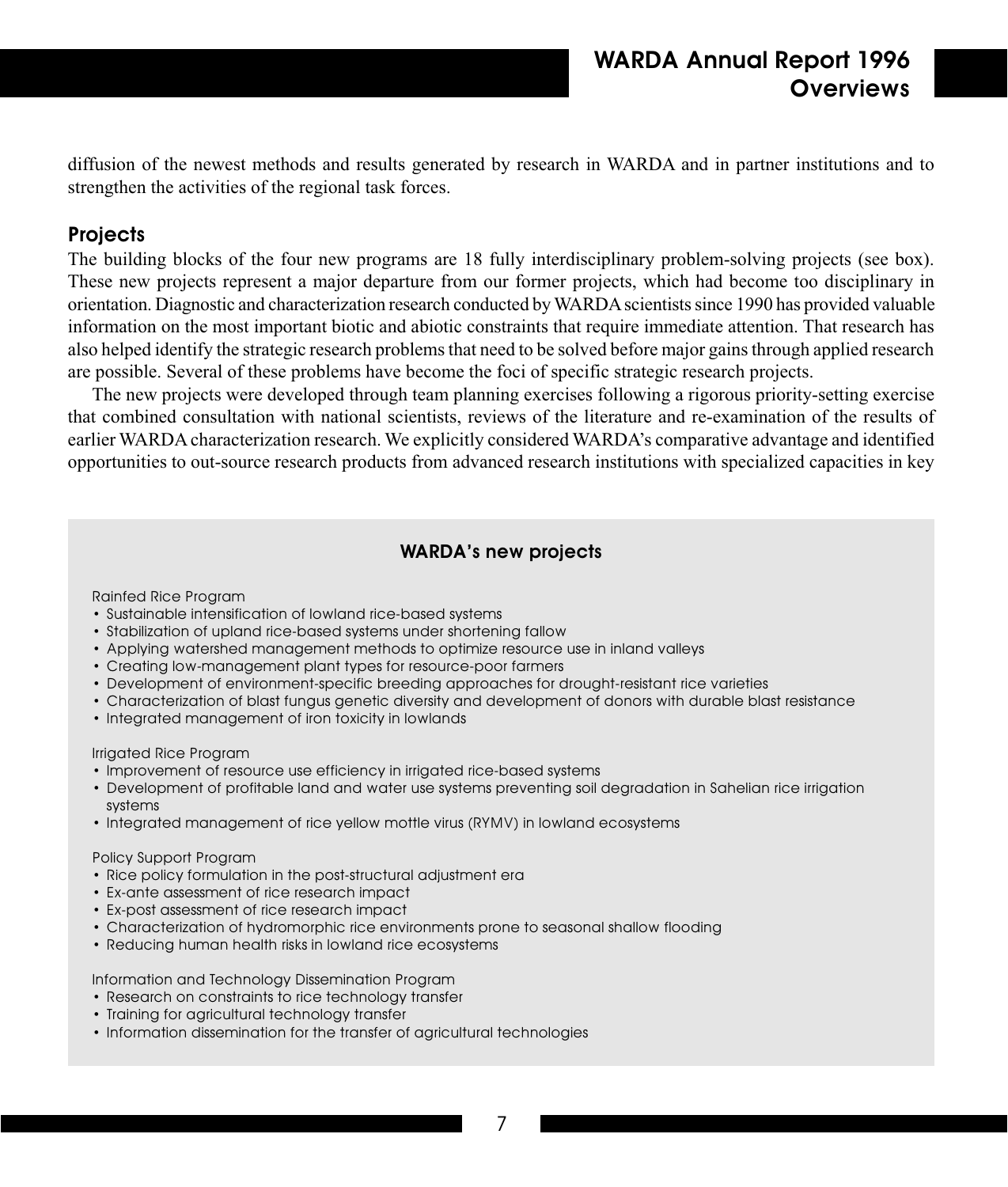areas. The projects have been designed both to focus the work of WARDA scientists and collaborators and to allow its more efficient management and monitoring. The results should be increased accountability and transparency, in both financial and research terms. The projects have also been designed to ensure that WARDA's research fully complements that of national programs and will reinforce its partnerships with them. Task forces and consortia will continue to be the major mechanisms through which we collaborate with national programs.

#### **Afterword**

Our planning process has benefitted from the inputs and participation of scientists and research managers from throughout the region. For these contributions, WARDA's management is most grateful. It has been a time-consuming exercise. But we see it as an essential investment if we are to continue to respond to changing needs and to conduct more focussed and efficient research and technology transfer in the years ahead.

The past year has also seen major changes in WARDA's management team. I am confident that the new team is well positioned to take WARDA to a new level of scientific excellence and to even greater impact on farmers' fields. To all WARDA's scientists and other staff, and to all WARDA's research partners, I wish every success in their continuing endeavors to fulfil WARDA's challenging but immensely worthwhile mandate.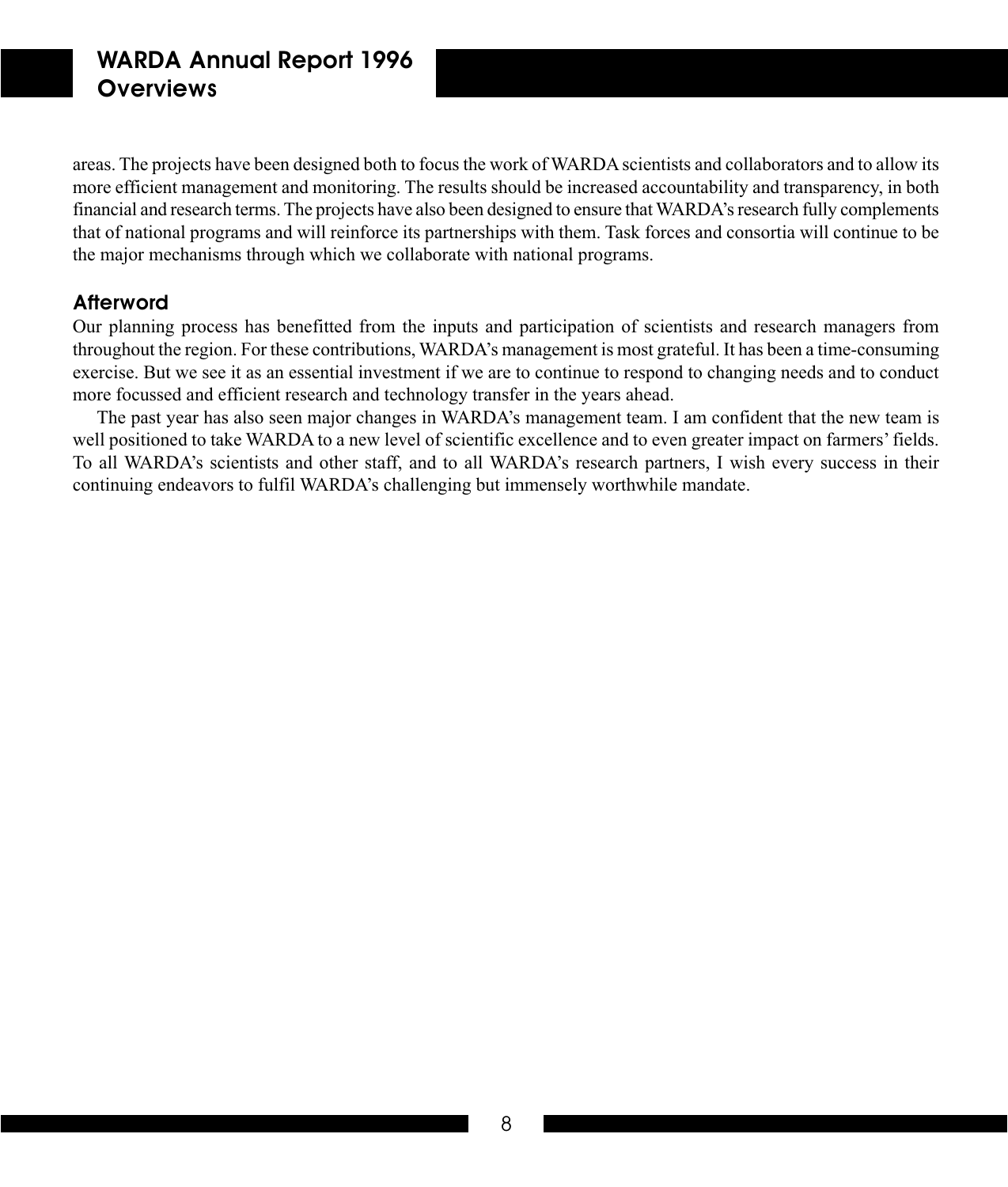# **Training and Communications**

*Anthony Youdeowei and Alassane Diallo*

Training and communications activities in 1996 focussed on developing the concept of research-driven training and workshop activities, strengthening collaboration with other programs active in West Africa, and working with national and international partners to provide training for extensionists and farmers in the integrated management of rice pests. Programs in new communications technologies were initiated, including the establishment of e-mail links between national agricultural research and development institutions in West Africa. We also continued to play a leading role in the inter-center training program of the Consultative Group on International Agricultural Research (CGIAR). This program aims to build research management capacities in national agricultural research systems.

#### **Linking research with training**

The restructuring of WARDA's programs includes the integration of training activities with research. This will greatly facilitate the transfer of research methods and results developed by WARDA and its partners. In 1995, we began consulting scientists in WARDA's Research Division and in the task forces in order to identify those techniques or technologies that are ready to be transferred.

During 1996 we intensified this activity, ensuring that the training courses organized at WARDA were totally research driven. Emphasis has fallen initially on research conducted by the task forces. Consultations between the training unit and the task forces during the annual task force meetings led to a decision to go ahead with three courses, on the Diagnosis and Management of Rice Yellow Mottle Virus (RYMV), Lowland Rice Improvement and Production, and the Use of the Rice Development (RIDEV) Model in Sahelian Rice Production. The courses were organized and implemented by the Integrated Pest Management (IPM), Lowland Breeding and Sahel Task Forces respectively. Working with the relevant scientists, we designed the content and pattern of instruction as well as deciding on the most appropriate time and location for each course. Efforts were subsequently made to secure external funding for the courses.

The course on RYMV was organized in collaboration with the Technical Centre for Agricultural and Rural Co-operation (CTA), which supported the direct costs of some participants and resource persons. The remaining costs were covered by funds from the IPM Task Force. This course, which was designed for rice pathologists and breeders in West Africa, provided a forum for coordinating research on RYMV. A major output was a critical review of the existing systems for scoring RYMV infestations in rice plants. This led to a decision to adopt a uniform scoring system to facilitate cross-country comparisons of RYMV infestations and damage.

Funds for the other two courses were obtained too late to schedule them for 1996. In consultation with the scientists concerned, these courses were therefore rescheduled for 1997.

#### **Making rice farmers IPM experts**

Collaboration with the Food and Agriculture Organization of the United Nations (FAO) and with national programs in IPM training using a farmer participatory approach continued in Côte d'Ivoire and Burkina Faso. The training courses, modelled on a course given in Ghana the year before, are further described in the feature article on page 44.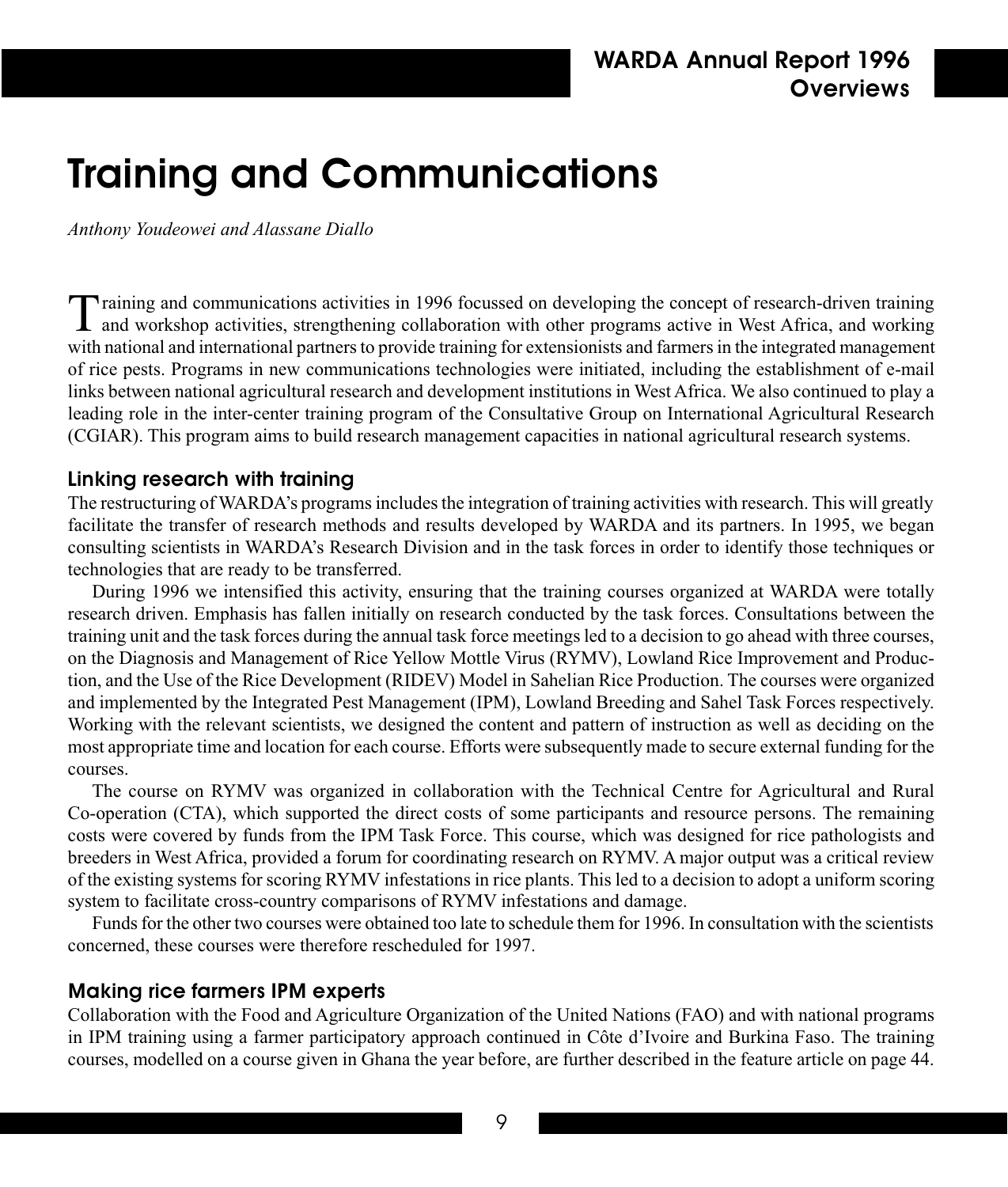### **WARDA Annual Report 1996 Overviews**

The course in Côte d'Ivoire, conducted with technical and financial assistance from FAO and in collaboration with the Ministry of Agriculture and Animal Resources, was held at the Sakassou irrigation scheme, 42 kilometers southwest of Bouaké, in the center of the country. Training for trainers and farmers was organized in rice fields and in farmer field schools, which are schools without walls located close to the rice fields. By the end of the season-long course, 25 extension agents (17 from Côte d'Ivoire, 2 from Mali and 4 from Burkina Faso) and 70 small-scale farmers had been trained. The farmers were empowered to make IPM decisions in their own fields and motivated to adopt IPM practices, which enabled them to raise their incomes from rice by 35% over farmers who maintained their standard production practices using pesticides. The course generated considerable interest among researchers, donors and policy makers, as well as in the local farming community.

The course in Burkina Faso was conducted at the Vallée du Kou irrigation scheme, near Bobo-Dioulasso. There 21 extension agents were trained as rice IPM trainers and 75 smallholders were trained to adopt rice IPM practices. Farmers readily adopted the recommended practices, increasing their incomes by 34%.

Through these courses the national programs in both countries have been strengthened in the theory and practice of IPM, which they now know to be both environmentally friendly and economically profitable.

#### **Building national capacities in research management**

Efficient research management is essential for the successful performance of national agricultural research programs. Through a series of training needs assessment workshops associated with the CGIAR's inter-center training program, the International Service for National Agricultural Research (ISNAR) has identified research management as a priority area in which training is needed for national researchers. Working with resource persons from ISNAR, the International Institute of Tropical Agriculture (IITA), the International Crops Research Institute for the Semi-Arid Tropics (lCRISAT) and with Côte d'Ivoire's Institut des Savannes (IDESSA) as co-hosts, we successfully organized the third in a series of collaborative training workshops in research management. This workshop was attended by 14 program leaders or directors from five francophone countries in West and Central Africa. It provided an opportunity for participants to improve their abilities in three areas: program formulation; planning, monitoring and evaluation of research projects; and financial management.

#### **Agricultural information management**

Members of the regional rice research community need access to up-to-date information relevant to their work. Access is possible only if all levels of the information processing and dissemination chain are managed by highly skilled staff. WARDA's Library and Documentation Center is therefore putting more emphasis on capacity building, through training at both WARDA and in member states and through follow-up consultative and advisory missions.

In 1996 we conducted an in-depth consultancy for the Projet National Riz (SOPRORIZ) of Côte d'Ivoire's Ministry of Agriculture and Animal Resources. The purpose was to develop an information strategy and prepare for the establishment of a specialized library. One outcome of this exercise was a document on the procedures and mechanisms for setting up an integrated information system, to be known as the "Observatoire du Riz". Another was a 2-month training program for one staff member from SOPRORIZ at WARDA's headquarters.

From 10 to 13 June we participated in a preparatory session to plan and practice the delivery of lectures and the supervision of practical exercises for a workshop on the training of trainers in scientific writing. The workshop itself, organized by the Sahel Institute in Bamako, Mali, was held from 2 to 6 September. It was attended by senior scientists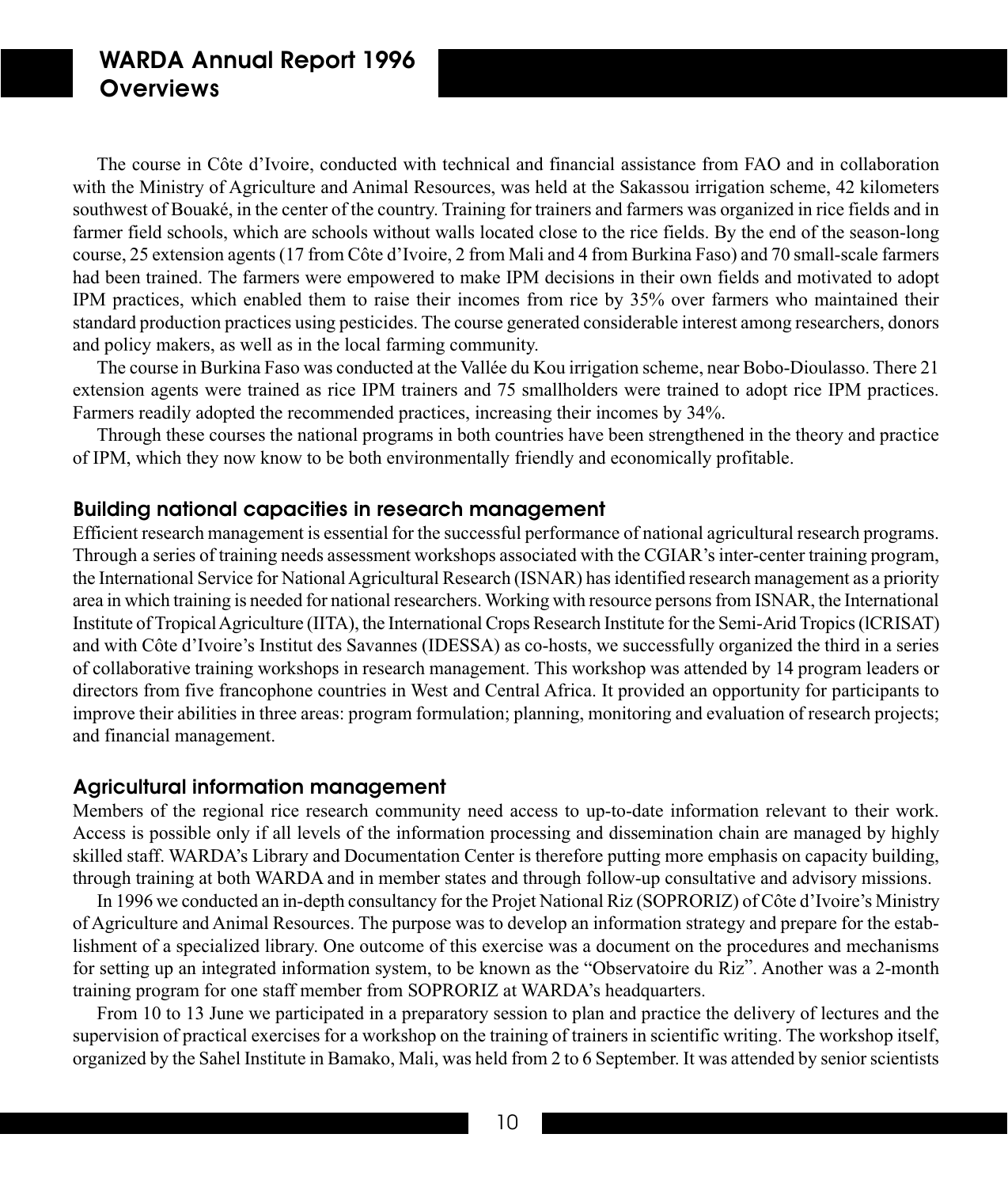from agricultural research institutions in the member countries of the Comité Permanent Inter-Etats de Lutte contre la Sécheresse dans le Sahel (CILSS), with the objective of building a core of skilled scientists able to organize further in-country training. WARDA's contribution focussed on the use of information services and tools, with special reference to new computer-based technologies for accessing and managing information and literature.

At the Inter-African Phytosanitary Council of the Scientific, Technical and Research Commission of the Organization of African Unity (OAU), in Yaoundé, Cameroon, we assisted in establishing a computerized database of African specialists in the field of plant protection. We also provided 1 month's training in data base management for one of the council's staff.

We also played a role in preparing and implementing an international workshop on the information management policies of agricultural research institutions in Africa. This workshop was sponsored by CTA and held in Bamako, Mali, from 16 to 20 September 1996. One of its most important outputs was a working document on the establishment of an information system on current agricultural research in West and Central Africa. This system is conceived as a project of the Conférence des Responsables de la Recherche Agronomique Africaine (CORAF) that will be implemented in collaboration with WARDA once funding is secured.

#### **The Africa Link Project**

Many agricultural research networks, task forces, working groups and other inter-institutional initiatives are operational in West and Central Africa. An important component of all such activities is the exchange of information. E-mail and the Internet are efficient means of accessing and exchanging information among participants.

Under the Africa Link Project, WARDA has received a grant of US\$ 300 000 from the United States Agency for International Development (USAID) to improve connectivity within the region and to the rest of Africa and the world. Since October 1996, all agricultural research institutions, networks and other relevant bodies in the region have been informed about the project. Information about the project has also been presented at various regional meetings.

Responses have been received from 33 institutions, requesting assistance in connecting some l29 sites (research stations and institutes) and providing e-mail access to between 500 and 1000 scientists. Institutions facing technical problems or having difficulty in getting the information required to submit their requests, or those in areas where there is no service provider, have been assisted wherever possible. This assistance will continue in 1997, when an expert will be sent round to study the options, put in place the appropriate mechanisms and provide complementary training for users.

The funds provided by the project cover the costs of connection and communication for the first few months (modem, installation, subscription fee and lump sum for the payment of the first quarter or year's bill), together with on-site training in the use of e-mail and the Internet. The project may also purchase additional computer hardware if necessary.

Allocation of funds is scheduled to start in January 1997. It is expected that all institutions will be connected by the end of that year. Workshops will then be held to ensure that participants make the fullest possible use of the potential of e-mail and the Internet. Participating organizations and networks may be assisted in establishing discussion forums and a home page.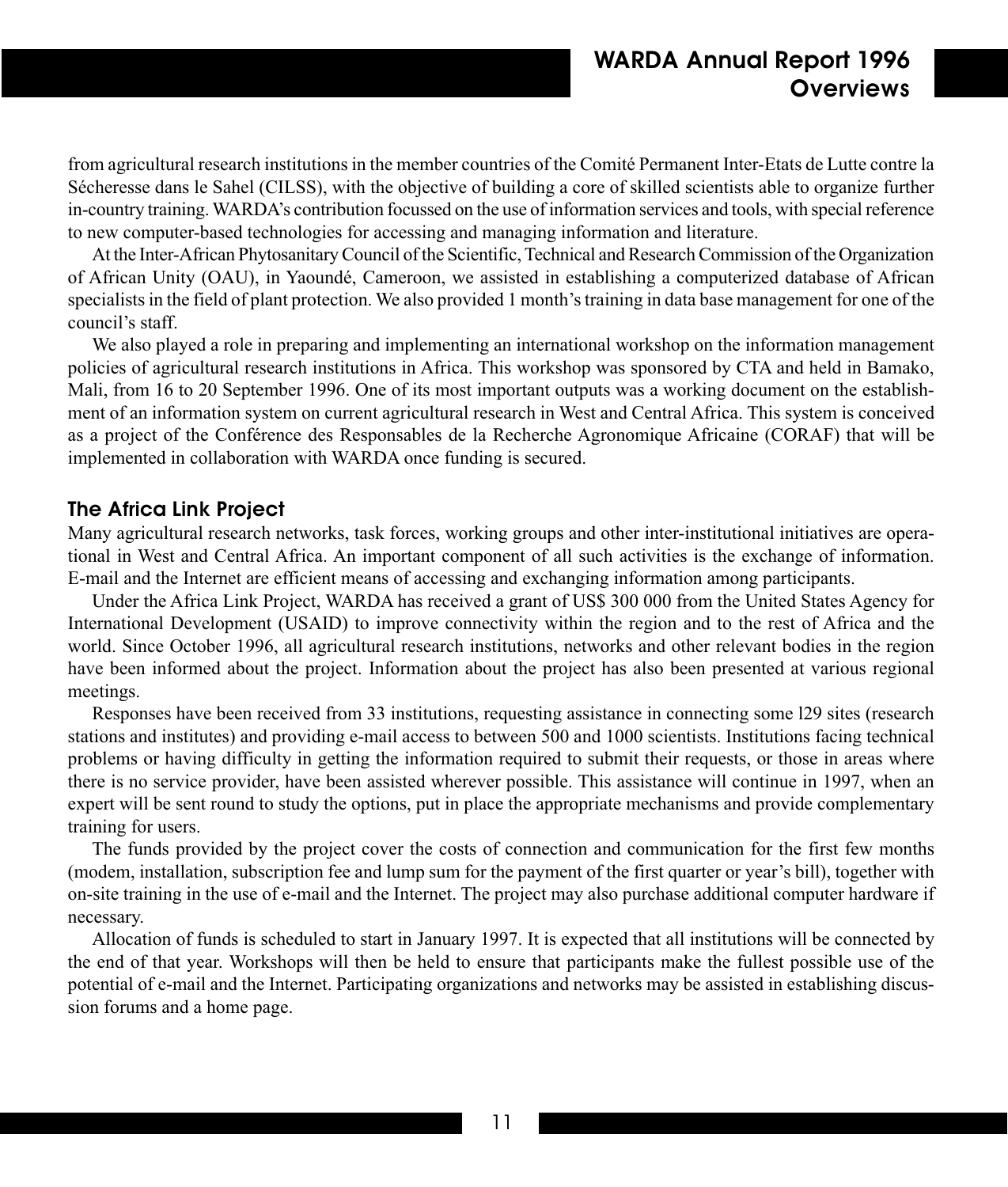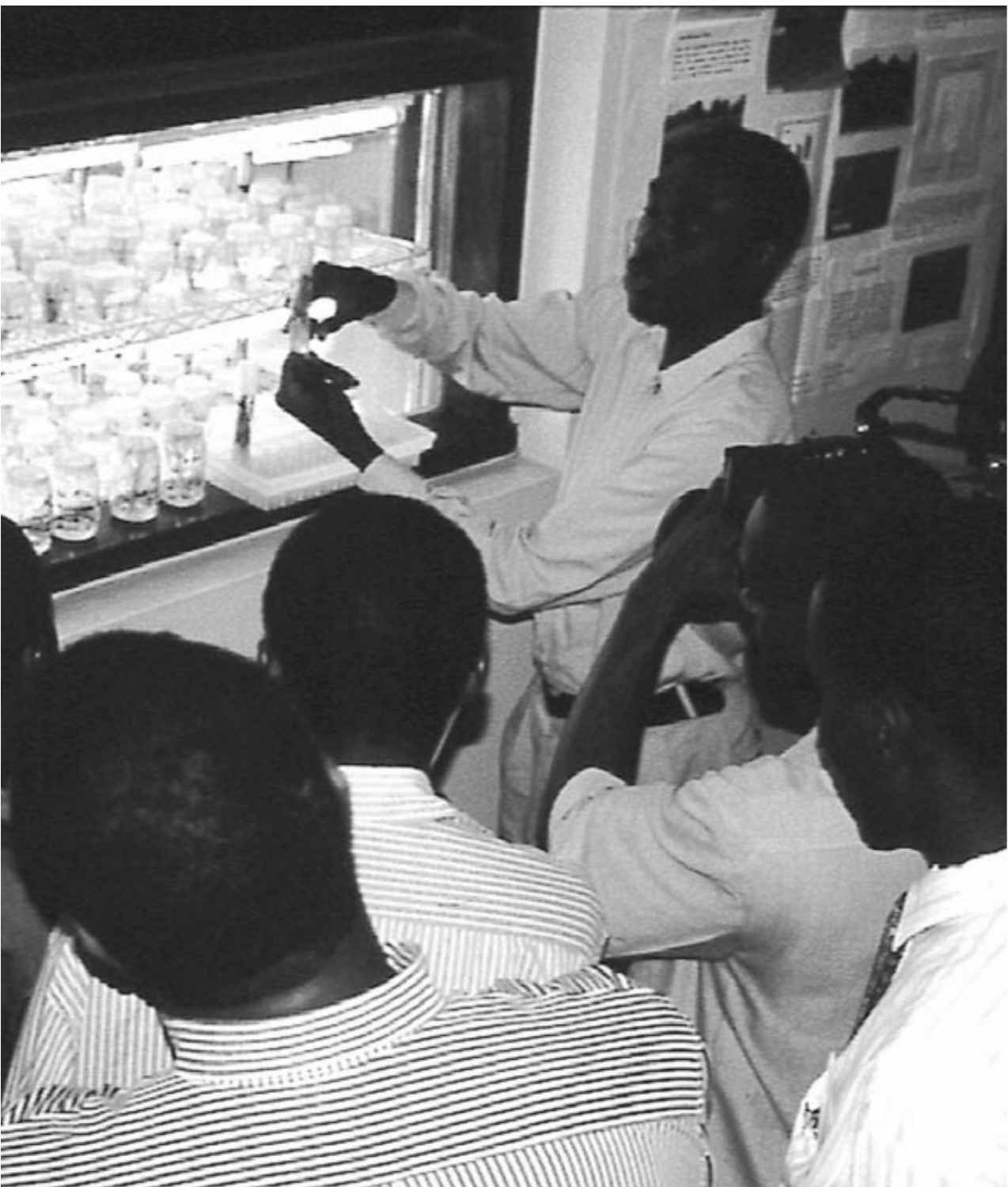# **Something New Out of Africa**

ATEAM OF WARDA scientists has developed a new type of rice plant with a superior<br>ability to compete with weeds. West Africa's poorest farmers look set to reap the benefits. And there could be environmental gains too.

#### **Number one constraint**

As part of a recent planning exercise, WARDA's scientists listed possible research topics in order of priority according to their perception of each topic's potential impact on regional rice production. Top of the list by a wide margin was combatting weeds —with a payoff estimated at a staggering 1.5 million tonnes of extra rice.

Weeds achieve their significance for rice yields not so much by devastating individual fields, as insect pests and diseases often do, but rather by exerting a steady downward pressure over huge areas, year after year. The problem is ubiquitous across West Africa, and particularly severe in the upland and hydromorphic parts of the savanna and forest zones.

Besides depressing yields, weeds cause serious equity and environmental problems. In terms of equity, they are the major constraint keeping small farmers small. In a WARDA survey, 80% of respondents said they would increase their rice area if only they could be sure of being able to weed it properly. Most farmers rely heavily on family labor for this task, herbicides being too expensive or not available. In upland and hydromorphic areas, they typically spend 40 to 60 days per hectare on weeding every season. With that sort of labor requirement, it is no wonder that weeding is often done late or not at all.

Environmentally, the weed problem drives one of West Africa's most damaging production systems—shifting cultivation. In this system, millions of hectares of forest are sent up in smoke each year as farmers clear new land for cultivation. Weeds are a major factor forcing farmers



Weeding takes hours of back-breaking labor, provided mostly by women

Shifting cultivation is Africa's most environmentally damaging production system. Weeds are a major factor forcing farmers to cultivate new land

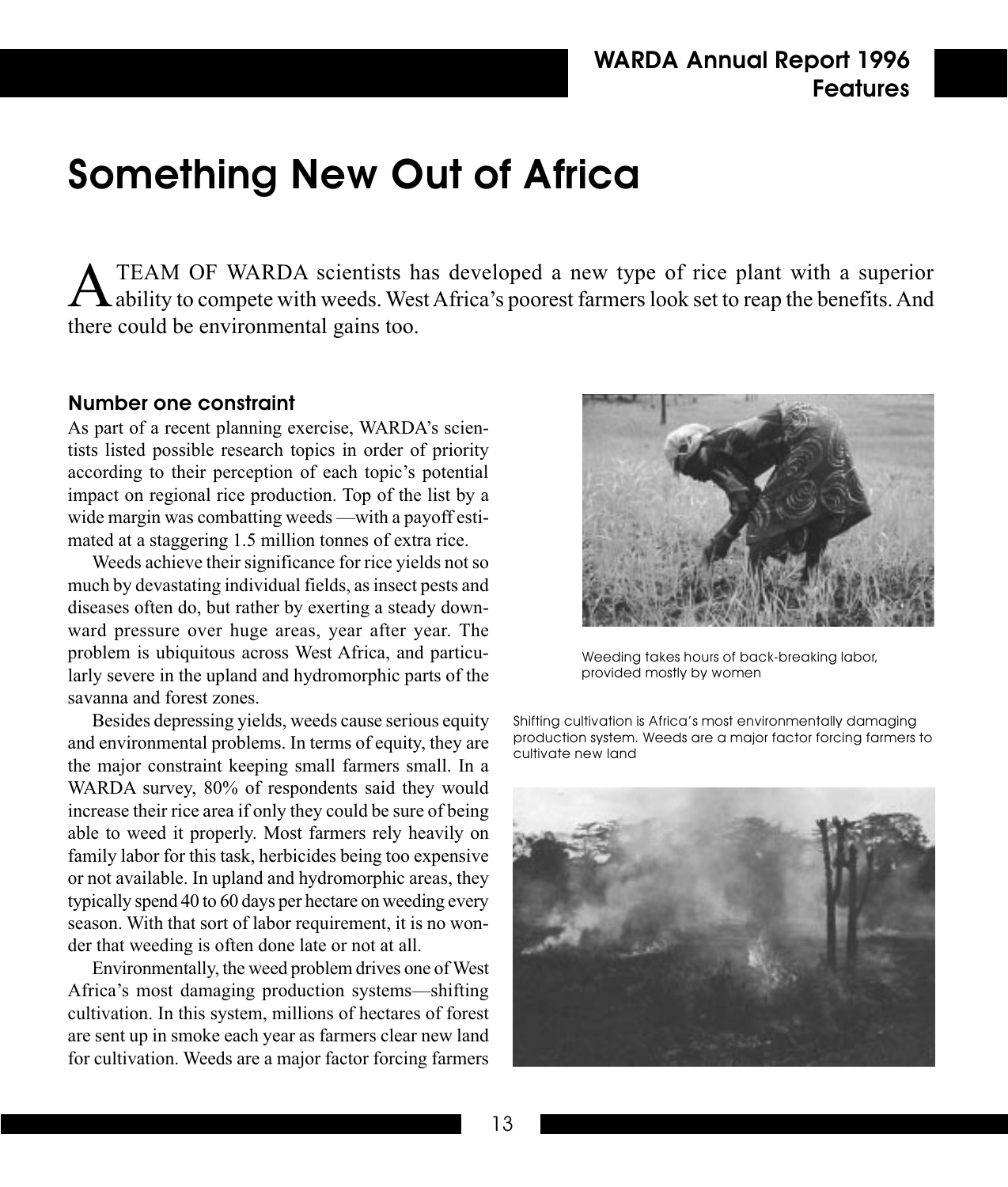

Euphorbia heterophylla, one of the worst culprits

to move on. "There's a common misapprehension that shifting cultivation is just about declining soil fertility. In fact, it's every bit as much about the build-up of weeds", says David Johnson, WARDA's weed scientist. "Weeds compete with the crop more seriously each year. After 3 years, yields are so low that most farmers abandon the struggle and make a fresh start elsewhere."

The problem is getting worse as the region runs out of land and the production system intensifies. WARDA's researchers found that the weight of weeds removed from fields that had lain fallow for less than 5 years was double that from fields left uncultivated for 6-15 years. Rice yields were 24% lower, with 54% of the yield difference attributable to weeds (Table 1). "This means that controlling weeds is very much the challenge of the future", notes Johnson.

With cash and labor both in short supply, resourcepoor farmers at present have few options for combatting weeds. In the early 1990s, WARDA's scientists began

|                                                                                   | Guinea<br>savanna                                                   | Derived<br>savanna                                        | Bimodal forest                                                          | Monomodal<br>forest                                                     | Across sites                            |
|-----------------------------------------------------------------------------------|---------------------------------------------------------------------|-----------------------------------------------------------|-------------------------------------------------------------------------|-------------------------------------------------------------------------|-----------------------------------------|
| Parameters                                                                        | <b>SF</b><br>LF                                                     | <b>SF</b><br>LF                                           | <b>SF</b><br>LF                                                         | <b>SF</b><br>LF                                                         | Intensification-<br>induced changes (%) |
| Rice yield $(1 \text{ ha}^{-1})$                                                  | 1.48 ns 1.15                                                        | $1.12$ ns $1.02$                                          | $1.55 * 1.02$                                                           | $0.84 * 0.71$                                                           | $-24$                                   |
| Weed weight (g m $-2$ )                                                           | 36.8 ns 39.4                                                        | 43.9<br>27.4<br>$\star$                                   | $15.6 * 30.2$                                                           | 17.8 ns 20.6                                                            | $+72$                                   |
| Soil characteristics                                                              |                                                                     |                                                           |                                                                         |                                                                         |                                         |
| Soil pH (H20)<br>Soil pH (KCI)<br>Organic carbon (%)<br>N supply (mg kg $^{-1}$ ) | 5.4 ns 5.7<br>4.6 ns 4.9<br>1.21<br>1.68<br>$\star$<br>14.0 ns 11.8 | 5.7 ns 5.6<br>4.4 ns 4.5<br>2.49 ns 2.28<br>$24.9 * 16.6$ | 5.3 ns 5.5<br>4.3 ns 4.4<br>1.65<br>$*$ 1.54<br>14.9<br>$\star$<br>11.3 | $5.1 * 4.9$<br>$*3.4$<br>4.1<br>1.79<br>$\star$<br>1.53<br>27.3 ns 21.6 | $+2$ ns<br>$+1$ ns<br>$-19*$<br>$-26$ * |
| Yield difference ( $\frac{1}{1}$ ha $\frac{1}{1}$ )                               | 0.33                                                                | 0.10                                                      | 0.53                                                                    | 0.13                                                                    | $24 *$                                  |
| Due to weeds (%)                                                                  | 44                                                                  | 34                                                        | 68                                                                      | 78                                                                      | $54 *$                                  |
| Due to $N$ $(\%)$<br>Unaccounted for (%)                                          | 24<br>32                                                            | 39<br>27                                                  | 28<br>4                                                                 | 19<br>3                                                                 | $31$ ns<br>18 <sub>ns</sub>             |

**Table 1.** Impact of shortened fallow period on rice grain yield, weed infestation and soil fertility in upland rice-based production systems, Côte d'Ivoire, 1994-96.

#### Notes:

LF: long fallow = 6-15 years; SF: short fallow = 3-5 years;  $*$  = significantly different at 5%; ns = not significantly different.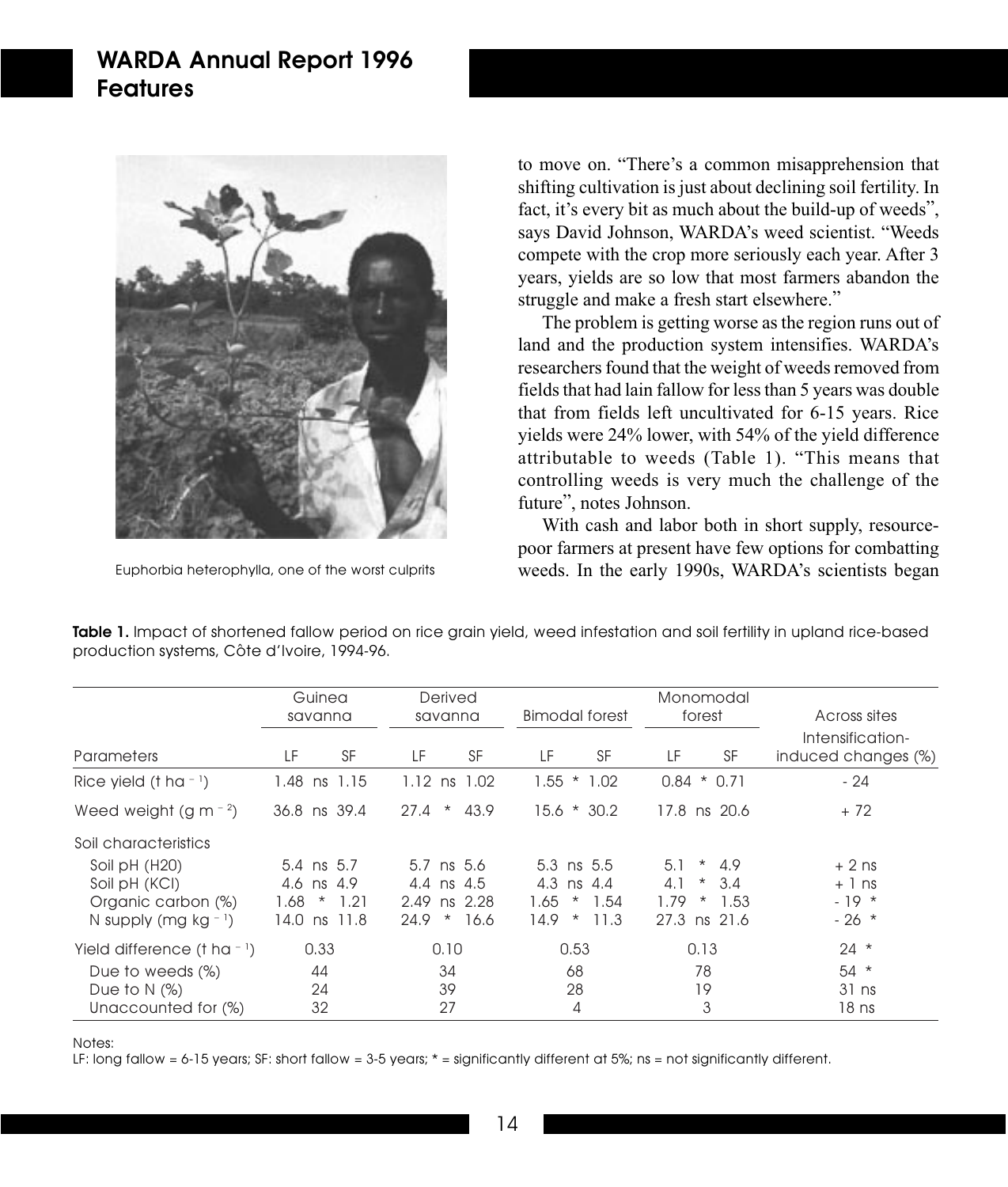exploring the potential of plant breeding to solve the problem.

#### **A goldmine**

Sierra Leonese plant breeder Monty Jones first came across *Oryza glaberrima* in the 1970s, while he was working at the Rokupr Rice Research Station, in his home country. He was struck by the fact that farmers in difficult environments continued to grow the species in preference to the higher-yielding *O. sativa* varieties that were also available. Clearly, *O. glaberrima* was better adapted to local stresses.

*O. glaberrima* is an indigenous African rice species that has been selected and cultivated in West Africa for at least 3500 years. It is not particularly high-yielding, but is a rich reservoir of genes for resistance to several stresses, including weeds. The Asian rice *O. sativa* was first introduced to Africa 500 years ago by Portuguese traders. Despite being more vulnerable to weeds it has a relatively high yield potential that has made it popular with farmers. As a result it has steadily replaced *O. glaberrima,* which is now thought to account for less than 20% of West Africa's rice area.

Jones' move to Mbé in the early 1990s to take up the post of upland rice breeder with WARDA gave him the opportunity to realize his long cherished dream of crossing the two species. By embarkin¡g on such a project, he took WARDA's breeding program in a new direction, away from the Green Revolution approach of the past.

"The Green Revolution 'answer' to the weed problem would have been to continue breeding for yield while encouraging the farmer to control the weeds", Jones says. "When I arrived in 1991, WARDA was still using a high level of inputs when evaluating possible new releases. The result was the typical plant breeder's syndrome: 'improved' varieties that did well on the research station but flopped on farmers' fields. Being short-stemmed *sativa* types, they were quickly smothered by weeds. We realized we were only catering for the 20% of farmers who used herbicides. We had to do something for the majority who couldn't afford them."

Jones and his colleagues began by requesting African rice materials from national and international genebanks. They assembled a collection of 1500 lines of *O. glaberrima,* which they then screened for a wide range of traits.

"What we found was a goldmine", says Jones. "The *glaberrima* lines showed tremendous diversity in their resistance to major stresses, including drought, blast disease and iron toxicity. They also varied greatly in their growth duration, response to fertilizer, grain quality and yield."

The screening exercise enabled the scientists to explore the traits that made *O. glaberrima* so effective at combatting weeds. Most of the accessions showed vigorous early growth and had droopy lower leaves traits that enabled them to fill up the available space rapidly, physically elbowing out competitors in the early stages and then providing a canopy of shade to slow down their development still further (Figure 2).

Also evident were the traits that make *O. glaberrima* generally a poor grain yielder. Most lines produced only 74-150 grains per panicle, compared to 250 or more in *O. sativa.* Unlike *O. sativa,* the *O. glaberrima* accessions had few secondary branches on their panicles and hence



O. glaberrima elbows out competitors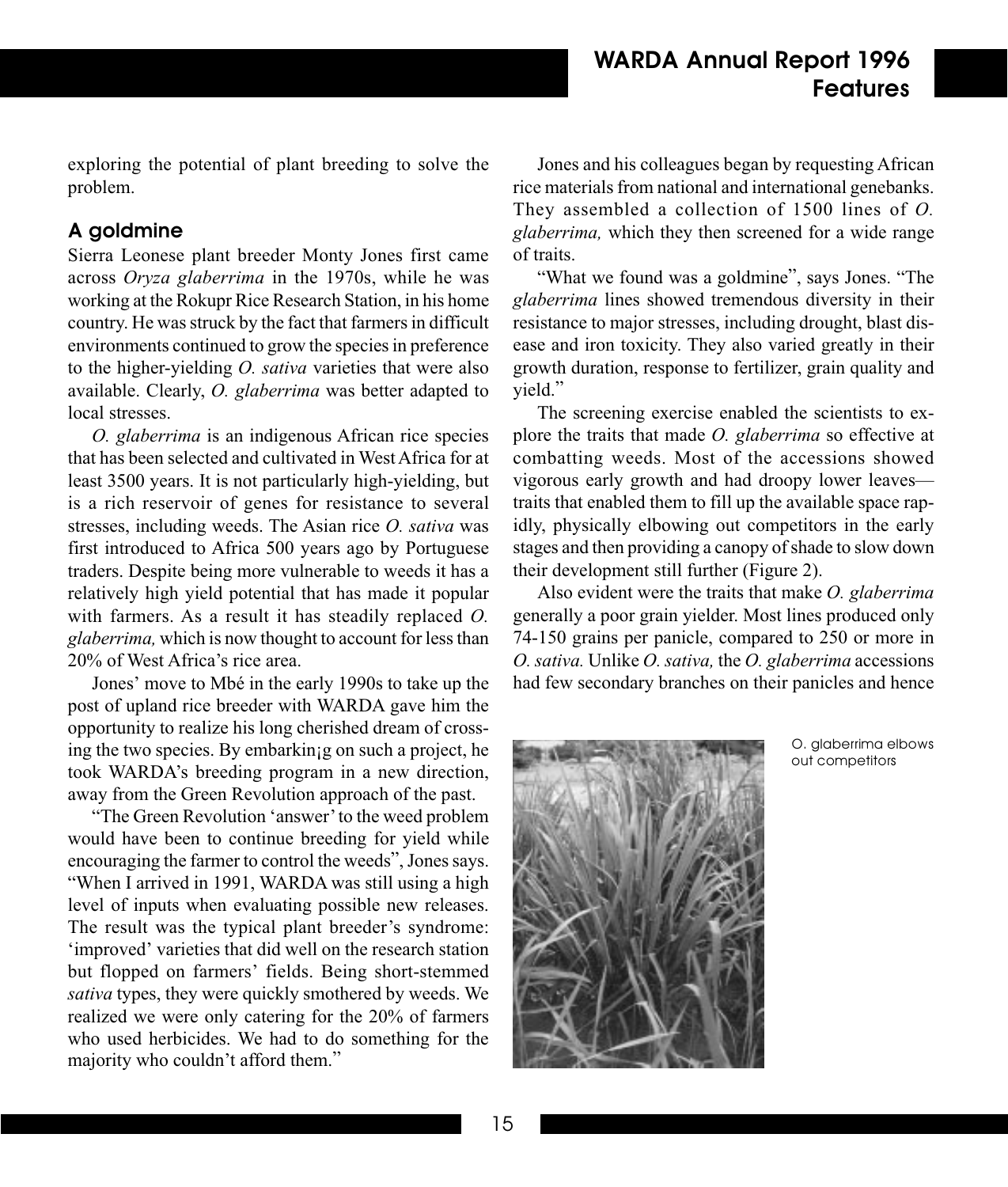**Figure 2.** Weed growth in rice fields sown to one O. glaberrima (IG 10) and two O. sativa (Morobevehan and IDSA 6) varieties.



Realizing a long cherished dream: WARDA's upland rice breeder, Monty Jones



a lower number of spikelets. They were also prone to lodging, seed shattering and long seed dormancy. Traits such as these explain why farmers have switched away from *O. glaberrima* to *O. sativa* varieties.

#### **New plant type**

As a result of the screening exercise, the scientists were able to identify eight *O. glaberrima* lines to serve as parents in a "wide crossing" program with *O. sativa.* These lines were relatively productive and had good grain quality, while displaying the characteristic *O. glaberrima* plant architecture. For the *O. sativa* parents, the scientists chose five high-yielding improved varieties developed by WARDA. They then made 48 crosses between the two species.

Crossing different species is a hit-and-miss business, with a high probability of sterility in the offspring. "We were all in suspense", recalls Jones. "But gene flows between the two species do occur in farmers' fields, so we thought we had a fair chance of success."

In the event, 7 of the 48 crosses produced a few fertile grains. The plants raised from these fell into three distinct groups: those that looked like one or other of their parents, which were the most numerous, and a few plants that were true interspecifics, combining features from both parents. Among the latter group were a handful of progeny that had the high number of spikelets typical of *O. sativa,* together with the droopy leaves and vigorous early growth of *O. glaberrima.*

These progeny were back-crossed twice to the *O. sativa* parents, to restore fertility and raise the yield potential. Progeny of the backcrosses were then subject to pedigree selection through a further six generations, until the desired traits appeared stable. The new plant type had been born.

Tested on the research station, two of the interspecific progeny outyielded both the *O. sativa* and the *O. glaberrima* checks when grown under low-input conditions, indicating a high degree of adaptation to difficult environments. Under high-input conditions, the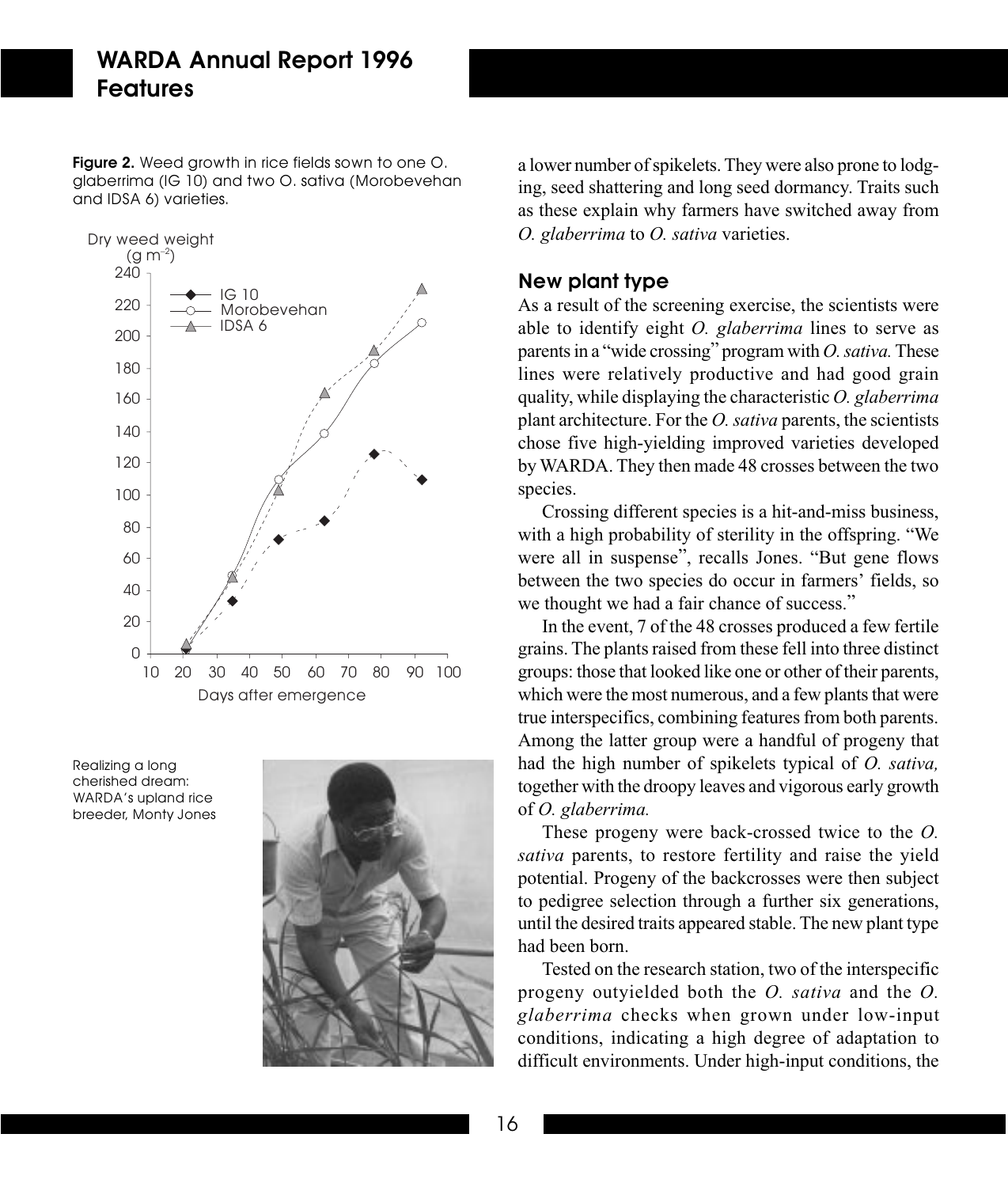interspecifics regularly yielded 3.4 to 3.8 tonnes per hectare, significantly more than the *O. glaberrima* parent and equal to the *O. sativa* check (Table 2). They combined early vigor with short duration, high yields and good grain quality.

WARDA's new plant type will not solve the weed problem by itself. Rather, it will form the kingpin of a package of measures, including improved agronomic practices such as higher sowing density, that will prove most effective when used together. Until now, that kingpin has been missing. As Johnson puts it, "If you have a good plant, then you can fight a winning battle on other fronts too".

#### **New tools**

The WARDA team is developing and applying new tools to increase the efficiency of its breeding program.

In the laboratory at Mbé, the scientists are using anther culture as a short cut to their final product. Anther culture is a form of tissue culture in which whole plants are regenerated from the anther or male part of the flower, using various growth media. The technique makes use of the fact that anthers, and the pollen they contain, are haploid—containing only one copy of each chromosome. Chromosome duplication thus gives rise to fertile diploid plants, with two identical sets of chromosomes. Anther culture can be used to produce genetically stable lines with a high level of fertility in around 24 months, compared with the 5 to 6 years needed in conventional selection. An additional advantage is the conservation of genetic material that would otherwise have been discarded.

In applying this sensitive technique to the regeneration of a new type of rice plant, WARDA's scientists were breaking new ground. At first, they didn't succeed: the medium N6, normally used to induce callus formation in *O. sativa,* produced zero results when used on the interspecifics. Jones went to China's National Institute of Agricultural Research, in Hangzhou, which has expertise in anther culture, to find out more about how to overcome the problems. His assistants, Hortense Sehi and **Table 2.** Grain yield of 22 interspecific progenies and their parents under high and low levels of management.

|                           |                         | Grain yield (kg ha $^{-1}$ ) |
|---------------------------|-------------------------|------------------------------|
| Variety                   | High input <sup>1</sup> | Low input $1$                |
| WAB450-I-B-P-106-HB       | 3692 a                  | 1613 bcde                    |
| WAB450-24-2-3-P33-HB      | 3665 ab                 | 1496 de                      |
| WAB450-I-B-P-38-HB        | 3610 ab                 | 1833 abcde                   |
| WAB450-24-2-1-P-5-HB      | 3600 ab                 | 1511 de                      |
| WAB450-I-B-P-20-HB        | 3583 ab                 | 2003 abc                     |
| WAB450-I-B-P-160-HB       | 3578 ab                 | $2164 \text{ a}$             |
| WAB450-24-3-2-P18-HB      | 3565 ab                 | 1463 de                      |
| WAB450-11-1-1-P3-HB       | 3533 ab                 | 1395 de                      |
| WAB450-I-B-P-133-HB       | 3525 ab                 | 1685 bcde                    |
| WAB450-I-B-P-91-HB        | 3448 abc                | 1533 cde                     |
| WAB450-I-B-P-31-HB        | 3370 abc                | 1703 abcde                   |
| IDSA 6 (O. sativa parent) | 3368 abc                | 1390 e                       |
| WAB450-I-B-P-32-HB        | 3305 abc                | 1521 de                      |
| WAB450-I-B-P-23-HB        | 3278 abcd               | 1498 de                      |
| <b>WABC 165</b>           | 3270 abcde              | 1885 abcd                    |
| WAB450-I-B-P-62-HB        | 3259 abcde              | 1714 abcde                   |
| WAB56-104                 | 3255 abcde              | 1460 de                      |
| WAB450-I-B-P-142-HB       | 3220 abcde              | 1456 de                      |
| WAB450-24-3-1-P135-HB     | 3120 bcdef              | 1793 abcde                   |
| WAB450-I-B-P-147-HB       | 2933 cdef               | 1705 abcde                   |
| WAB450-I-B-P-105-HB       | 2715 defg               | 1667 bcde                    |
| WAB450-15-3-1-P8-HB       | 2699 efg                | 1640 bcde                    |
| WAB450-11-1-8-KB          | 2608 gf                 | 1542 cde                     |
| WAB450-I-B-P-137-HB       | 2493 a                  | 1409 de                      |
| WAB450-I-B-P-28-HB        | 2373 g                  | 1668 bcde                    |
| CG 14 (O. glaberrima      |                         |                              |
| parent)                   | 1693 g                  | 2073 ab                      |

1 Means with the same letters do not differ significantly from each other.

Semon Mande, received specialized training in Taiwan and Colombia respectively. On their return the three tried several modifications, among which the addition of coconut milk and the hormone naphtaline acetic acid proved successful. Jones also developed a new medium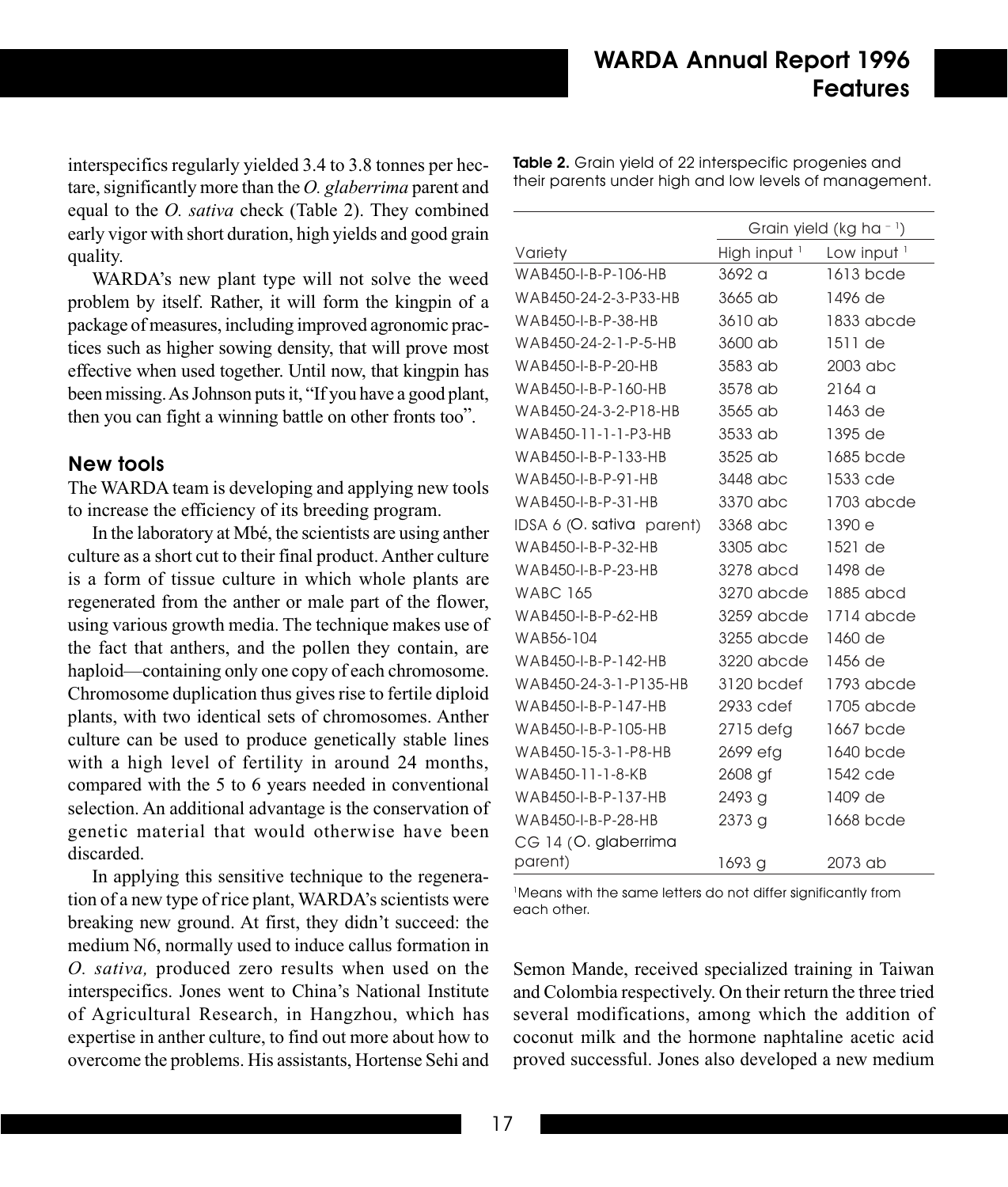

Anther culture is being used to speed up the breeding effort





called multi-effective triazole—a hardening chemical that allows profuse root development—to improve on the poor survival rate initially experienced when plants were transferred to the soil.

Another tool being used by the team is modelling. The scientists were well aware that the interspecifics' ability to combat weeds comes at a cost to other useful attributes, especially yield potential. "We're not going to get something for nothing", observes Johnson. "And we don't want to pay the highest price in terms of yield. The interspecifics must still produce a lot of good quality grain if they are to appeal to farmers."

Michael Dingkuhn, the team's systems analyst, has developed a model that plots the relationships between attributes such as tillering ability and leaf area index the ratio of leaf area to ground area—against yield potential. According to Dingkuhn, the model is proving a useful predictive tool, avoiding the lengthy and expensive business of growing out each and every cross to study its performance empirically.

An important concept in the modelling work is that of specific leaf area (SLA). This is defined as the area of leaf per gram of leaf weight and is thus a measure of leaf thickness. A high SLA indicates the ability to produce large but thin leaves, or in other words a plant that spreads well while incurring relatively low loss of grain. SLA varies greatly between genotypes but appears relatively stable across environments, suggesting that the parameter could be a useful selection criterion for plant breeders.

The ideal plant will have a high SLA during early growth but a rapid decline in SLA thereafter, as it puts less into vegetation and more into the production of grain (Figure 3).

**Figure 3.** Specific leaf area (SLA) over time for an interspecific progeny (WAB 450-24-3-2-P18-HB) and its O. sativa (WAB 56-104 5) and O. glaberrima (CG 14) parents. The broken line indicates the ideal SLA for a weed-competitive high-yielding plant.

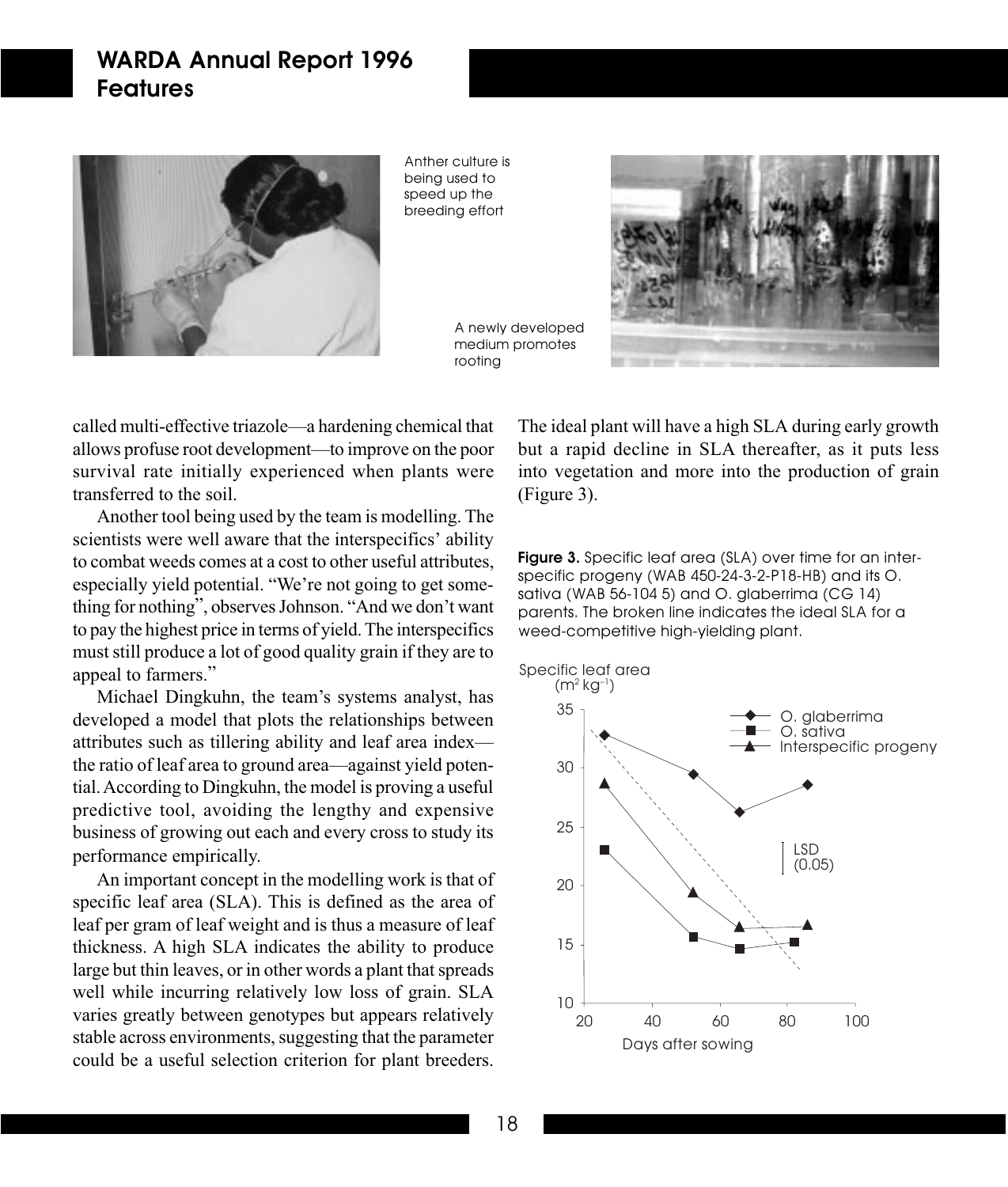Lastly, the team has come up with what they hope will be a better way of screening varieties empirically for their ability to compete with weeds. Weed growth is highly variable, so screening work at present requires many replications and has to be done in field plots rather than in pots in the greenhouse. This has meant that only a small number of progenies from the crossing program could be screened each season, slowing the pace of research considerably.

The new approach, which is still at the experimental stage, uses other crop plants to simulate the role of the weeds. These plants are easier to sow and hence produce a more predictable biomass, offering even competition and so enabling the number of replications to be reduced. Candidates tested so far include include maize, cowpea and even the *O. glaberrima* rice line, IG 10. The results look promising, with IG 10 proving a particularly good predictor of average levels of competition from weeds (Table 3).

"This method promises a sixfold increase in the number of lines we can screen", says Johnson. "That means we'll be able to provide feedback to breeders much earlier in the varietal development process."

#### **Powerful weapon**

The new rice plant represents a powerful new weapon in the resource-poor farmer's struggle against weeds. Women farmers in particular stand to benefit, since they

**Table 3.** Biomass of rice vareties in response to competition from different species relative to monoculture (ratio).

|                                                                                   |                                                      | Competitiveness against:                             |                                                      |                                                      |  |
|-----------------------------------------------------------------------------------|------------------------------------------------------|------------------------------------------------------|------------------------------------------------------|------------------------------------------------------|--|
| <b>Rice variety</b>                                                               | Weeds                                                | Cowpea                                               | O. glaberrima (IG 10)                                | Maize                                                |  |
| O. sativa:                                                                        |                                                      |                                                      |                                                      |                                                      |  |
| Morobevehan<br>OS 6<br>WAB 56-104<br>WAB 56-50<br>IDSA 6<br>IDSA 10<br>Bouaké 189 | 0.88<br>1.04<br>0.39<br>0.83<br>0.67<br>0.78<br>0.76 | 1.35<br>1.25<br>0.99<br>1.35<br>1.31<br>1.36<br>1.60 | 0.94<br>1.05<br>0.69<br>0.89<br>0.75<br>0.66<br>0.71 | 0.74<br>0.82<br>0.34<br>0.56<br>0.67<br>0.51<br>1.07 |  |
| O. glaberrima:                                                                    |                                                      |                                                      |                                                      |                                                      |  |
| IG 10<br><b>CG 14</b><br>$V_4$                                                    | 1.16<br>0.95<br>0.68                                 | 2.19<br>1.21<br>1.72                                 | 1.16<br>0.96<br>0.94                                 | 1.13<br>0.94<br>0.75                                 |  |
| Interspecifics:                                                                   |                                                      |                                                      |                                                      |                                                      |  |
| WAB 450-11-1-P40-1-HB<br>WAB 450-I-B-P-106-HB<br>WAB 450-I-B-P-133-HB             | 0.70<br>0.79<br>0.60                                 | 1.64<br>1.52<br>1.31                                 | 0.96<br>1.20<br>0.95                                 | 0.53<br>0.64<br>0.42                                 |  |
| Average                                                                           | 0.77                                                 | 1.43                                                 | 0.91                                                 | 0.69                                                 |  |
| Standard error $(\pm)$<br>0.043<br>Coefficient of variation<br>36                 |                                                      |                                                      |                                                      |                                                      |  |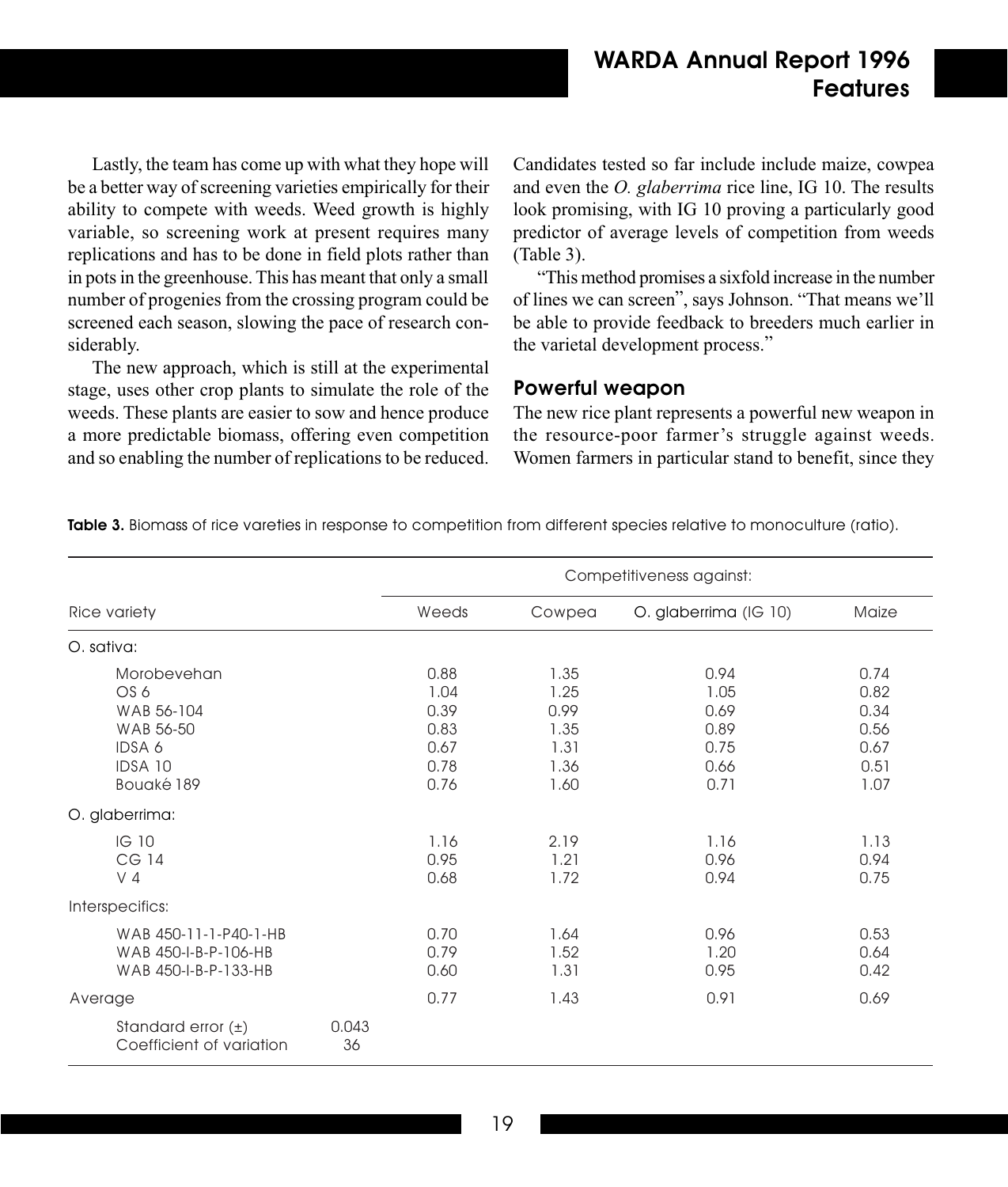

An improved screening method promises faster verification of competitiveness

Something new out of Africa



provide the bulk of the labor to rice cultivation in West Africa. By reducing labor inputs while raising yields, the new rice will lower the costs of production, thereby making the classic contribution of new agricultural technology to economic growth and equity. It could also bring sizeable environmental gains, helping to stabilize the shifting cultivation system and hence to reduce deforestation, while enabling countries to cut back on herbicide imports.

The most promising interspecific lines have already reached farmers' fields, where they are getting an enthusiastic reception from growers (see p. 21). In collaboration with Côte d'Ivoire's national program, trials are under way at a range of sites across the country. Seed of the new lines has also been sent to several other West African countries, including Togo, Ghana and Benin.

Jones believes adoption rates in West Africa will be high. "Five to six years from now, I see these new materials flowing onto farmers' fields throughout the region", he says. As is typical in resource-poor farming systems, the new plants are likely to complement existing varieties rather than totally replace them, so there will be gains in biodiversity too.

Lastly, the benefits of the new technology could spread beyond Africa to other developing regions. Resource-poor Asian farmers, for example, face mounting problems in combatting weeds as rising population density forces them to cultivate increasingly marginal areas. In bringing gains to such farmers, the new rice plant would demonstrate the coming of age of African science, reversing the conventional flow of technologies into the region from elsewhere.

"Ex Africa semper aliquid novi", wrote the Roman poet Pliny the elder in the first century A.D.—there is always something new out of Africa. A product of African science at its most creative, WARDA's new rice plant demonstrates that Pliny's words are still true today.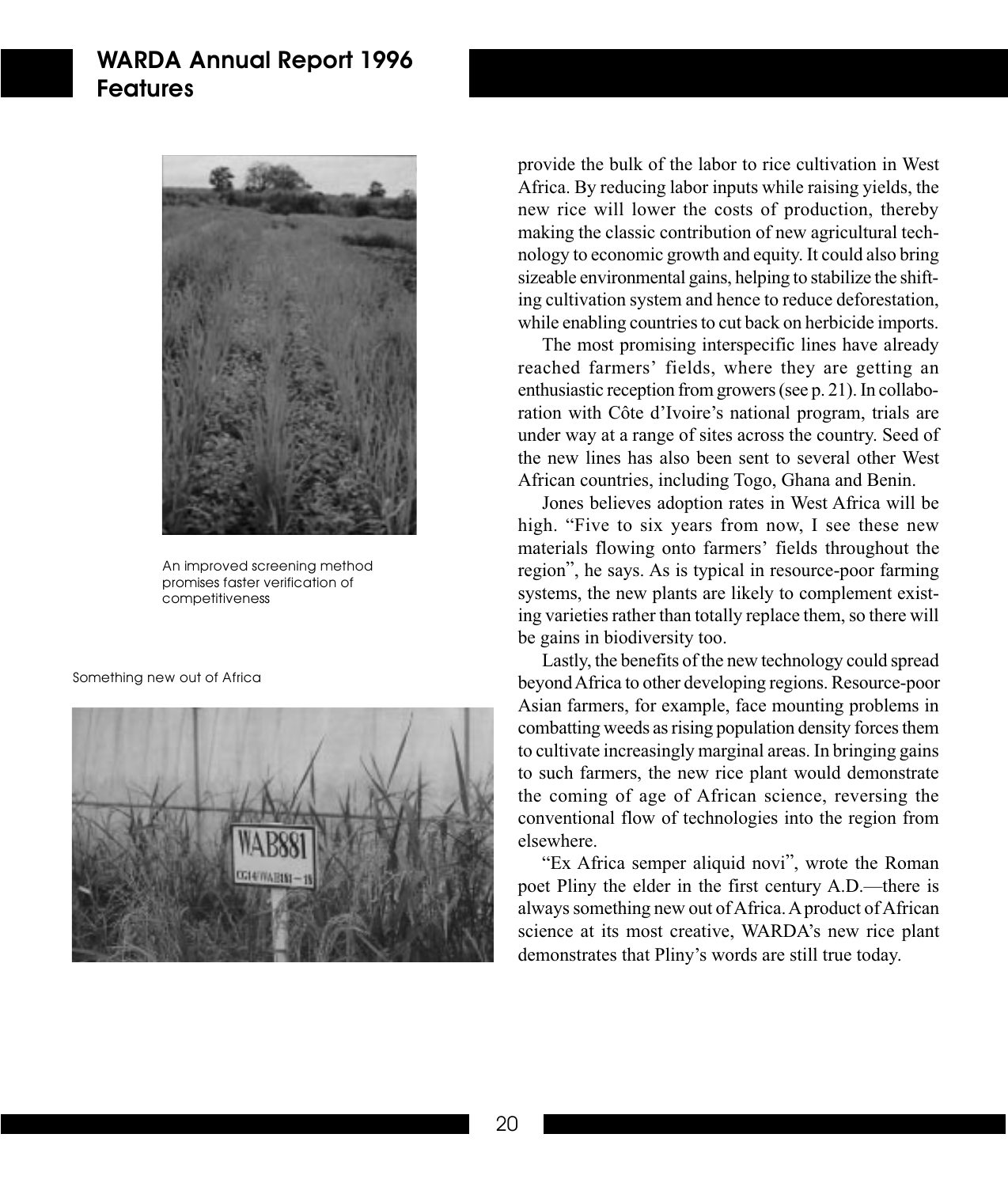# **Farmers in the Driving Seat**

MVARDA's scientists have long conducted surveys to determine the varietal preferences of rice producers and consumers. Now, through participatory on-farm research, they are forging a deeper understanding of why farmers select some varieties and not others. The aim is to promote adoption by making the farmer an equal partner with the scientist in the development of new technology.

#### **Famine to feast**

"It was like Christmas", says Tim Dalton, agricultural economist with WARDA. He's describing the mood of excitement and curiosity among farmers as they examined rice plants during an evaluation day held at the village school in Ponondougou, Côte d'Ivoire. "In an area where no new varieties have become available for at least a decade, farmers were keen to explore what was on offer. For them, it was a case of famine to feast."

The farmers had been exposed to 60 different rice lines, chosen to represent the diversity of rice germplasm in the region. The lines included already released varieties of *Oryza sativa* together with possible new releases, a few traditional *O. glaberrima* types, and 10 of the new interspecifics developed by WARDA scientists and their national partners (see p. 13). After a session in which all the farmers inspected the display together, each was asked to pass through separately and to make his or her selections. The scientists then asked the farmers to give the reasons for their choices, again separately so as to minimize the influence of others.

The day was part of a broader 3-year exercise conducted in different rice-growing environments across the country and at different stages in the rice cycle. During the first year, farmers are asked simply to select the varieties that most interest them; in the second, they are given seed of these varieties for trials in their own fields, allowing them to make a direct comparison with their traditional varieties; in the third, they will be asked to pay for the seed. The third year will be the acid test of farmers' willingness to adopt: will they put their money where their mouths were?

Research in the savanna zone is conducted at two villages, Ponondougou and Pondou, 15 km apart, near the town of Boundiali. At these locations the exercise is now in its second year. Activities in the forest zone, due to begin in 1997, will be based at Gagnoa and Danané. At



Farmers showed great interest in the diversity of rice types on display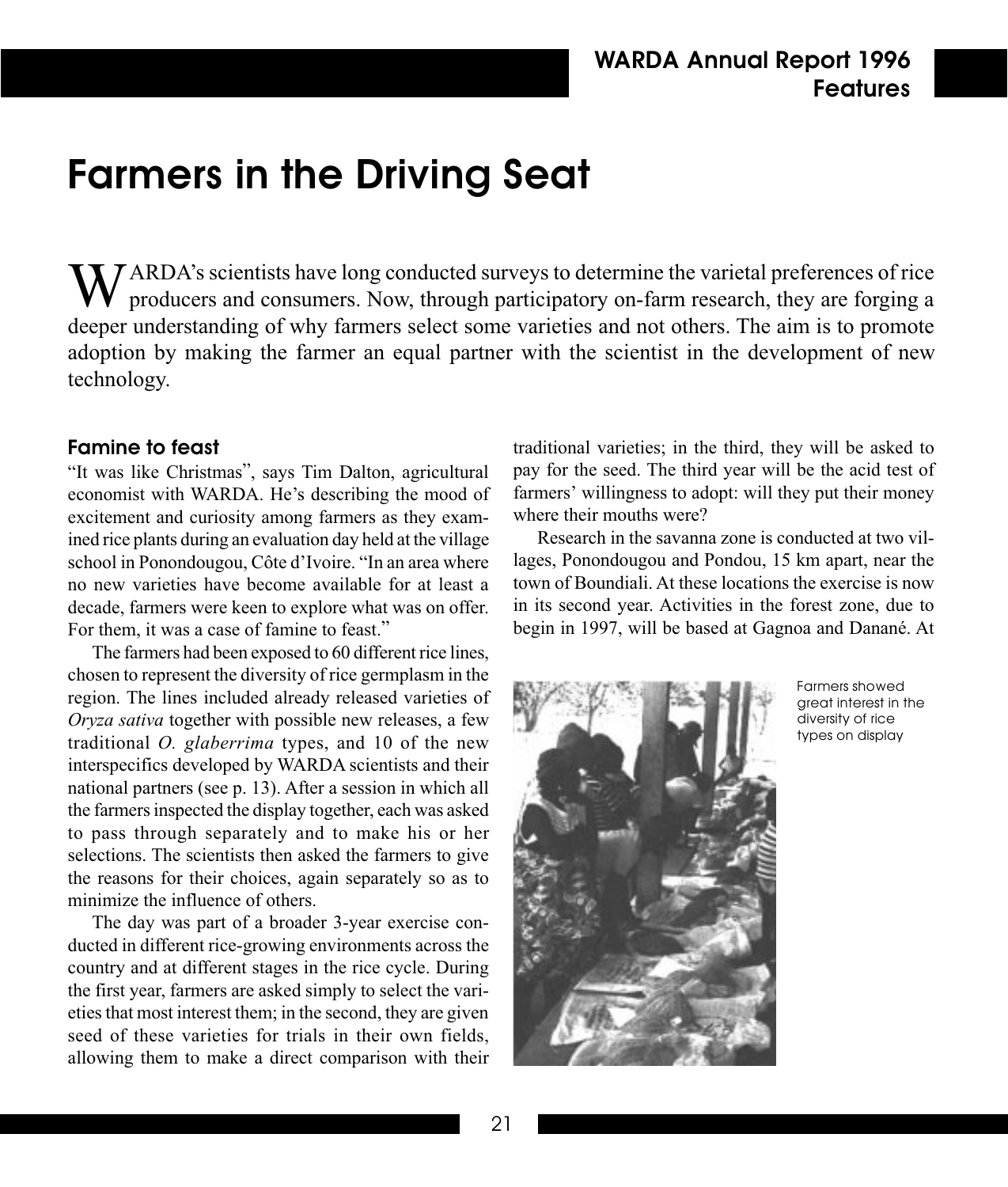To avoid farmer-tofarmer influences, each farmer was interviewed separately



each location, WARDA's technicians launch the exercise by sowing the set of accessions in the fields of a farmer selected for his or her willingness to innovate. During the season around 80 farmers in the neighborhood are invited to visit the crops at up to three different stages: the vegetative growth stage, 40 to 45 days after sowing, when early vigor and the ability to suppress weeds can be assessed; the flowering stage, at which characteristics such as height, duration and resistance to pests and diseases become evident; and just after harvesting, when farmers can evaluate grain quality and quantity before making the final choice of an overall favorite.

#### **Setting the trend**

Master of ceremonies at most of the evaluation days is WARDA's upland rice breeder Monty Jones, himself responsible for developing much of the material on display. Jones sees the exercise as setting the trend for future rice breeding efforts in the region.

"Participation and biodiversity go hand in hand", he explains. "Putting the farmer in the driving seat as regards technology development makes it far more likely she or he will adopt. Our aim is to expose farmers to the full range of germplasm available, allowing them to en-

rich the local stock by making new choices." In this respect the exercise represents a break with traditional approaches to technology development and dissemination, in which multilocational trials are followed by the nationwide release of a few varieties only.

The exercise is also designed to be gender-sensitive. Rice is primarily a women's crop in West Africa, and women's views on new genetic materials, which often went unheard in the conventional station-based research of the past, may be different to those of men—with important implications for the breeding program. Women's choices and criteria are therefore distinguished from men's in the data recorded during evaluation days. Interviews with women are conducted by a separate team of three women scientists, to remove any possible bias caused by male interviewers.

Putting farmers in the driving seat has proved a popular move with the farmers themselves. The exercise in the Boundiali region started with 61 farmers but soon expanded to 81—the maximum number the researchers felt they could handle—as farmers flocked to join it. As word spread, farmers from more distant villages came to ask that the exercise be repeated there. In a similar exercise launched at Saioua, in the south of the country, the farmers present at the first evaluation day were so enthusiastic about the experience that they went to tell their Chief and elders, all of whom came along during the second half of the day to make their own selections.

#### **Farmers' choices**

As the exercise is still in its early stages, the results so far must be treated with caution. That said, the initial findings from the Boundiali region suggest that breeders have correctly gauged farmers' needs (Figure 4).

Farmers' first and second choices in both villages were WAB 189-B-B-B-8HB and WAB 95 B-B-14-HB, both of which are new breeding lines developed from interspecific hybrids. The farmers were impressed by the ability of these lines to beat weeds during the early growth stages and to go on to produce a high yield of attractive,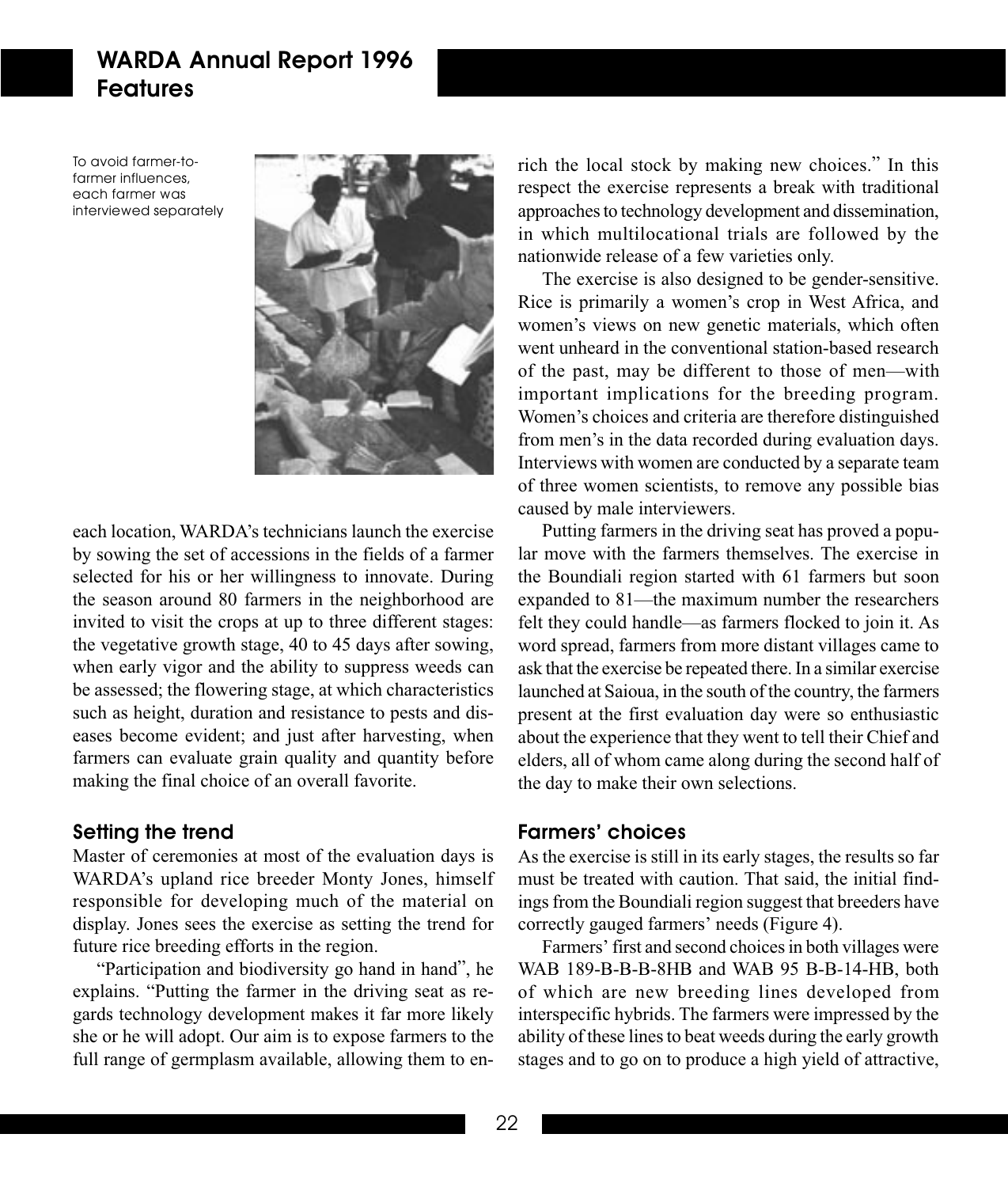

Figure 4. Men and women's choices of rice germplasm lines at two locations in the savanna zone of Côte d'Ivoire, 1996.

Number of times selected

large-sized grains with good cooking qualities. Third and fourth places went to IDSA 10 and WAB 56-104, both improved *O. sativa* varieties. The first of these was developed by WARDA's national partner in Côte d'Ivoire, the Institut des Savannes (IDESSA), while the second was developed by WARDA.

Interestingly, farmers' first few selections were broadly similar at the two locations. The conventional wisdom regarding varietal preferences in West Africa is that preferences vary greatly from one village to the next. This was not borne out by the results from Boundiali, but it remains to be seen whether greater differences become apparent at other locations—either locally or between regions.

Besides the four or five most popular lines, there were some significant minority choices at both locations. These selections, which show greater variability across locations, probably cater for farmer-specific conditions, including taste and cooking quality. The existence of this "second tier" of selections bodes well for future biodiversity at local level.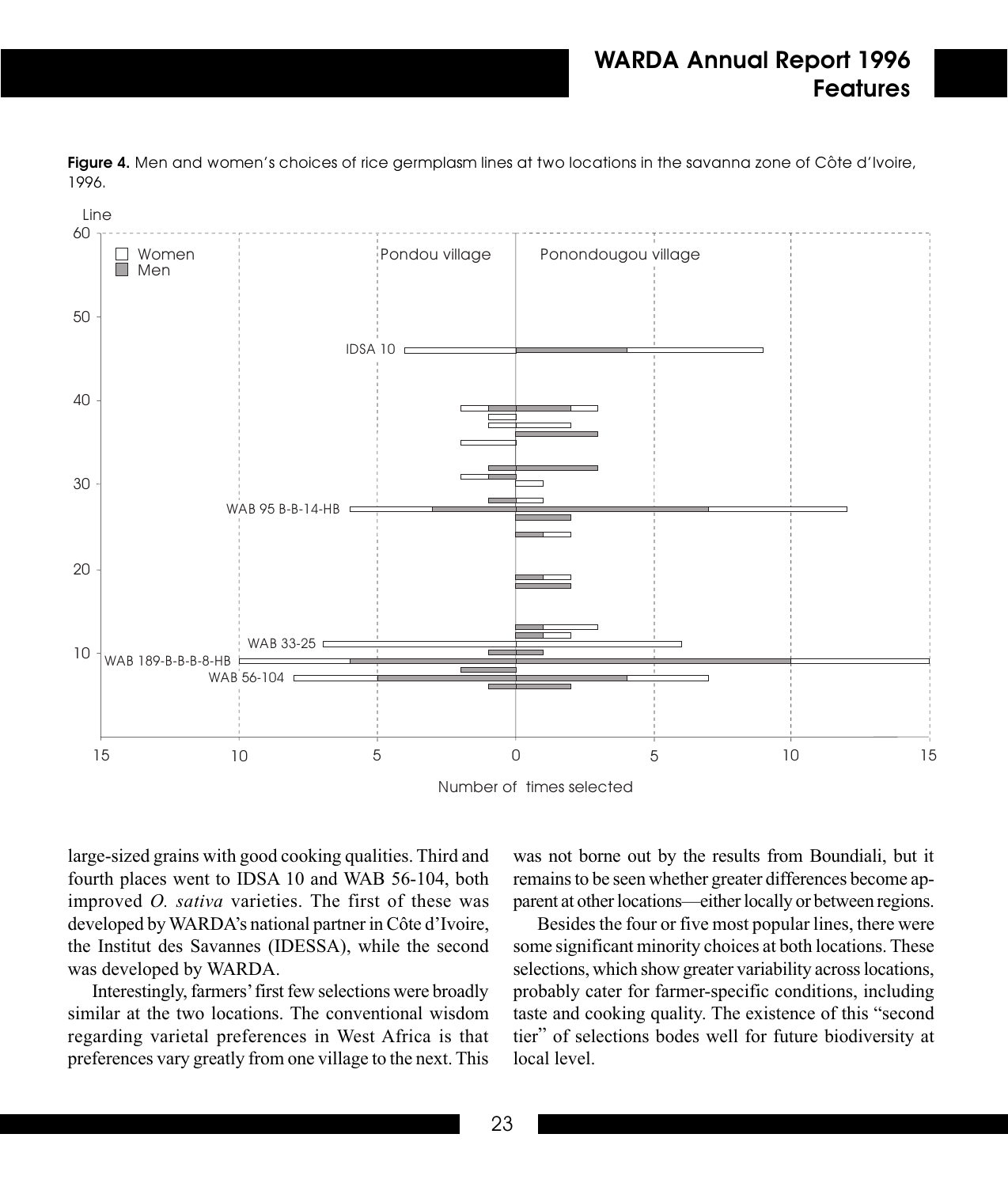

Women valued the same traits as men. but ranked them differently

**Figure 5.** Main selection criteria of men and women at two villages in the savanna zone of Côte d'Ivoire, 1996.

| Men                                      | Rank                                                  | Women           |
|------------------------------------------|-------------------------------------------------------|-----------------|
| Produces well<br>with/without fertilizer | 1                                                     | Yield           |
| Large grains                             | 2                                                     | Long grains     |
| Yield                                    | 3                                                     | Swelling        |
| Good taste                               | 4                                                     | "Pretty" arains |
| Long grains                              | 5                                                     | Easy to dehull  |
| 74                                       | Percentage<br>choosing according<br>to these criteria | 86              |

Women and men valued the same plant traits but ranked them differently, reflecting their different roles in the marriage and business partnership (Figure 5). The women chose lines primarily for their yield—an important consideration when feeding a large family. Men were also interested in yield, but with the added qualification that fertilizer inputs should be kept low, since they are responsible for buying fertilizers. Predictably, women were more interested than men in ease of dehulling, while the men focussed more on the taste of the cooked rice. Some women also went for tall plant height, which takes the backache out of harvesting, especially when carrying a baby.

Two varieties, WAB 450-I-B-P-28-HB and WAB 33- 25, were selected by women only at both locations. The first of these is an interspecific progeny with good early vegetative growth, giving it a head start over weeds. The women, all of whom were responsible for weeding, spontaneously named this characteristic as a reason for their selection. They also said the line would do well in areas with problem soils—another facet of local farming with which they were familiar. WAB 33-25, a new breeding line derived from *O. sativa* materials, was popular on account of its large grain size and the ease with which it could be pounded.

Women frequently described the grains they liked as "jolie"—literally, "pretty". Prettyness appeared to be a composite quality in which grain color, pattern, length and width all played a part. In many cases it was associated with the presence of an apiculus—a purple or red spot on the tip of the grain that is a characteristic of *glaberrima* varieties and thought to be an indicator of good aroma and hence good taste. If this proves to be the case, the apiculus could serve as a useful morphological marker for plant breeders.

Lastly, one woman selected a line with awns—the slender bristles that project from the spikelets in some varieties. The reason she gave was that the awns are anathema to birds, piercing them the moment they alight on a panicle, so growing this variety would allow her children to spend less time on bird-scaring and more on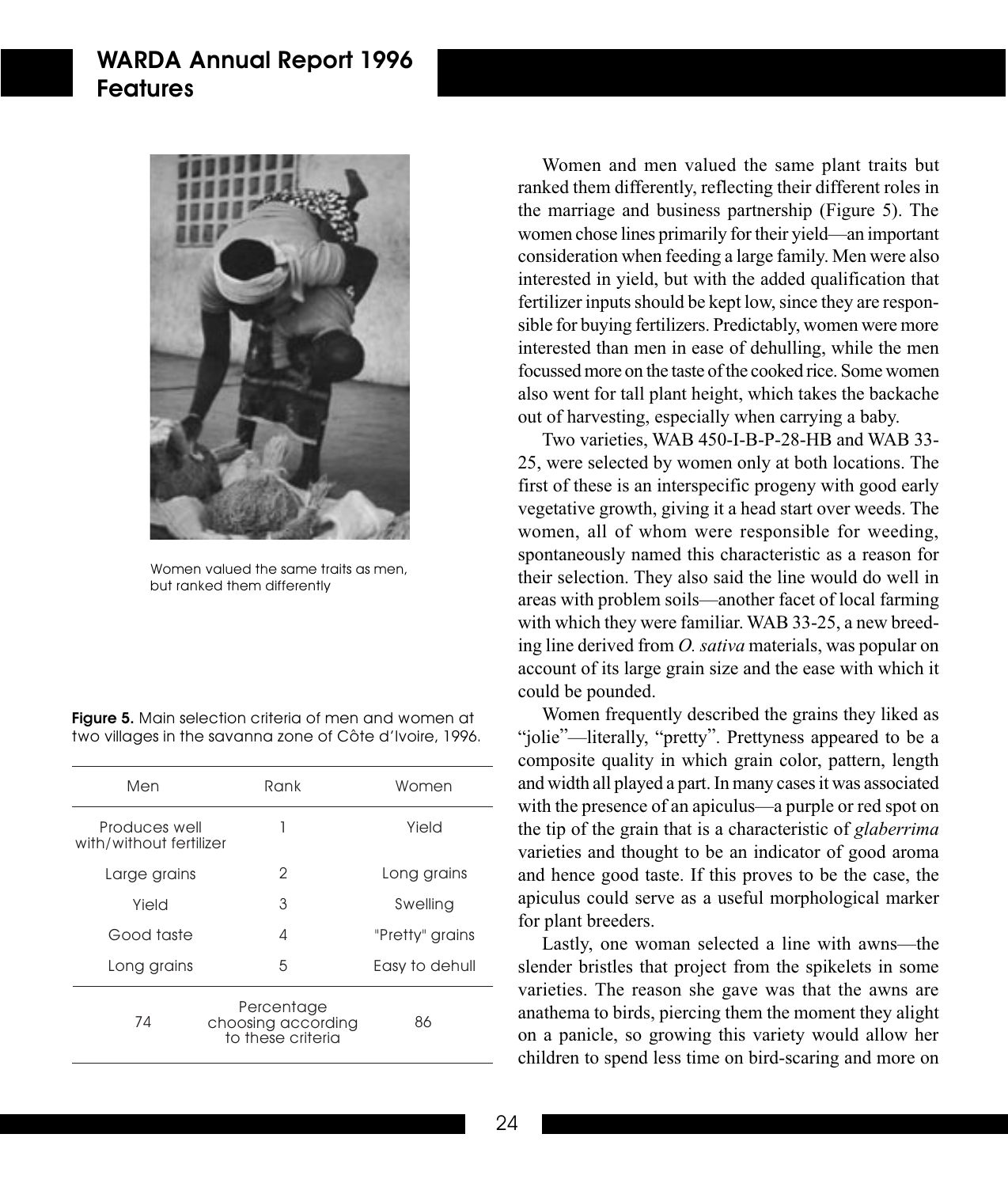doing their homework and helping about the house. This was an eye-opener for the breeders, who usually select against the presence of awns.

#### **Methodological issues**

Participatory on-farm varietal selection is a new area of research in which methods are evolving rapidly. The WARDA team is giving considerable thought as to how to improve both data collection and the interpretation of results.

The team's main concern while gathering information on farmers' selection criteria has been not to prejudice farmers' responses by asking leading questions or steering the conversation in certain directions—habits that often dogged the formal questionaire-based surveys typical of farming systems research. To combat this problem the researchers adopted an "open" approach, allowing farmers to express themselves in their own words rather than being bound by a specific set of questions with "yes or no" answers. This approach yielded a wealth of information, but it did lead to some ambiguity and overlap between different criteria—as in the case of *jolie grains* described above.

One way of improving the usefulness of the results is to match farmers' varietal preferences with socioeconomic characteristics such as household size and income. Among other things, this will enable the team to discover whether the farmers use different criteria to judge rice intended for home consumption or marketing. Dalton plans to use cluster analysis to analyze these and other factors, with the aim of improving the targeting of new varieties to users once they are released. He also hopes to use conjoint analysis, a technique borrowed from product marketing, to find out which traits are most important in determining farmers' choices and how farmers trade off one trait against another—information that could prove useful to plant breeders.

A host of other intriguing questions remain to be answered. For instance, how similar are farmers' choices to what they already grow? Are more adventurous choices correlated with relatively favorable financial



Processing qualities, such as ease of dehulling and pounding, were of more interest to women



One woman chose a variety with awns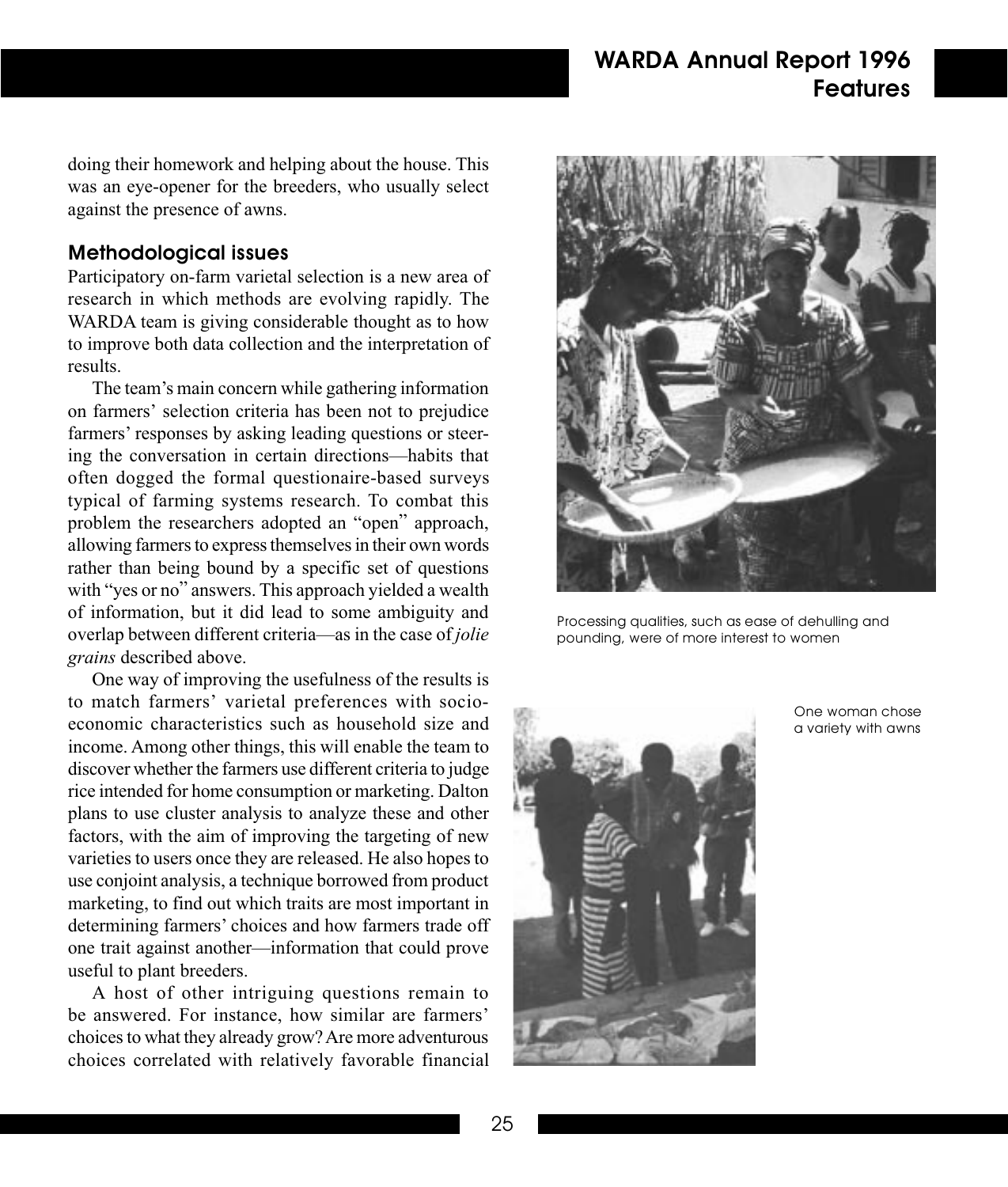circumstances and good access to inputs and markets? And do farmers' choices change over time, according to such factors as their perception of the type of season, or market preferences?

#### **Spreading the benefits**

Despite the unanswered questions, WARDA's participatory research on varietal selection has already paid handsome dividends. Besides speeding up the development of new rice varieties, it is helping to gauge the acceptability of what is already available and to

stimulate the demand for new varieties in the farming community. Most importantly, it has confirmed that past diagnostic research has correctly identified farmers' needs, with the result that breeders are now coming up with the right answers.

Jones and his colleagues have lost no time in seeking to spread these benefits to other countries in West Africa. Similar exercises are planned to start in Ghana and Togo in 1997; and in 1998, with Japanese funding, a further four countries will join in, namely Benin, Gambia, Guinea Bissau and Nigeria.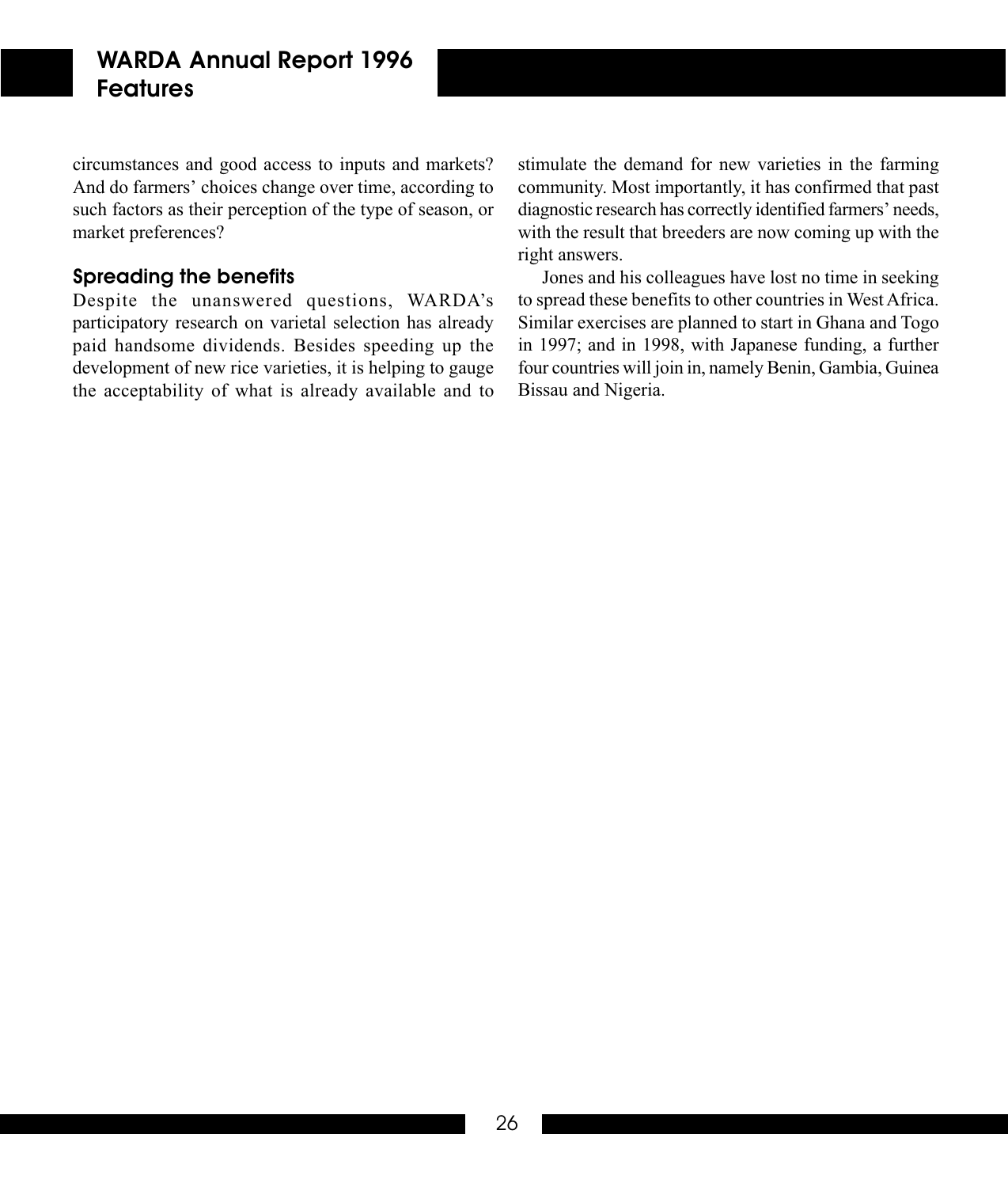# **Rice Cultivation: Kill or Cure?**

MALARIA IS Africa's single biggest killer, claiming the lives of half a million children every<br>year. Over a lifetime, the average African may experience up to 60 episodes of the disease, each of them potentially fatal. It is often assumed that lowland rice fields provide an ideal breeding ground for the malarial mosquito. But do they really? And if so, do increased populations of the vector actually increase the incidence of malaria?

### **A vigil for science**

It's 2.00 a.m. on a pitch-black African night. Alone in a dark room sits a man, stock-still, his chest, legs and arms naked, lit only by the torch he is holding. An eery *chiaroscuro* figure, from a painting by Rembrandt.

The man makes a brief forward movement of the head, accompanied by a gentle hissing sound as he sucks in through the plastic tube he holds in his mouth. From the spot on his arm on which it had alighted, another mosquito joins its companions in the glass jar to which the tube is connected.

The scene is a house in a small village on the Office du Niger irrigation scheme, in Mali. The man is one of a team of research assistants working in 6-hour shifts through the night. In the morning, the team's catch of mosquitoes will be sent to the laboratory for analysis, to find out how many carry malaria. The aim is to assess the average number of infective mosquito bites to which the local population is exposed at different seasons of the year.

This experiment is one of several being conducted under the auspices of the Rice and Human Health Research Consortium, a group of national and international research institutes and donor organizations formed in 1994 and based at WARDA's Mbé headquarters (see box overleaf). The consortium's objective is to answer the many questions surrounding the links between rice cultivation and malaria.

Malaria kills half a million African children a year





The disease is spread by several species of mosquito, notably Anopheles gambiae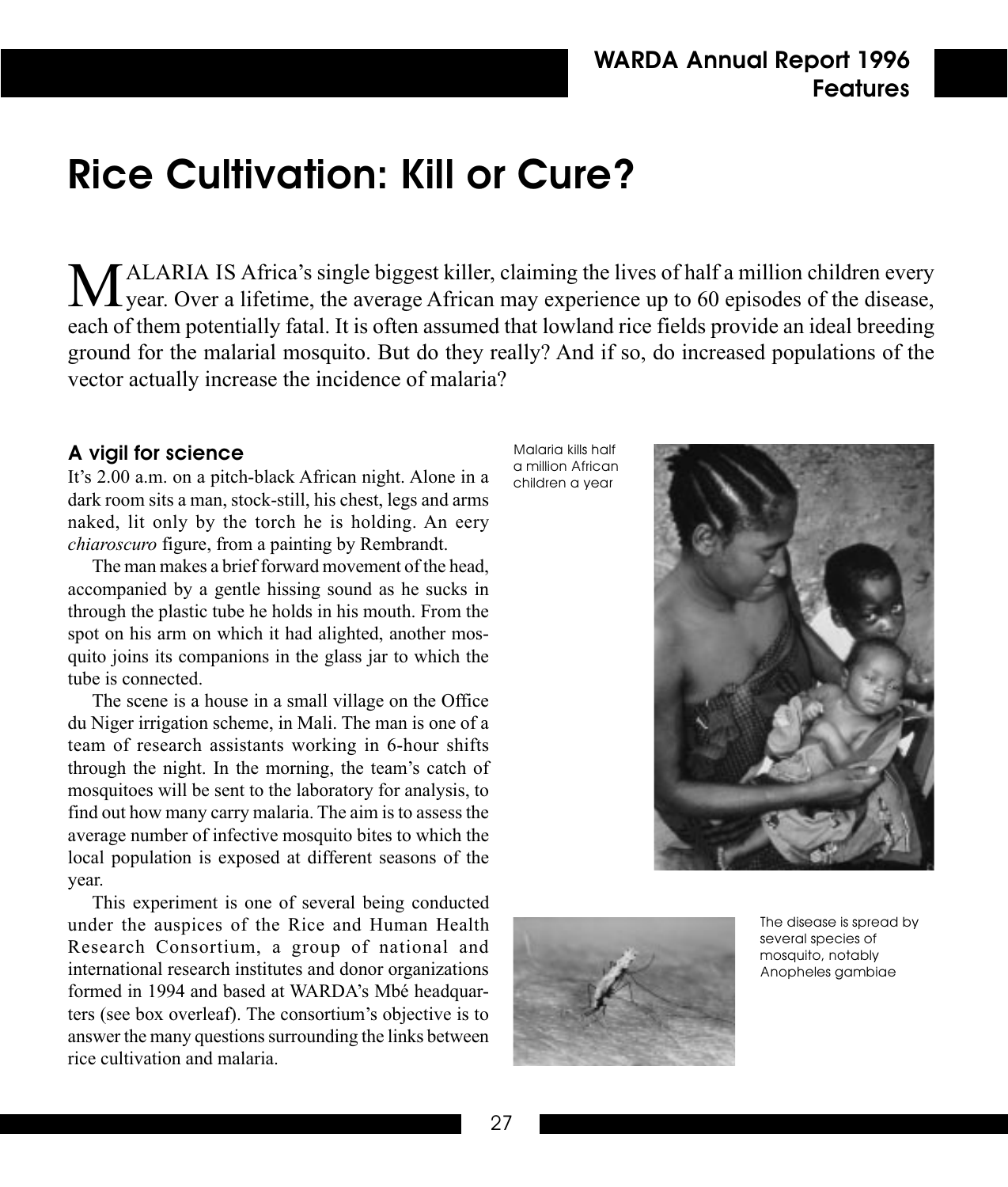#### **The consortium partners**

In Côte d'Ivoire:

- Centre Universitaire de Formation en Entomologie Médicale et Vétérinaire
- Institut Pierre Richet (Organisation de Coordination pour la Lutte contre les Grandes Endemies)

In Mali:

- Ecole Nationale de Médecine et de Pharmacie
- Institut d'Economie Rurale (IER)
- Institut National de Recherche en Santé **Publique**

International:

- West Africa Rice Development Association (WARDA)
- Joint Panel of Experts on Environmental Management for Vector Control (PEEM) of the World Health Organization (WHO), the Food and Agriculture Organization of the United Nations (FAO), the United Nations Environment Programme (UNEP) and the United Nations Center for Human Settlements (UNCHS)

Donors:

- International Development Research Centre (IDRC)
- Government of Norway
- Danish International Development Agency (DANIDA)

The shallow, sunlit waters of lowland rice fields appear to provide the perfect habitat



#### **The health conundrum**

The epidemiology of malaria is extremely complex, and there are plenty of pitfalls for the unwary.

Lowland rice fields have long been under suspicion as breeding grounds for malarial mosquitoes. With their wide expanses of clean, shallow water exposed to air and sunlight, they appear to provide ideal conditions, at least until the crop is established. Mosquitoes sleep during the day, so people actually working in the fields are not at any heightened risk of being bitten. But the night-time risk to the local population as a whole could increase if mosquito numbers rise following the introduction of irrigated or wetland rice cultivation. And intensifying cultivation through double cropping could make matters even worse, raising numbers still further by prolonging the breeding period.

That, at least, is the theory. The trouble starts when you look for concrete evidence to support it. Socioeconomic research by WARDA during the early 1990s did reveal that some farmers in Côte d'Ivoire regard lowland rice cultivation as risky for health reasons, including malaria. But beyond these subjective perceptions the scientific literature on the subject is inconclusive, with some studies pointing to increased frequencies of malaria when rice cultivation is introduced, others to reduced frequencies and still others to no change.

So are ricelands in fact any more culpable as habitats than other damp areas, including uncultivated swamps and the hydromorphic fringes that typically surround wetlands? Some argue that, as the rice crop establishes, providing shade, rice fields pose *less* of a threat than these other areas, or at least do so for a shorter period. Here the effect of agronomic variables, such as seeding density and method, could be decisive.

The relative importance of ricelands as a breeding ground can be expected to vary from zone to zone. In humid areas, ricelands are far from the only potential habitat. Provided it is filled with shallow water, an area as small as a footprint in the mud may serve. The irrigation schemes of the Sahel, in contrast, represent virtually the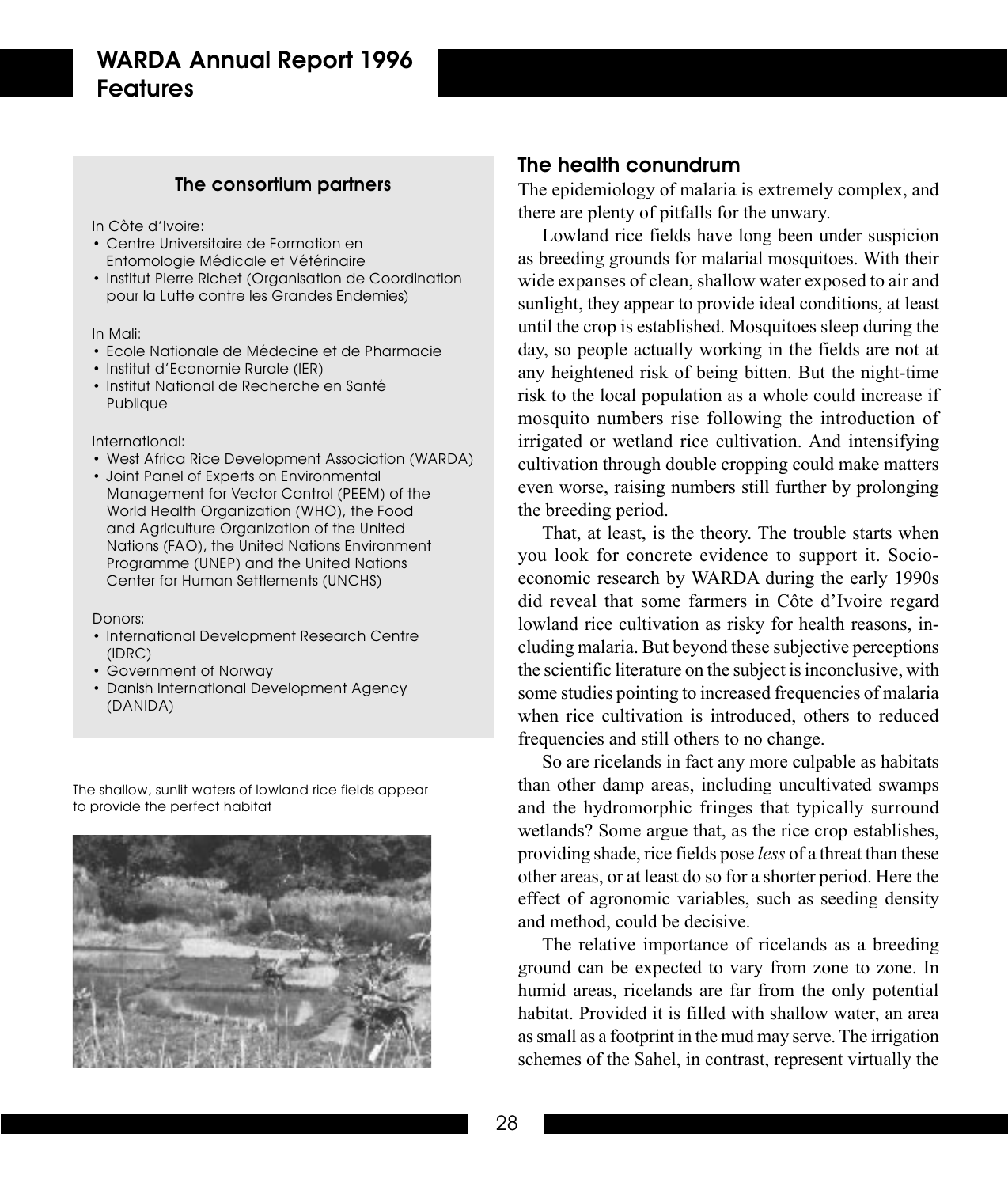only available year-round breeding ground in a zone that has only a short rainy season and hence, away from the schemes, a low mosquito population for all but a few months of the year. The savanna represents an intermediate situation between these two extremes.

Beyond these considerations lie still more complex issues. The population dynamics and life-cycle of the malarial mosquito are such that higher mosquito populations do not necessarily lead to increased risk of disease transmission. And even if they do, that does not mean there will necessarily be more cases of malaria. Incidence depends on the susceptibility of local people and on the preventive measures they take, factors which vary greatly according to previous levels of exposure and to education, income and the perception of risk.

#### **A cross-sectoral study**

In 1995 the consortium launched a study to investigate these questions. The study's unique feature is its crosssectoral nature, integrating the agricultural disciplines with those of human health and the social sciences.

Research is conducted in the three major rice-growing zones of West Africa. Twenty-four villages each were selected in the humid forest and savanna zones of Côte d'Ivoire, eight representing single-cropping rice systems and eight double-cropping systems, while the remaining eight have wetlands that are uncropped or at least not cropped to rice. In the Sahel, villages on the Office du Niger irrigation scheme in Mali are compared with villages in the dry rangeland, inhabited by pastoralists.

In each village, consortium scientists assess the effects of different agricultural systems and practices on mosquito populations throughout the wet and dry seasons. At 6-weekly intervals, they also measure the average number of infective mosquito bites per person and record the number of new malaria cases occurring.

#### **It's not crop growth!**

In a typical forest-savanna transition ecology, the scientists detected a sharp fall in the density of mosquitoes in rice fields about 6 weeks after sowing/planting. Similar falls found in previous studies had been put down to the effect of shading provided by the rice crop. But in the consortium experiments the same fall occurred at different sowing densities and regardless of whether the crop had been transplanted (and was therefore more mature) or seeded directly.

Surprised, the scientists repeated the experiment, adding an empty plot that had been prepared for sowing but not actually sown. Preparations for sowing include the creation of a clean seedbed using herbicides, and the application of fertilizers.

To their astonishment, the scientists found that the mosquito population of the empty plot behaved in exactly the same way—falling drastically after 6 weeks. "Something happens that is associated with soil preparation and the use of inputs, not with the growth of the rice", says Thomas Teuscher, the Swiss medical doctor who coordinates the consortium.

Teuscher and his colleagues are now conducting a further set of trials, comparing plots with and without inputs and separating the effects of fertilizers and herbicides. In the first year of these trials, both hydromorphic and lowland (with standing water) plots produced similar amounts of mosquito larvae. However, in lowland plots with inputs, the breeding period doubled in length from 6 to 12 weeks compared to plots without inputs, leading to a fivefold leap in the mosquito population. "Inputs appear somehow to change the acquatic environment, making it more favorable for larvae over a longer period", concludes Teuscher.

#### **Once bitten...**

Although unexpected, these findings still appear to support the case against rice systems and their intensification. Common sense suggests that, especially in villages where the high use of inputs is coupled with double cropping, higher populations of mosquitoes should lead to more infective bites per person and hence to more outbreaks of malaria.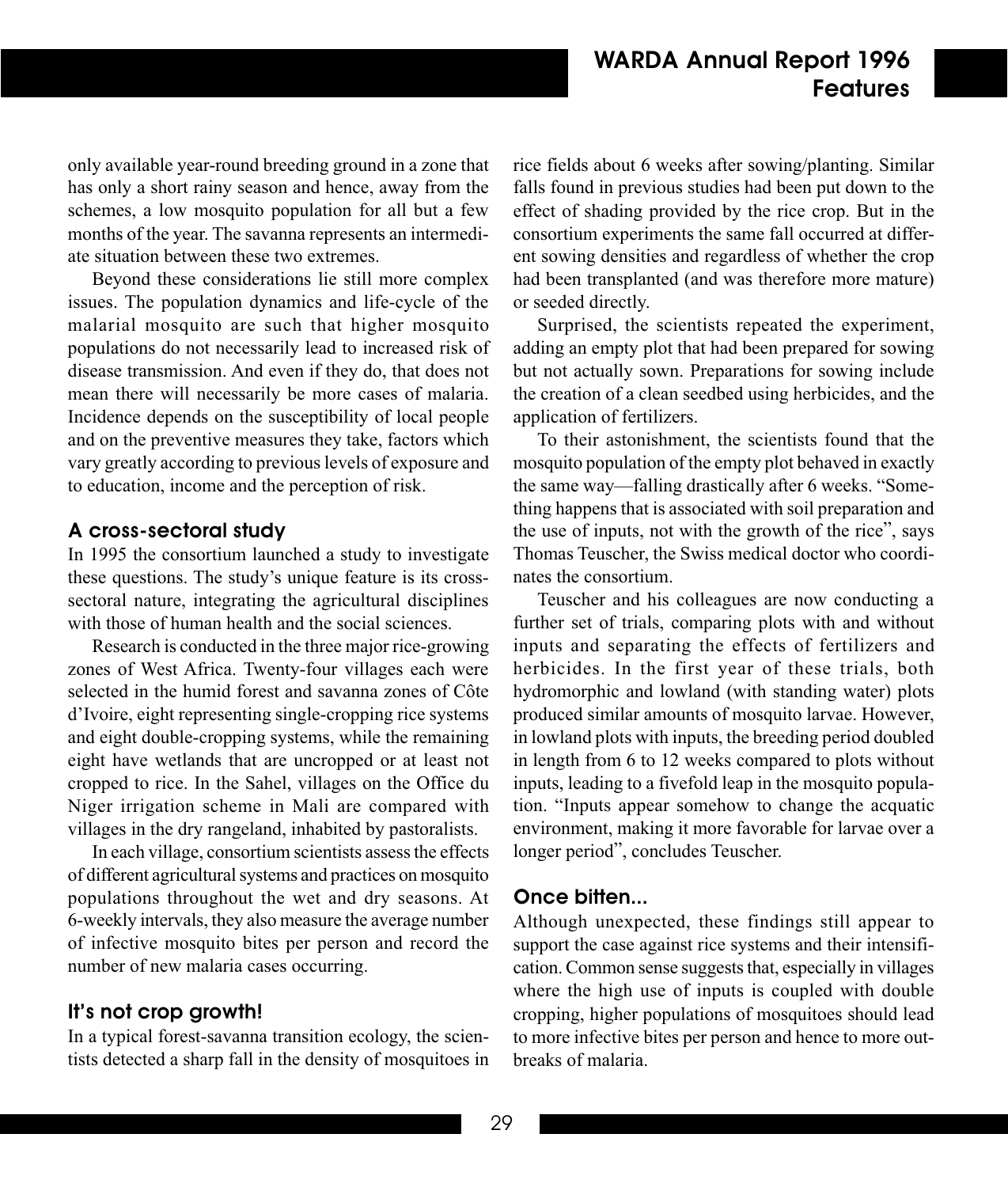

Rice growing does not appear to increase the risk to villagers in the savanna and forest zones, where malaria is endemic...

**Figure 6.** Possible relationships between malaria mortality and exposure to malaria.



But the data on the number of infective bites per person do not provide clear evidence of such a relationship. True, during the dry season double-cropping villages in the savanna zone had levels of exposure twice as high as those of single-cropping villages (10 bites per person per month, compared with 5). Awkwardly, however, the figure for non-rice villages was at the same high level as for double-cropping villages—10 bites per person per month.

And the common sense hypothesis unravels completely when the figures for new malaria cases are considered. A total of 2.6 new fever cases were reported per 1000 inhabitants in double-cropping villages, compared with 2.0 in single-cropping villages and 2.4 in non-rice villages. In other words, broadly similar levels at a time of year when double-cropping villages could be expected to have a significantly higher level. These figures should be interpreted cautiously, since they cover only one season and fever cases are not necessarily malarial. But they do suggest strongly that rice cultivation systems do not, after all, increase the risk of malaria, at least in the savanna zone.

The key to the mystery, according to Teuscher, lies in the relationship between infective bites and disease incidence. This relationship is already known from other studies (Figure 6). As the number of bites per year rises from 0 to 10, incidence and mortality increase sharply. But from 10 upwards, the curve levels off rapidly, with incidence remaining remarkably stable through levels of exposure ranging up to 1000 bites per year. The explanation is that, at increasing levels of exposure, people acquire immunity. At the highest levels of exposure, of over 1000 infective bites per year, there may even be a decrease in the number of malaria cases, although the exact shape of the curve remains unknown.

Extrapolating the dry-season figures for the number of bites per person in savanna villages gives levels ranging from 50 to 100 infective bites per person per year. All types of village thus lie well above the point at which the curve levels off. In other words, at infestation levels this high, whether or not you grow rice is unlikely to make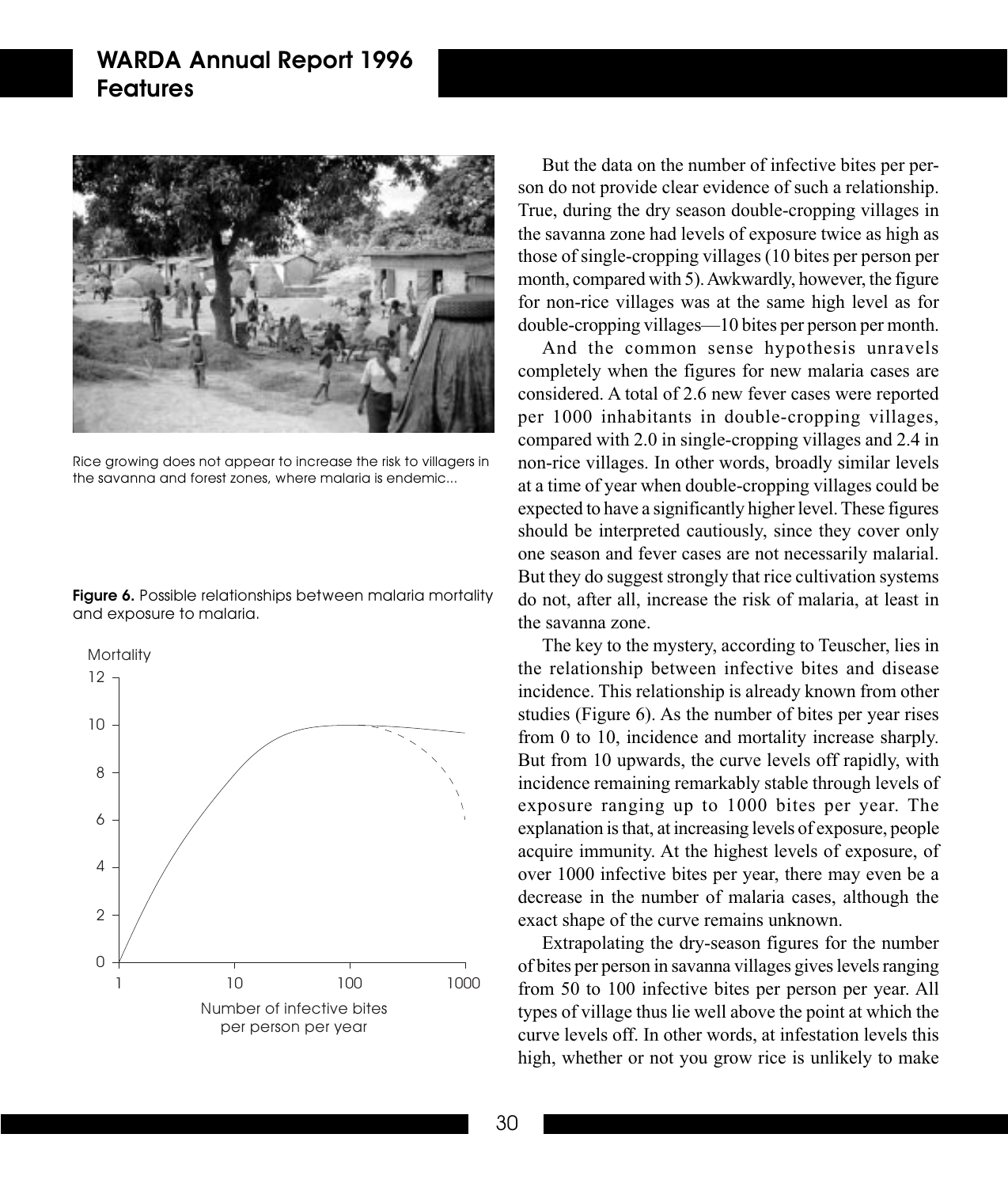any difference to the incidence of malaria in the medium to long term.

The data from the Sahel zone suggest that growing rice could even provide some measure of protection. Here the seasonality of exposure appears to make a big difference to susceptibility. In dry rangeland villages over a fifth of the human population, or 220 people in 1000, go down with malaria during the brief rainy season, whereas on the Office du Niger irrigation scheme, where exposure is year-round, incidence is four times lower, at only 57 cases per 1000 inhabitants.

But visiting irrigation experts shouldn't throw away their chloroquin, Teuscher warns. Newcomers to the scheme, including migrant laborers, traders and others, are particularly vulnerable. Higher incomes, allowing people to afford protective measures such as bed-nets and prophylactics, may be a further factor explaining the lower incidence. And in any case, since the human population density on the scheme is far greater than in surrounding rangeland areas, the absolute number of people falling ill is still higher.

Mosquito survival rates could be another factor explaining the relatively high incidence of malaria in rangeland areas. When mosquito populations rise beyond a certain point, the life of each individual starts to shorten as competition for resources increases. A malarial mosquito must be at least 12 days old before it becomes infective. On the irrigation scheme, where populations are high, only 1-3% of mosquitoes live that long, whereas in relatively depopulated rangeland areas the figure can be as high as 79% during the dry season. Paradoxically, decreasing the population of mosquitoes could increase the risk of disease by prolonging the lives of those that do survive.

#### **No threat**

The consortium's research is not yet complete, so the findings so far must be treated with caution. But the picture that is emerging suggests that introducing or intensifying lowland rice cultivation will not increase the risks of malaria in either the forest or savanna zones, where the disease is already endemic. In the Sahel, the creation of new irrigation schemes or the expansion of existing ones may lead to increased dangers in the short term, as new colonists and laborers settle the area. However, these dangers pass as the settlers acquire immunity.

By the year 2000, Teuscher and his colleagues hope to be able to map the risk of contracting malaria in different agro-ecological zones and rice production systems. The map should prove a useful tool for planners.



...but in the Sahel, new arrivals on new or expanding schemes are a high-risk group...



...as also are short-term visitors to schemes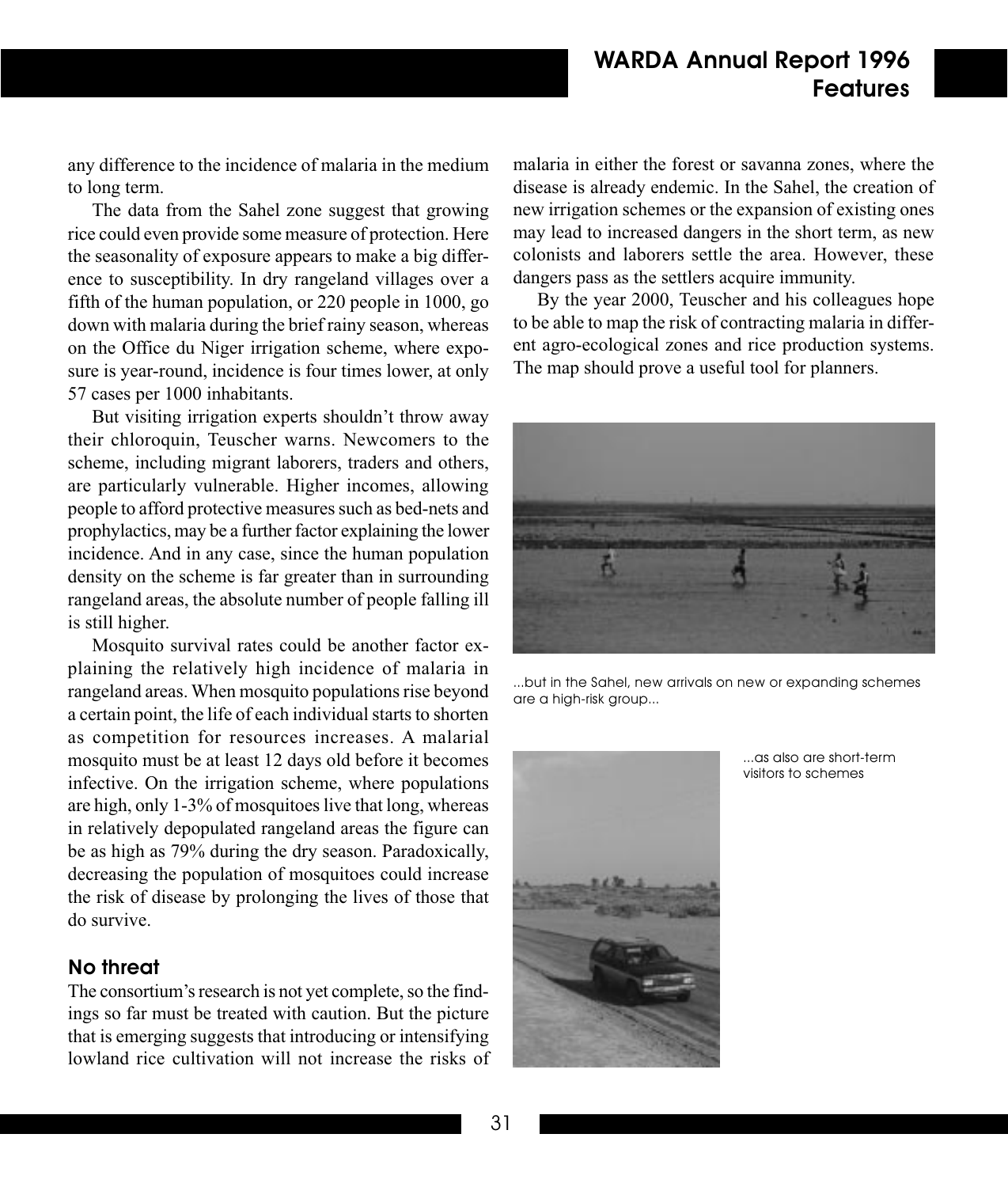# **A Tradition in the Making**

DESPITE IMPRESSIVE strides forward over the past 30 years, Senegal still has a long way to go before it makes full use of its substantial investment in irrigation. For many of the farmers in the Senegal River Valley, irrigated rice is a new crop of which they have little experience, with the result that their yields often fall below the level needed to cover the costs of production. WARDA is one partner in a dynamic national research and development system that is determined to overcome the obstacles to further progress.



Sunshine and water are plentiful on Senegal's irrigation schemes, but yields remain well below potential



Saer Kane Diop (center) talks with WARDA scientists and (left) Moustapha Diaw, president of the local farmers' association. In the mid-1960s, Diop and Diaw became the first irrigated rice farmers in Thiagar village

#### **Easing the learning curve**

When it comes to fertilizers, Saer Kane Diop knows his stuff. "If I apply 50 kg of 18-40-6 DAP at 23 days after sowing, then make two further applications at 50 and 70 days, I can be sure to get a yield of 7 tonnes per hectare", he says. He has an equally firm grasp of the dates by which all the other operations in his busy cropping calendar should be completed, including sowing, weeding, harvesting and threshing.

Now in his sixties, Diop farms land near the village of Thiagar, on the left bank of the Senegal River. These days he grows rice alone, but he hasn't always done so. In fact, he can remember a time when no one in his area grew rice. "Before the mid-1960s we were all floodplain farmers, producing beans, cowpea and cucumber", he recalls. "Thiagar was one of the first villages to agree to have irrigation, and I was among the first farmers to cultivate irrigated rice here. We had to learn from scratch."

Diop's story is typical of his generation. Thousands like him have had to master a completely new kind of farming as, under government schemes, they saw their land transformed by the introduction of irrigation canals and structures. With the switch to irrigated rice came the need to acquire the skills of land preparation, water management and the use of inputs such as fertilizer and herbicides. The year-round supply of water also brought with it the opportunity to grow an extra crop during the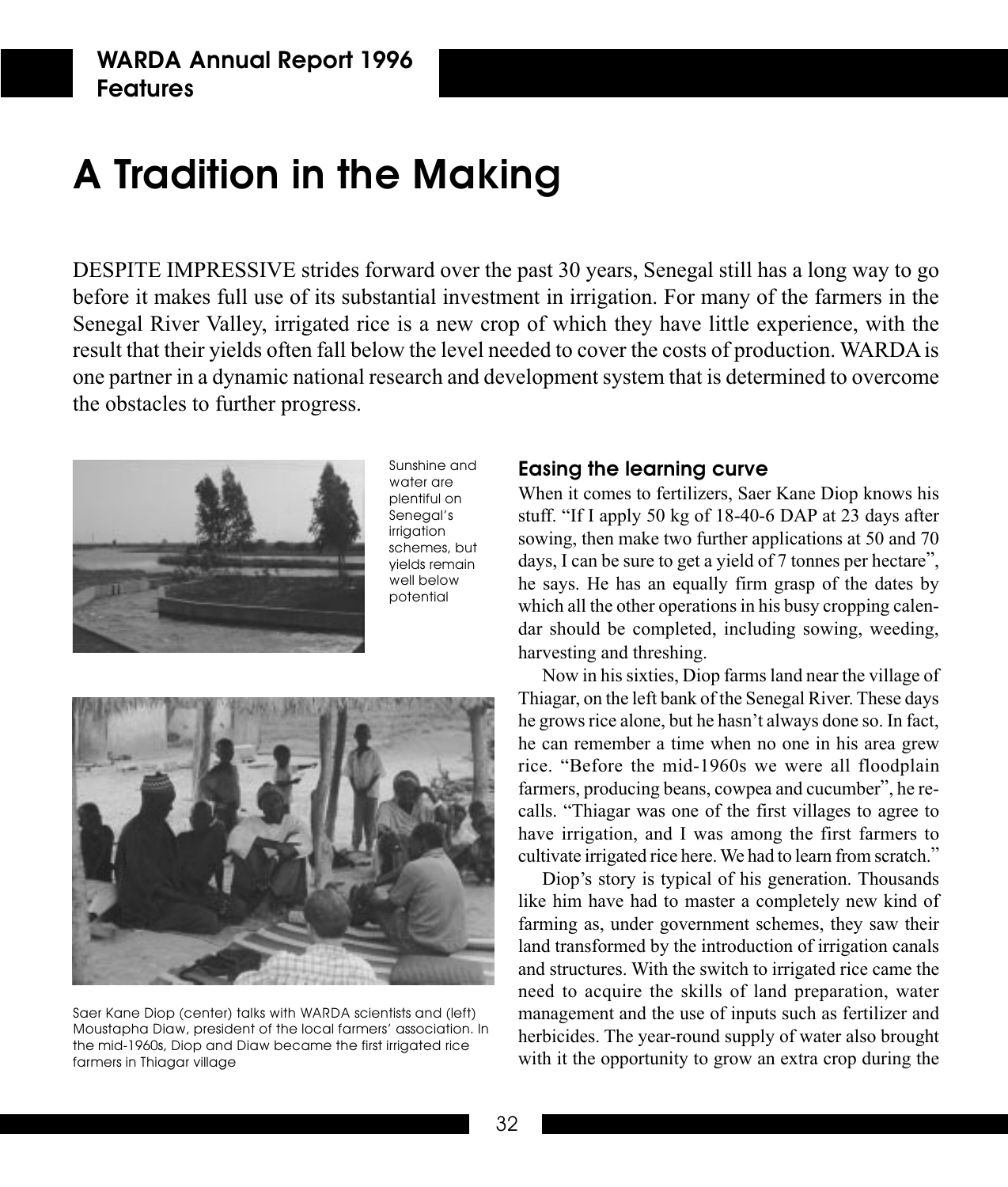dry season, besides the traditional rainy season crop. Here the Sahelian climate imposed its own harsh lessons: sow too early, and the emerging plants were blasted by a cold, dust-laden wind; too late, and they wilted under the summer heat. Even the normal wet-season crop could be lost to cold if sown too late in the season.

Diop has learned much by experience, but his learning curve has been eased by strong institutional support. Recently, he attended a *journée de restitution*—a one-day seminar allowing farmers to brush up on their technical knowledge of all aspects of irrigated rice production, including fertilizer applications. Held in the village of Thiagar, the seminar was one of many organized in different parts of the Senegal River Valley by the Société Anonyme du Développement du Delta (SAED), the body responsible for providing advice to the valley's farmers and one of WARDA's leading research partners (see box).

Asked what he thought of the seminar, Diop immediately attests to its relevance. "I was expecting recommendations that would be unrealistic for us poor farmers", he says. "But to my surprise we got information that complements what we do already. The seminar did not ask us to spend extra money but instead taught us how to use existing resources more efficiently, so that we get better results."

#### **Relevant research**

Two topics emphasized at the seminar were the importance of observing the cropping calendar, and the appropriate rates and dates for fertilizer applications. The choice of both topics, as well as the recommendations made on them, reflected recent research results.

Surveys conducted yearly since 1995 show that nonobservance of the cropping calendar is still the major reason why farmers in the Senegal River Valley fail to obtain good yields. For a variety of reasons—not just inexperience, but also the unavailability of credit and inputs—farmers regularly start the season late and then fall further and further behind as it goes on. The surveys highlight the fact that timely operations matter from beginning to end of the season: late sowing of the dryseason crop, for example, can lead to 100% failure as the plants succumb to the extreme heat of the Sahel in April and May; late weeding also reduces yields sharply, with the weeds increasingly competing with the rice for nutrients and water; and late harvesting and threshing result in further losses caused by declining grain moisture content and post-harvest pests.

The surveys also show that farmers obtain extremely variable results when they use fertilizer. Either they cannot obtain fertilizer when they need it, or else they lack information on how and when to apply it. Once applied, fertilizer is often swept away by excessive flooding or, where it does remain in the field, benefits the growth of weeds rather than that of the rice crop.

To underpin the recommendations made to farmers, WARDA's systems analyst Michael Dinkuhn has devel-

#### **A strong extension service**

Founded in 1965, SAED is responsible for the development of irrigated rice production throughout the Senegal River Valley. It provides an advisory service to farmers, and also conducts research.

SAED is that rarety among African institutions, a strong extension organization. Several factors help to explain its strength, including dynamic leadership and well trained and motivated professional staff. The organization's limited geographical scope has enabled it to focus its resources well. The dual mandate—research as well as extension—ensures strong links with other research institutions and a strong sense of ownership of the products of collaborative research.

With donor support, SAED has built a detailed data base on irrigated areas throughout the Senegal River Valley, recently complementing this with the introduction of a geographical information system (GIS). This serves as an effective tool for agro-ecological analysis and planning, resulting in the provision of well targeted advice to farmers.

To ensure the continuing relevance of collaborative research, SAED organizes a yearly meeting between researchers and farmers. This is attended by WARDA and ISRA scientists, as well as those of SAED.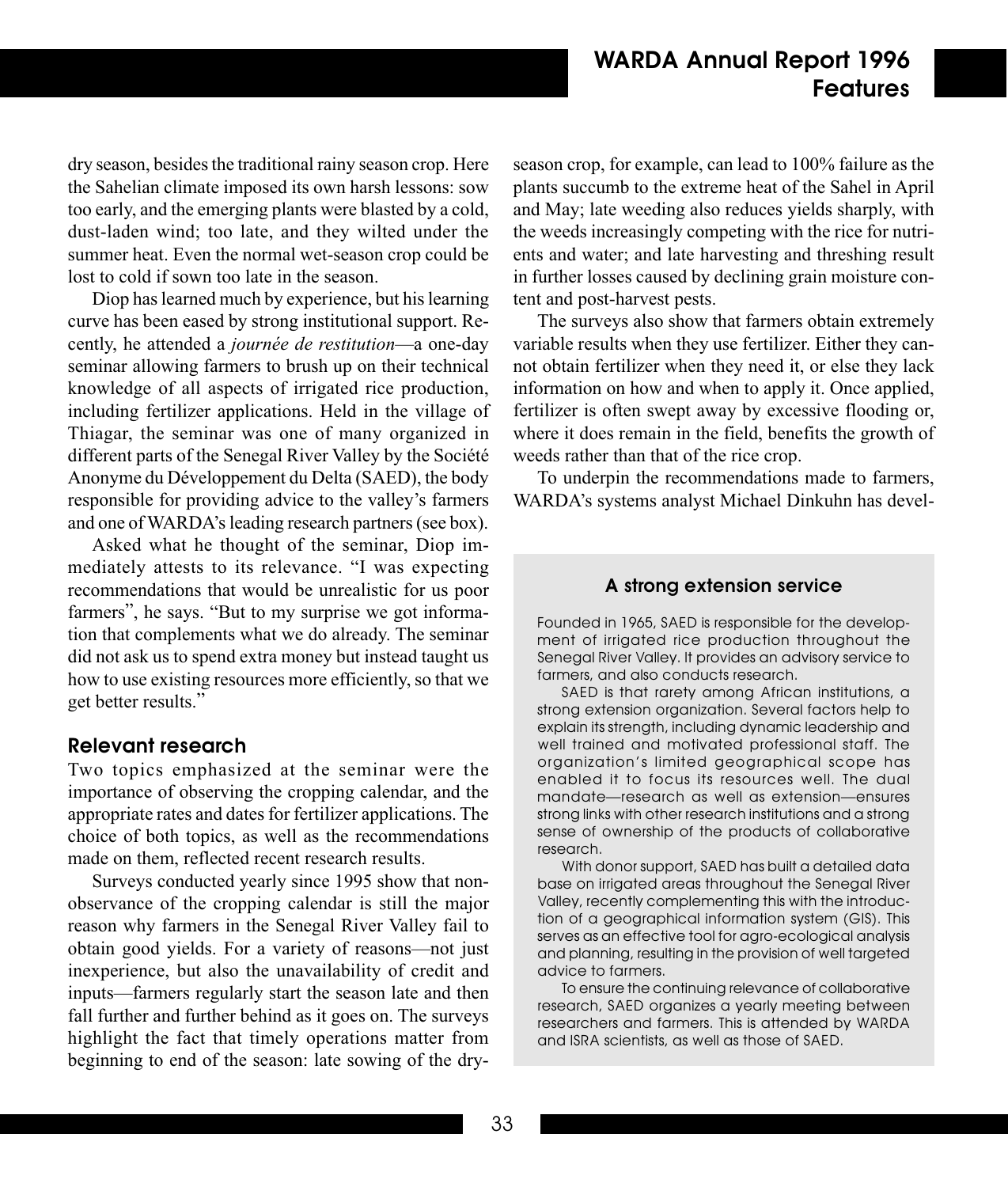oped a simulation model known as Rice Development, or RIDEV for short. The model predicts yield losses due to cold or heat stress at flowering time, as a function of the crop variety chosen, the establishment method (direct sowing or transplanting), the sowing date and the characteristics of the site. It provides users with cut-off dates for each operation—sowing, applying fertilizer, draining the field, and harvesting. RIDEV has been adapted for use in several Sahelian countries, where training courses on it have been organized for extensionists.

Fertilizer application dates and rates are also the subject of joint experiments by SAED and WARDA, conducted in farmers' fields near Thiagar and at other locations. The experiments compare a range of farmers' practices with those of researchers. "The aim is to allow farmers to see for themselves what works and what doesn't", says Salif Diack, WARDA research assistant. The results feed directly into the seminars, many of which are conducted by extensionists who are themselves involved in the research.

The seminars are as popular with extensionists and researchers as they are with farmers. Arona Touré, agricultural advisor with SAED, thinks the one at Thiagar was highly effective and that farmers will adopt the recommendations made. He has written to Kouamé Miezan, WARDA's team leader in Senegal, to thank him for WARDA's input and to suggest repeating the exercise each year. For Cynthia Donovan, economist with the WARDA team, the seminars provide researchers with a

Seed production enjoys close links with research: Fodé Sarr (right), regional seed inspector, with (left) Marco Wopereis, agronomist with WARDA



welcome reminder of the relevance of what they are doing. "It's good to hear farmers asking questions that research really can answer", she says. "That's typical of farmers who are learning how to grow a new crop."

#### **New seeds**

Central to the drive to raise yields is the development and dissemination of new rice varieties. In partnership with WARDA, the Institut Sénégalais de Recherche Agricole (ISRA) has screened over 1000 lines of *Oryza sativa* germplasm imported from Asia through the International Network for the Genetic Evaluation of Rice (INGER). Following on-farm trials conducted in collaboration with ISRA and SAED, three new varieties were released in 1994: Sahel 108, a short-duration variety suitable for double cropping, and Sahel 201 and 202, both medium duration.

Of the three, Sahel 108 stands to make the biggest contribution to production increases, say the scientists. The potential for the expansion of double cropping in the Senegal River Valley is vast—only 10% of the irrigated area is managed in this way at present. Until now, farmers have lacked a suitable variety for double cropping. The shorter duration of Sahel 108 will allow them to sow a dry-season crop with less risk of losing the harvest to extreme heat or cold. Sahel 108 also has the long, slender grains preferred by a growing number of consumers for their cooking qualities and taste.

Belief in the new technology isn't restricted to the scientists who developed it: SAED's extensionists are also right behind the new releases, having seen for themselves their superiority to farmers' existing varieties. Their commitment owes much to their involvement in adaptive research. Touré, for example, became familiar with Sahel 108 during the collaborative fertilizer trials at Thiagar. The experience convinced him the variety would be a big hit with farmers.

The seed production service also enjoys close links with research. Fodé Sarr, regional seed inspector in the St-Louis area, is a regular visitor to WARDA's experiment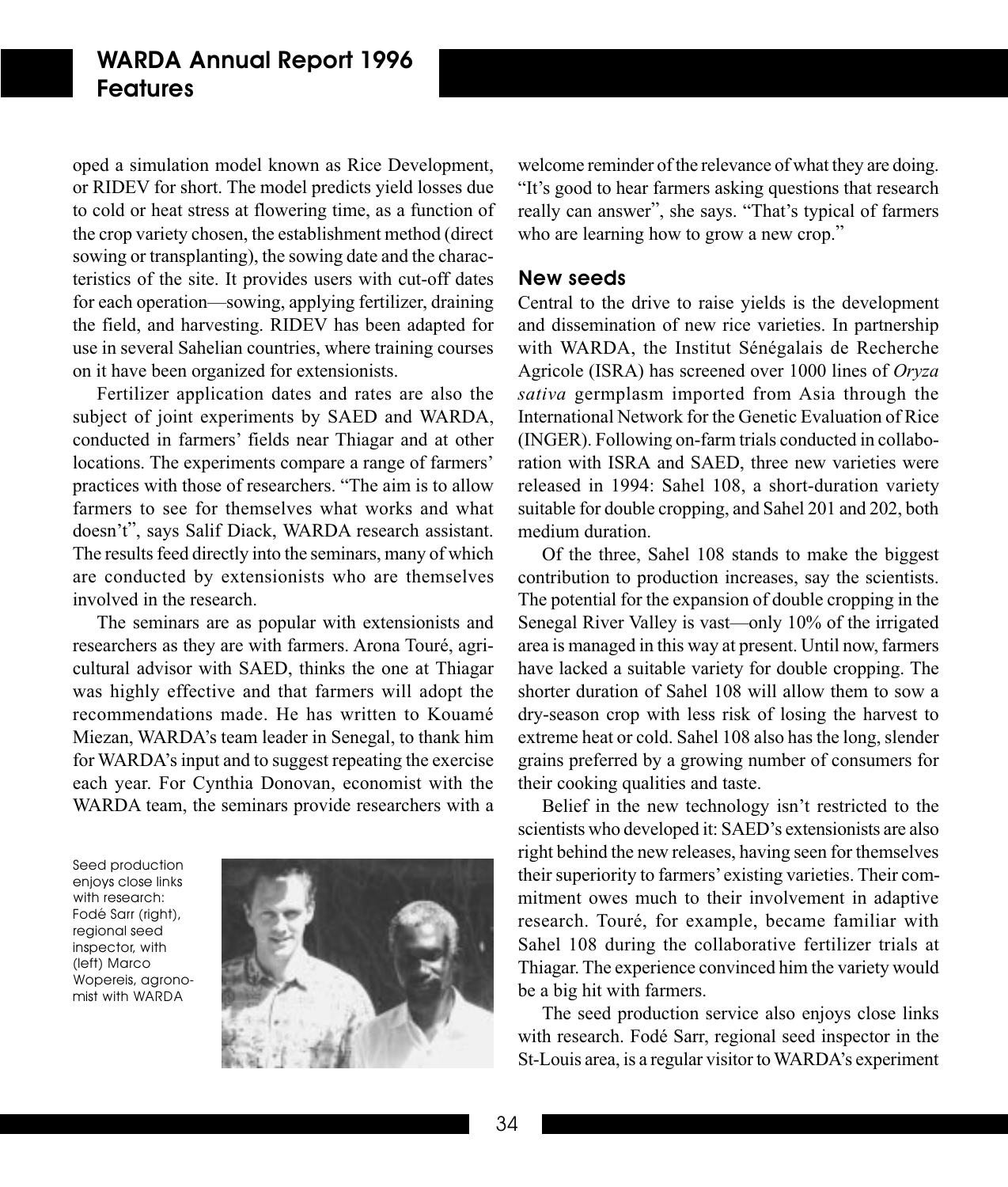stations, where he conducts trials to assess the characteristics of possible new releases. His research makes him a part owner of the final product, which he helps the scientists to "defend" when they present data on it to the Ministry of Agriculture's central advisory committee on new releases, in Dakar. Once committee approval is obtained, the new variety is officially entered in the national seed catalogue, and seed production and dissemination can begin (see box).

To promote the new varieties, SAED, ISRA and WARDA organized a field day at WARDA's Ndiaye station for representatives of 25 farmers' organizations from throughout the Senegal River Valley. When they returned to their villages, the participants took seed with them to launch their own local demonstration plots. Demand for seed now vastly outruns supply.

#### **Cost-cutting equipment**

"I'm certain it will succeed. I'll get my fingers burnt if it doesn't!" The speaker is Ibre Seck, technical director of the Société Industrielle Sahélienne de Machinisme Agricole, de Mécanique et de Représentation (SISMAR),



Mme Cissé (foreground) with members of the WARDA team

#### **Seed production par excellence**

Ask anyone in Senegal about seed production, and they are bound to refer you to "Mme Cissé". A legend in her own life-time, this civil servant-turned-farmer has, over the past 3 years, produced 70% of the St-Louis region's foundation seed.

Cissé began her professional career in the accounts department at ISRA. She quickly developed a strong interest in research, voluntarily helping the scientists finish their field tasks after working hours. In the 1980s, while maintaining her career at ISRA, she went into business as a rice farmer. Her fields soon became a byword for good farming practices, as she applied the knowledge she had gained from researchers to ensure high yields and high-quality grain.

Word of Cissé's farming exploits got back along the grapevine to senior management at ISRA and SAED, who sent a delegation of scientists to see her fields for themselves. The outcome of the visit was a request that she should become a foundation seed producer.

Cissé has produced over two-thirds of the foundation seed of Sahel 108 and Sahel 202, achieving average yields of 7 tonnes per hectare. Orders for her seed have come from far and wide, including a request from Mauritania for 20 tonnes of Sahel 108.

Asked about her experiences, Cissé has only one complaint. When she began farming she had to buy her own inputs, since credit is unavailable to women in Senegal. Nor can women farmers be allocated land free-of-charge, as men can. Besides her many other activities, Cissé now runs a pressure group to get that changed. Quel dynamisme!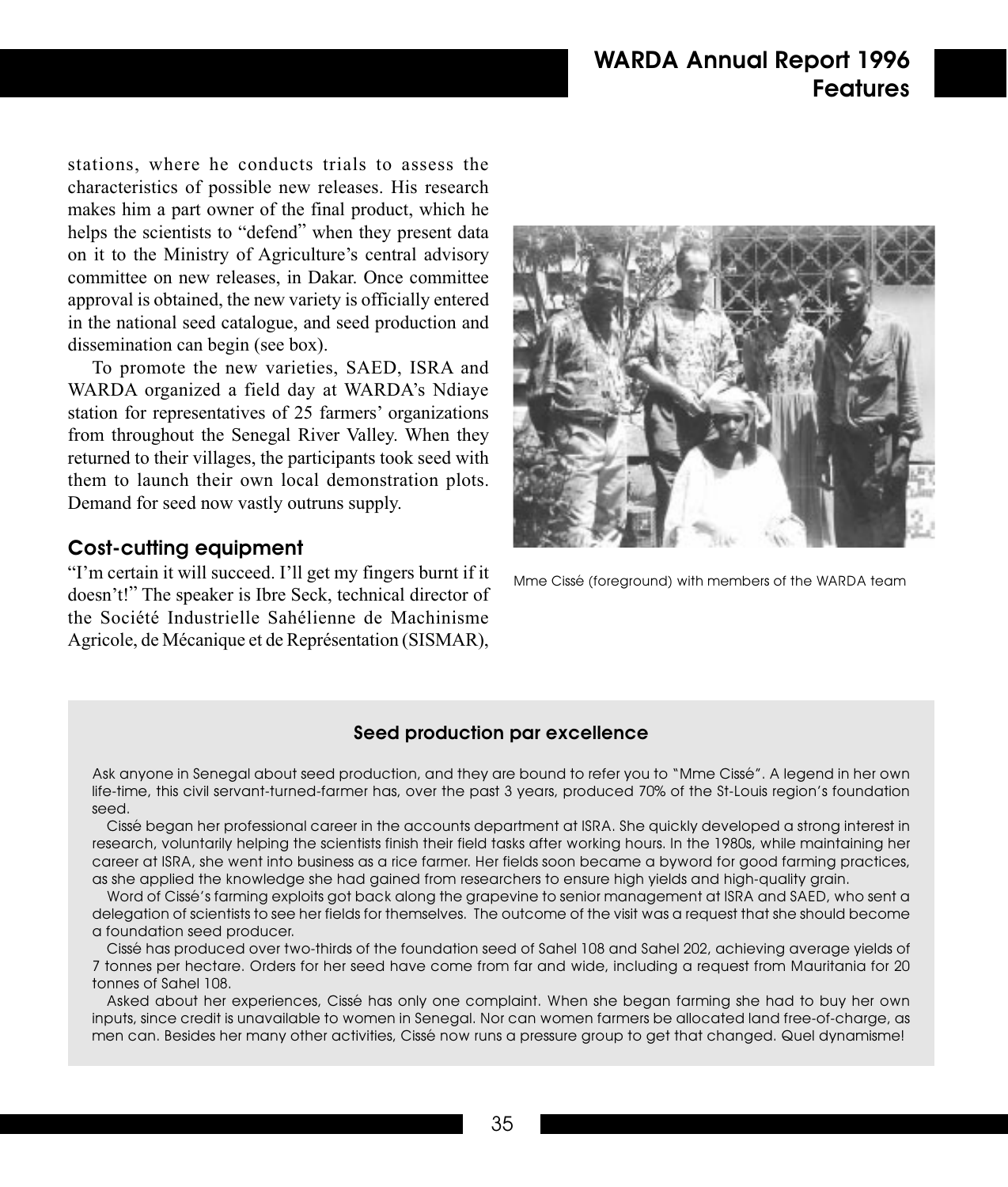a Dakar-based company that markets throughout West Africa. His words refer to an important new venture for the company, the manufacture and marketing of a new rice threshing machine.

Still carried out manually by most Senegalese farmers, harvesting and threshing are two of the most timeconsuming tasks in rice production. And because everybody's crop needs processing at the same time, labor is scarce and expensive during this period. The results



Importing large combine harvesters proved an expensive mistake

Smaller machines, made locally, are more affordable



are delay, leading to losses in grain quantity and quality, and prices to the consumer that are up to 25% higher than they need be.

The obvious answer is mechanization. But previous attempts to mechanize have ended in failure. Large combine harvesters imported at US\$ 80 000 apiece from industrialized countries proved ill adapted to Senegal's muddy field conditions. They frequently broke down and could not be mended for lack of spare parts. Now the Senegal River Valley is littered with their rusting hulks.

In 1994, on a visit to the International Rice Research Institute (IRRI) in the Philippines, Miezan saw two machines—a stripper-gatherer and a thresher-cleaner that looked better suited to Senegalese conditions. They were small and low-cost, and could be made from locally available materials, saving on imports and solving the spares problem. At Miezan's request, IRRI sent a prototype of each machine to WARDA's Ndiaye station.

ISRA's comparative advantage in post-harvest processing made it the obvious choice of partner to try out the machines in farmers' fields. Following this initial evaluation, a small-scale manufacturer in a village close to the research station was asked to make the first Senegalese models. When these became available ISRA, SAED and WARDA conducted further trials, then convened an intensive 4-day workshop to discuss the results.

The workshop proved a turning point in the machines' introduction to Senegal. Present were participants from each stage of the R&D process, including the original designer, IRRI's Boru Douthwaite, the scientists and villagers who had done the testing in Senegal, and Ibre Seck from SISMAR, invited for his potential interest in manufacture and marketing. The evaluation process had shown that, although the machines were promising, they still needed further modification for use in Senegal. Together, the participants pieced out the major problems and their solutions.

In the case of the thresher, the main challenge was to increase the capacity to suit the relatively large farm size of Senegal's irrigation schemes, while still maintaining grain quality. A larger machine was also needed for ease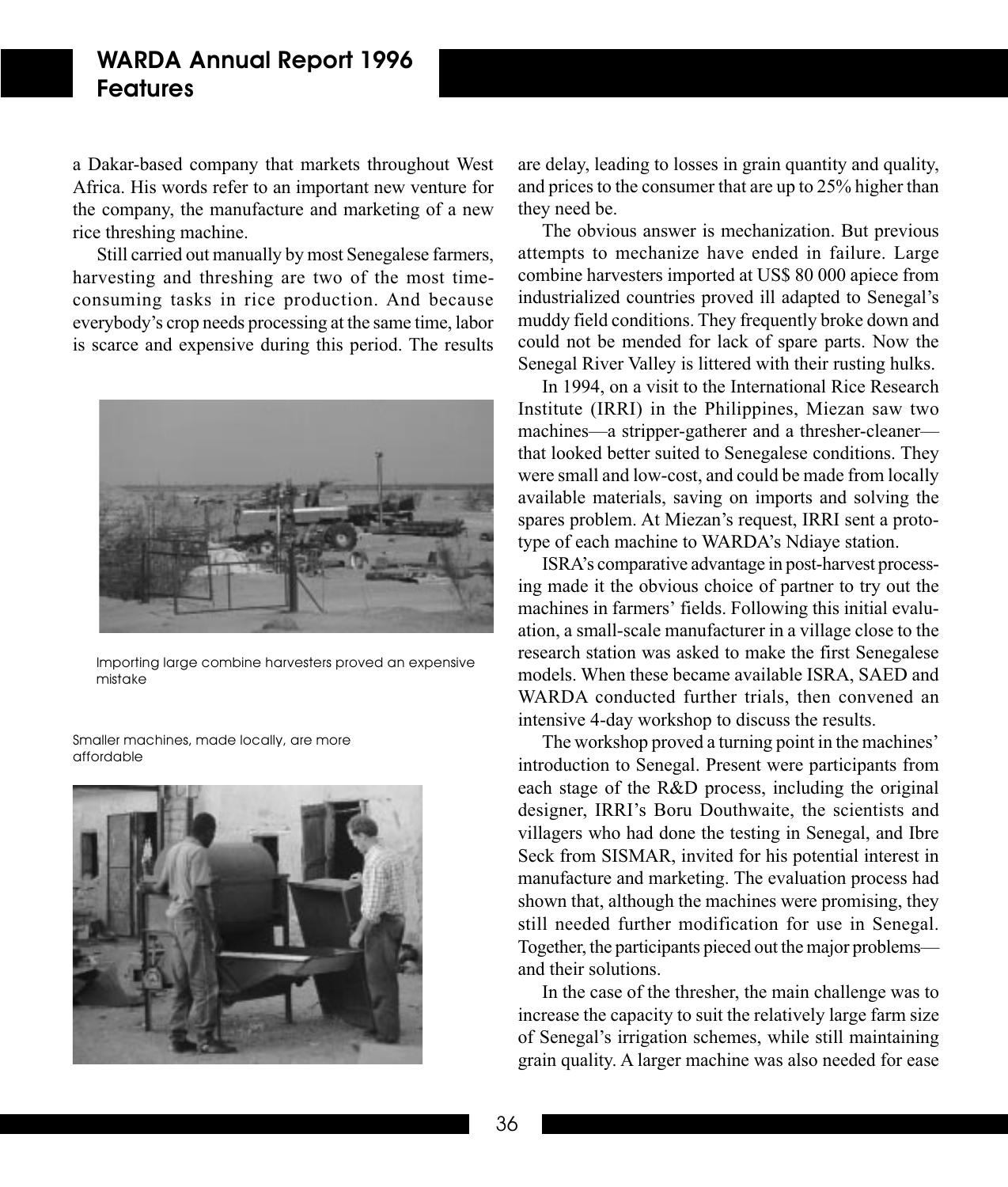of handling, since Senegalese farmers tend to be taller than Philippino farmers. Lastly, Senegalese field conditions demanded a more robust machine, made from thicker steel.

The design of the stripper-gatherer needed an even more radical overhaul. The main problem here was that the Philippino model was too light. In addition, the chain broke too easily when the machine was used in thick mud. And there was a need to reduce grain losses through the storage box.

Despite these problems, Seck felt that the machines had a future, not only in Senegal but throughout West Africa. With its international connections, his company would be well placed to market them. On the last day of the seminar, after taking a deep breath, he volunteered to build new prototypes and subsidize further on-farm testing.

SISMAR has now completed work on the thresher, and Seck says he's delighted with the results. At a third of the cost of previous threshers, the new Senegalese



burnt

model can process up to 80 sacks a day of good clean grain, radically improving productivity over hand threshing. The machine has been listed by the Ministry of Agriculture as an item for which farmers can obtain credit, and the official launching will take place shortly.

The best news of all is that it looks as if Seck's fingers won't get burnt. To introduce the thresher to farmers, SAED organized three *journées de restitution* in different villages. Farmers were impressed by what they saw, and news of the new machine has since spread like wildfire. SISMAR has now received more than 100 advance orders from farmers' groups or individual farmers. That's on top of a large order already placed by the government.

According to Miezan, the introduction of the machines to Senegal provides a textbook example of successful inter-institutional collaboration. "In the public sector, national and international institutions worked closely together to assess the relevance of the technology, adapt it for local use and demonstrate it to farmers", he says. "That paved the way for private-sector involvement in production and marketing. SISMAR's own investment in building the second generation of prototypes and funding on-farm research raised its stake in the venture and hence its commitment to success."

#### **The miller's tale**

The design on the packet shows a middle-class housewife wearing a bright yellow dress, proffering a full bowl of cooked rice. In the background is the bridge across the Senegal River, a familiar landmark in down-town St-Louis. It's a cheerful image, blending elements of the new urban affluence with references to the older traditions of African hospitality and the role of woman as provider.

"Riz du Fleuve", Senegal's latest brand of high-quality long-grained whole rice, is currently retailing on a trial basis in a few urban supermarkets and stores. "We'll do some more aggressive marketing soon", says Amadou Ndiaye, the miller and businessman whose company, Delta 2000, launched the product earlier this year.<br>Delta 2000, launched the product earlier this year.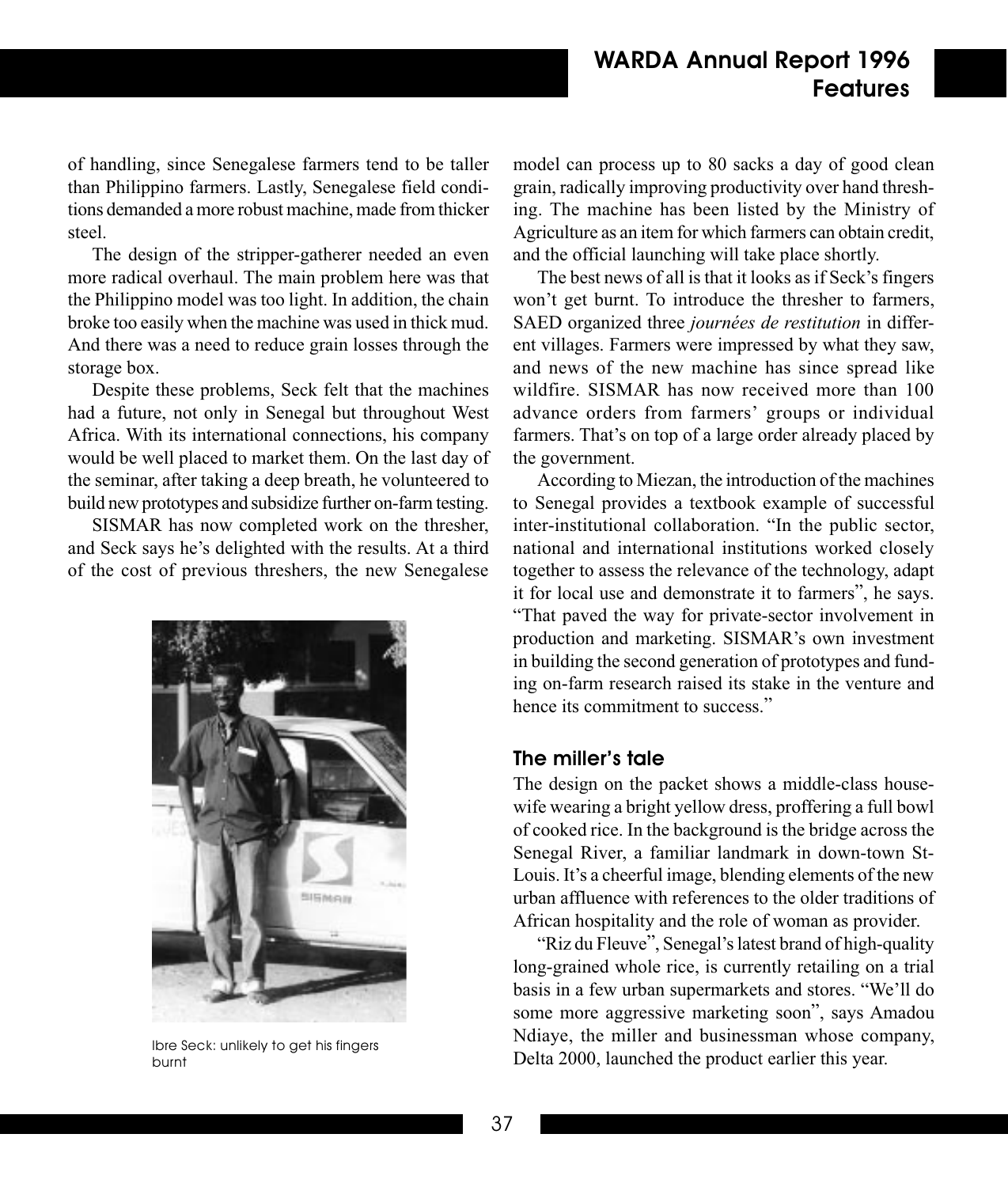

The new urban middle classes are developing a taste for long-grained whole rice

Ndiaye, who designed the packet himself, is confident of its appeal to Senegal's broadening market and changing tastes in rice. Demand for the commodity is growing at 6% a year—roughly twice as fast as the human population. As in other African countries, people are switching to rice from millet and sorghum, finding it more convenient to cook and tastier to eat. The country's traditional rice dish is *thiébou dience,* prepared by boiling broken rice in a spicy fish sauce. Consumers prefer broken rice for this, as it absorbs oil and flavors easily. But tastes are diversifying, and the market for separately cooked whole grains is expanding rapidly, especially among the urban middle classes. Within this market there is a new demand for quality, with long slender grains attracting a premium price.

This trait makes Ndiaye especially keen to get hold of the newly released Sahel 108. "With this variety I get higher rates of milling recovery and a better milled product", he says. Ndiaye first came across Sahel 108 when WARDA asked him to test its milling characteristics. Now he is actively encouraging farmers in the St-Louis area to switch to it, offering them a higher price than for their older wide-grained varieties. Ndiaye also has his own 3-hectare plots on WARDA's two research stations, where he conducts research on the grain quality of other possible future releases. Under this arrangement WARDA and its partners benefit by the inputs of an important user of their products, while Ndiaye gets the bulk of the crop for milling and marketing.

"Including millers in the R&D process is a powerful mechanism for checking the relevance of technology and promoting its transfer", comments Miezan. "Millers are part of what we now call the NARDS—the national agricultural research and development system."

#### **Partnerships for progress**

Good partnerships are essential for both the development and the dissemination of relevant new technology for the Sahel's unique irrigated rice environments.

Most of the protagonists in Senegal's small but informal R&D system know each other well, facilitating cooperation. They share a common perception of problems and solutions, forged by frequent contacts and intensive collaboration. Particularly impressive is the integration of research and development, which stands in marked contrast to the gulf separating the two in some other countries.

"There is a new dynamism in research here", says Miezan, "a new sense that research *matters*. Over the past decade we've learned that our environments are different to those of Asia, that we need our own solutions to problems. Led by its national partners, WARDA is helping to forge a modern African tradition in irrigated rice production. That is at once a great privilege and a great responsibility. We're delighted to be involved."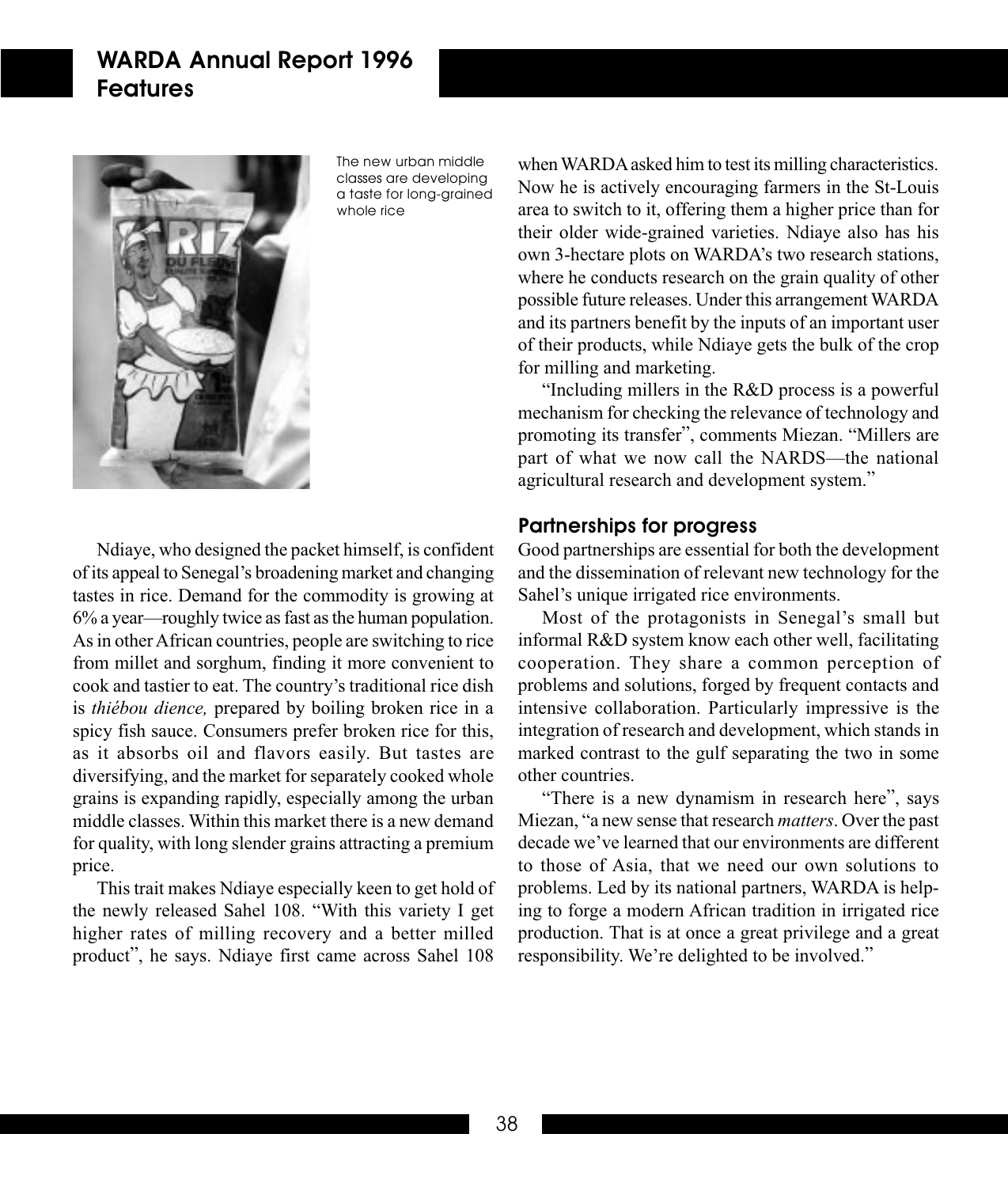# **Tooling Up for Inland Valley Development**

**POORLY DESIGNED** water management interventions have thwarted the development of West Africa's inland valleys. Working with national partners in Mali and Ghana, scientists at the Centre de Coopération Internationale en Recherche Agronomique pour le Développement (CIRAD) have come up with a new diagnostic tool that should help improve the future success rate. Their research forms part of the work of the Inland Valley Consortium, of which WARDA is also a member.

#### **Wash-out**

Farmers at Boundiali, Côte d'Ivoire, were looking forward to a bumper harvest of irrigated rice. Participants in an on-farm experiment to test the use of contour bunds to improve water control, they had worked hard with scientists to design and build the bunds, in addition to planting, weeding and fertilizing their crop.

But the weather had other ideas. One night during the rainy season, violent storms swept the area. Flash floods destroyed the bunds and washed away the crop.

The incident was a potent reminder—if any were needed—that attempts to develop West Africa's inland valleys can go badly wrong. Even the simplest interventions to improve water control must be carefully designed if they are to withstand the extremes of West Africa's climate. Similar misjudgements have wrecked many other small-scale irrigation schemes in the region.

#### **Strategic resource**

Accounting for only a small proportion (5%) of the region's arable land, the inland valleys of West Africa are an important, underused asset.

Blessed with fertile soils and relatively abundant water supplies, these lands have a high potential for agriculture. Provided water is properly controlled, production here is less risky than in the uplands, with the result that farmers can make use of a higher level of inputs. Valleys

with access to urban markets provide opportunities for intensive vegetable cropping and horticulture, besides rice cultivation and livestock production. Where water is available year-round, fish farming can be integrated into the system.

The inland valleys could thus be the engine of agricultural development in the region. Yet the vast proportion of these lands—an estimated 30 million

> Inland valleys could be the engine of regional development

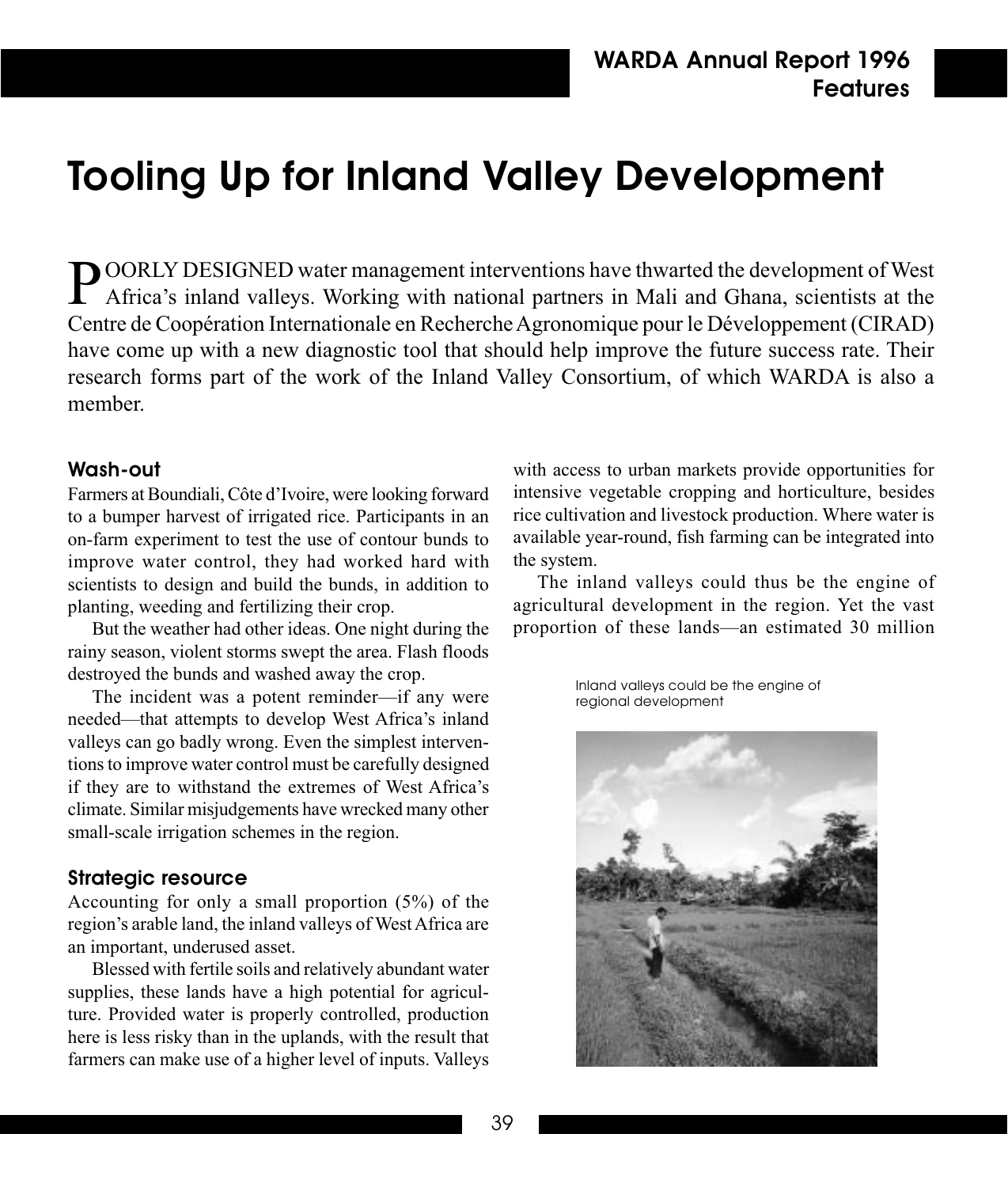hectares—are not cultivated at all at present. Researchers estimate that if a mere 3% of this area could be brought into use, and yields could be raised to a modest 3 tonnes per hectare, West Africa's rice production would increase by 2.25 million tonnes a year, turning the region into a net exporter.

Improved control of the water resource is the key to realizing this happy scenario. But past water management interventions in the valleys have a dismal record. Miscalculations in the physical design of interventions must take much of the blame. The commonest mistake of this kind is to underestimate the peak discharges that structures will have to deal with during storms, as occurred in Boundiali. But there are plenty of others, including failure to take into account the soil type and its permeability, or to ensure that the area irrigated will be sufficiently large to justify the costs of new structures.

Yet these physical miscalculations tell only half the story. Over and above them loom larger failures to appreciate users' needs and to adapt interventions to socioeconomic and geographical circumstances. Areas remote from markets, for example, may not be suitable for offseason cropping. People may need water for domestic use and for livestock more than they need extra rice. The results in these cases are schemes that are poorly maintained after construction, underused or used for



Après nous le déluge: past interventions have had a high failure rate

different purposes than those for which they were designed, or—in the worst cases—abandoned altogether.

Despite the high failure rate of the past, the prospects for successful inland valley development are improving. Public-sector projects are giving way to private ones, organized by users who have a high stake in their success. Interventions are no longer the result of a top-down approach but are identified through a participatory process in which the rural community has a say in the design of the intervention, provides at least some of the funding for it and carries out much of the construction work.

#### **Diagnostic tool**

Against this background, it is more than ever necessary to get the design of interventions right while cutting down on the costs of the design process. One reaction to past failures is an exhaustive process in which, in their anxiety to avoid mistakes, designers try to measure all the parameters that might or might not be relevant. But in a climate where funding is ever more scarce, this approach is no longer practical. Needed is a tool that can guide designers straight to the key parameters that will show whether or not a given intervention is likely to work.

CIRAD and its partners have developed just such a tool. Known by its French acronym DIARPA (diagnostique rapide de pré-aménagement), the tool is the result of more than a decade of painstaking research conducted in collaboration with Mali's Institut d'Economie Rurale (IER) and Ghana's Savanna Research Institute (SARI). The research was one of the activities supported by the Inland Valley Consortium, an informal association of national and international institutions hosted by WARDA (see box).

The researchers began by analyzing the types of water management intervention used at key sites in the two countries. They described the design characteristics of each intervention, and the purpose it was intended to serve. They then defined the conditions conducive to the success of the intervention, the management constraints likely to be encountered, and the factors limiting the potential for impact.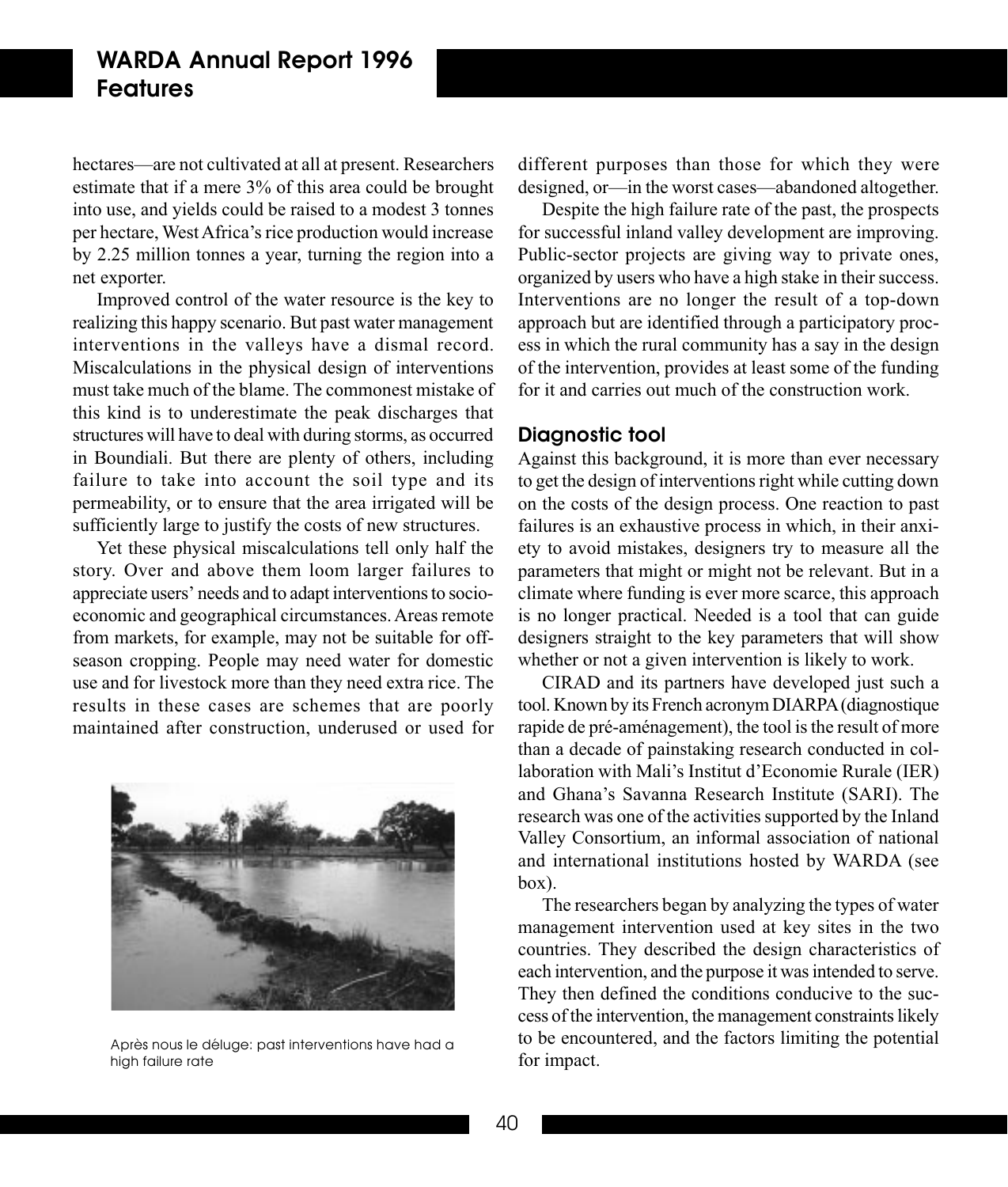#### **The Inland Valley Consortium**

The decision to form the Inland Valley Consortium came during a workshop on inland valley development held at WARDA's headquarters in June 1993. Members currently include:

- Ten African countries: Benin, Burkina Faso, Cameroon, Côte d'Ivoire, Ghana, Guinea, Mali, Nigeria, Sierra Leone and Togo
- Three international research centers: WARDA, the International Institute of Tropical Agriculture (IITA) and the International Livestock Research Institute (ILRI)
- The Winand Staring Centre of the Dients Landbouwkundig Onderzoek (DLO) and Wageningen Agricultural University, in the **Netherlands**
- The Centre de Coopération Internationale en Recherche Agronomique pour le Développement (CIRAD), in France
- The Food and Agriculture Organization of the United Nations (FAO).

Consortium members conduct activities in three major areas: the characterization of inland valleys, the design of low-cost water management interventions, and technology testing and transfer. Research on decision support systems (such as DIARPA) forms an important part of activities in the second of these areas.

The advantages of the consortium lie chiefly in gains in research efficiency. These accrue through the use of comparative advantage, the development and dissemination of shared methodologies, the multilocational testing of interventions, the transfer of suitable technologies and the exchange of information and materials.

The analysis led to the identification of six basic kinds of intervention:

- Contour bunds
- Contour bunds with spillover
- Water retention dykes
- Water retention dykes with seepage barrier
- Diversion barriers for gravity irrigation
- Diversion barriers for groundwater recharge.



Soil permeability is the most important determinant of intervention type

Next, the researchers defined seven key indicators determining the suitability of these interventions in different situations:

• *Soil permeability*. This is the main indicator determining the choice of intervention. High permeability means that retention dykes must be accompanied by a seepage barrier if they are to be effective. When permeability is low, diversion barriers for gravity irrigation can be introduced. The researchers found that not taking soil permeability into account is the commonest cause of design failures.

• *Presence (and depth) of impermeable layer*. This determines the feasibility of using a seepage barrier. These barriers can only be installed by hand if the layer is not lower than 2 meters.

• *Average longitudinal slope and extent of irrigable area*. This affects crop production and is therefore an important determinant of economic viability.

• *Presence and profile of stream channel*. This helps estimate maximum discharge rates during peak flooding periods. These discharges determine the dimensions of the structures needed and hence their approximate cost.

• *Peak discharge per meter of valley width*. This is a complex indicator derived from average 10-year rainfall patterns, the catchment area and its condition, the slope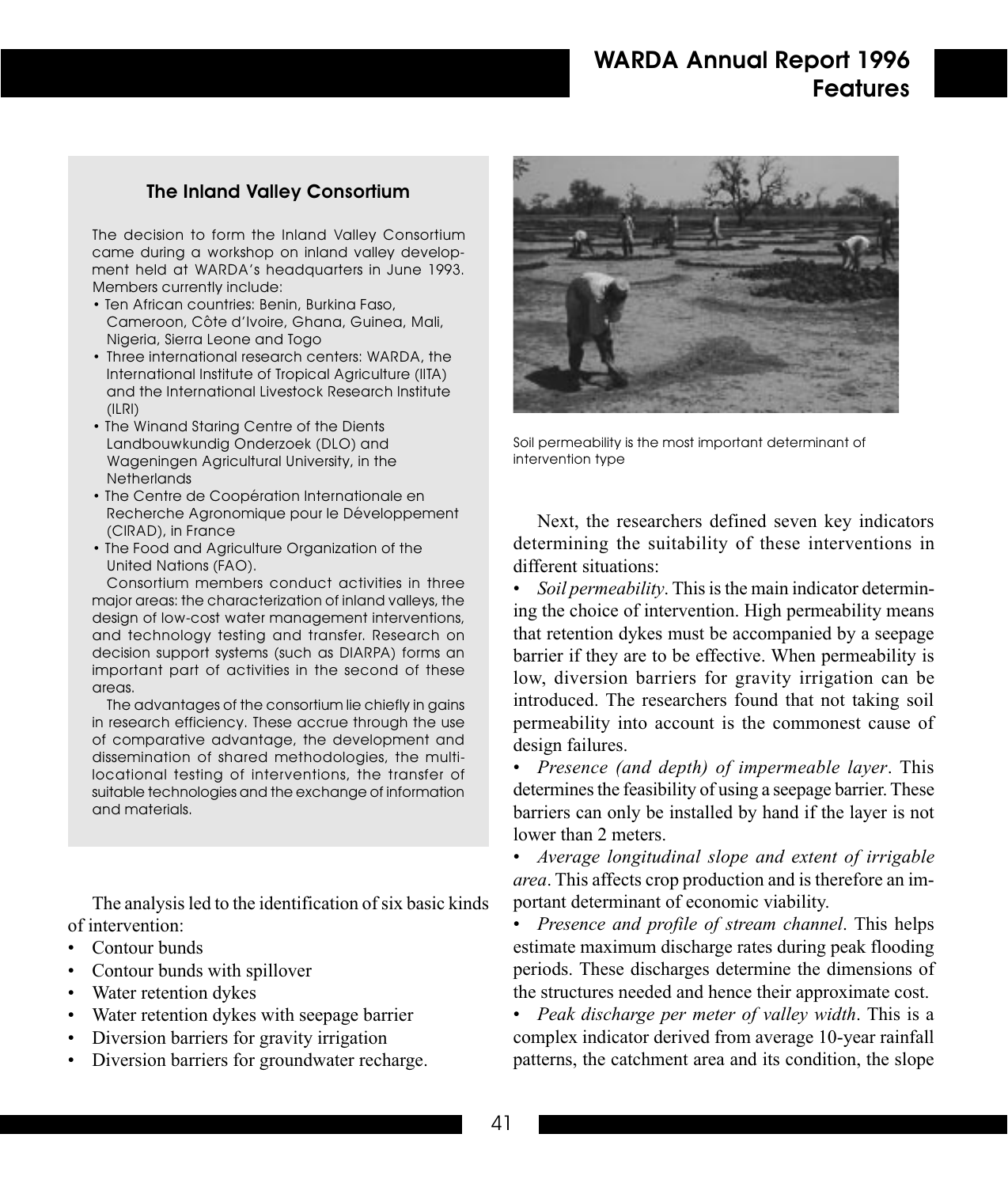of the catchment and the width of the valley bottom. Again, it is important in determining the dimensions of structures.

• *Presence and depth of groundwater table at a certain date*. This indicates the suitability of the site for off-season cropping and hence affects the potential profitability of the intervention. The correct date for the Sudanian zone in which the research was conducted is the end of January, but this should be adapted for other zones.

• *Presence of a base-flow and its irrigation potential*. The base-flow is the underlying flow of water through the catchment area, outside peak rainfall periods. It is another complex indicator, highly variable from one year to the next. If there is no flow of this kind, the water supply at the end of the rainy season will be limited to that stored by the new structure, which may be insufficient to produce an off-season crop.

For each indicator, the researchers defined threshold values triggering the choice of an intervention and its design characteristics (Table 4). These data could then be used to estimate the cost of the intervention.

The DIARPA tool should be used in conjunction with a further set of socio-economic indicators that assess the intervention's likely impact in terms of cropping intensification and diversification and hence its returns to users. This assessment can be used to determine a cut-off point for the cost of interventions, or in other words the level at which they become uneconomic.

**Indicators Structures** Soil permeability impermeable  $(m s<sup>-1</sup>)$ Depth of layer (m) Average longitudinal slope (%) Presence and profile of stream channel Peak discharge per meter width  $(l s<sup>-1</sup>)$ Presence and depth of groundwater Irrigation potential of base-flow C 0 ontour bunds < l <sup>1</sup> N 1 eutra <sup>&</sup>lt; No distinct channel 1 l N l eutra Neutra Contour bunds with spillover < 10 Neutral < 1 With or without distinct channel 20 Neutral Neutral Water retention dykes < 10 Neutral < 0.5 Shallow channel 130 Neutral Neutral<br>Channel 130 Water retention dykes with seepage barrier  $> 10$   $< 2$   $< 0.5$  Shallow channel 130 Neutral Neutral Diversion barrier for gravity irrigation < l <sup>10</sup> N 1 eutra <sup>&</sup>lt; Deep channel 2 Neutral 1 month Diversion barrier for groundwater recharge  $> 10$   $> 2$   $< 2$  Deep  $\frac{1}{200}$   $\leq 2$  1 month

**Table 4.** Threshold values of key indicators for different water management interventions in the Sudanian zone of southern Mali.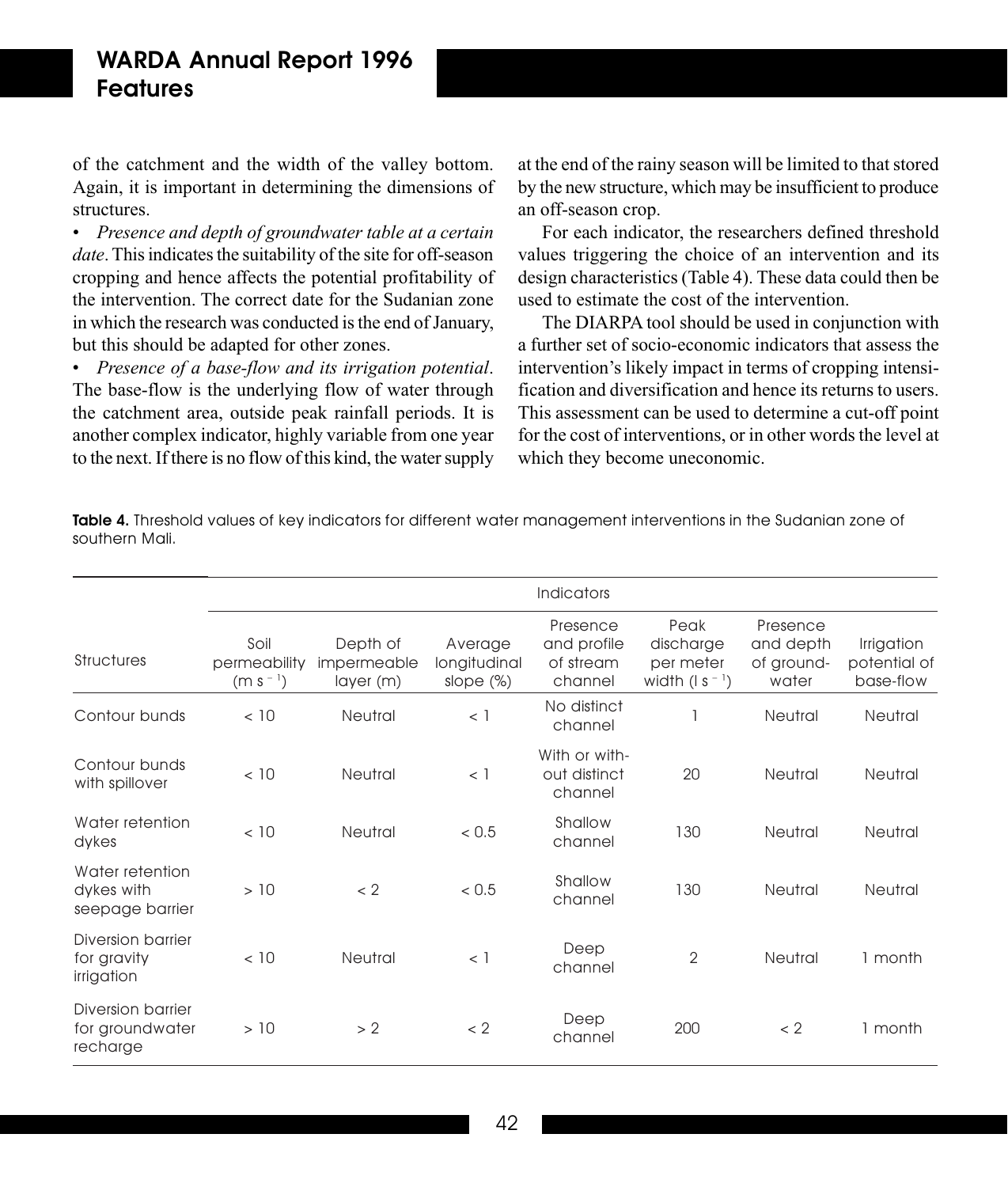Agro-ecological zone is a major determinant of the kind of water supply problem an intervention will be designed to solve, and of whether or not the intervention will be economically worthwhile. The extremes of the Sahelian climate—prolonged drought with high rates of evaporation, followed by sudden, violent storms—mean that structures must be designed on a large scale, both to retain enough water for off-season cropping and to cope with high rates of discharge when rains finally come. Given the generally low crop yields associated with smallscale schemes in this zone, most interventions are unlikely to be viable. Similar conditions obtain in the Sudanian zone, albeit to a lesser degree. Here early and mid-season drought may be associated with sudden shortages of surface water. Storage is therefore important, and is somewhat more likely to be worthwhile. In the humid forest zone, in contrast, the problem is usually one of how to get rid of excess water.

The benefits of the DIARPA tool lie as much in its use to prevent risky or ill-judged interventions as to promote successful ones. When the scientists applied the tool to four sites in the Sudanian zone of southern Mali, the analysis came out positive for only one of them. In this case a ceiling of 700 000 CFA francs (US\$ 1170) per hectare was placed on the cost of interventions. A combination of the sites' topographical conditions and the expected



Will it be economically worthwhile? Climate is a major determinant

discharge rates during storms drove costs above this level for three out of the four sites. At the fourth, a water retention dyke was recommended.

#### **Technology transfer**

The DIARPA tool appears a promising way of simultaneously cutting the costs of designing water management interventions and avoiding expensive failures. The tool is currently being adapted for use in a more humid environment in central Benin. If it proves a success there, its further adaptation and use will be more widely promoted through the Inland Valley Consortium.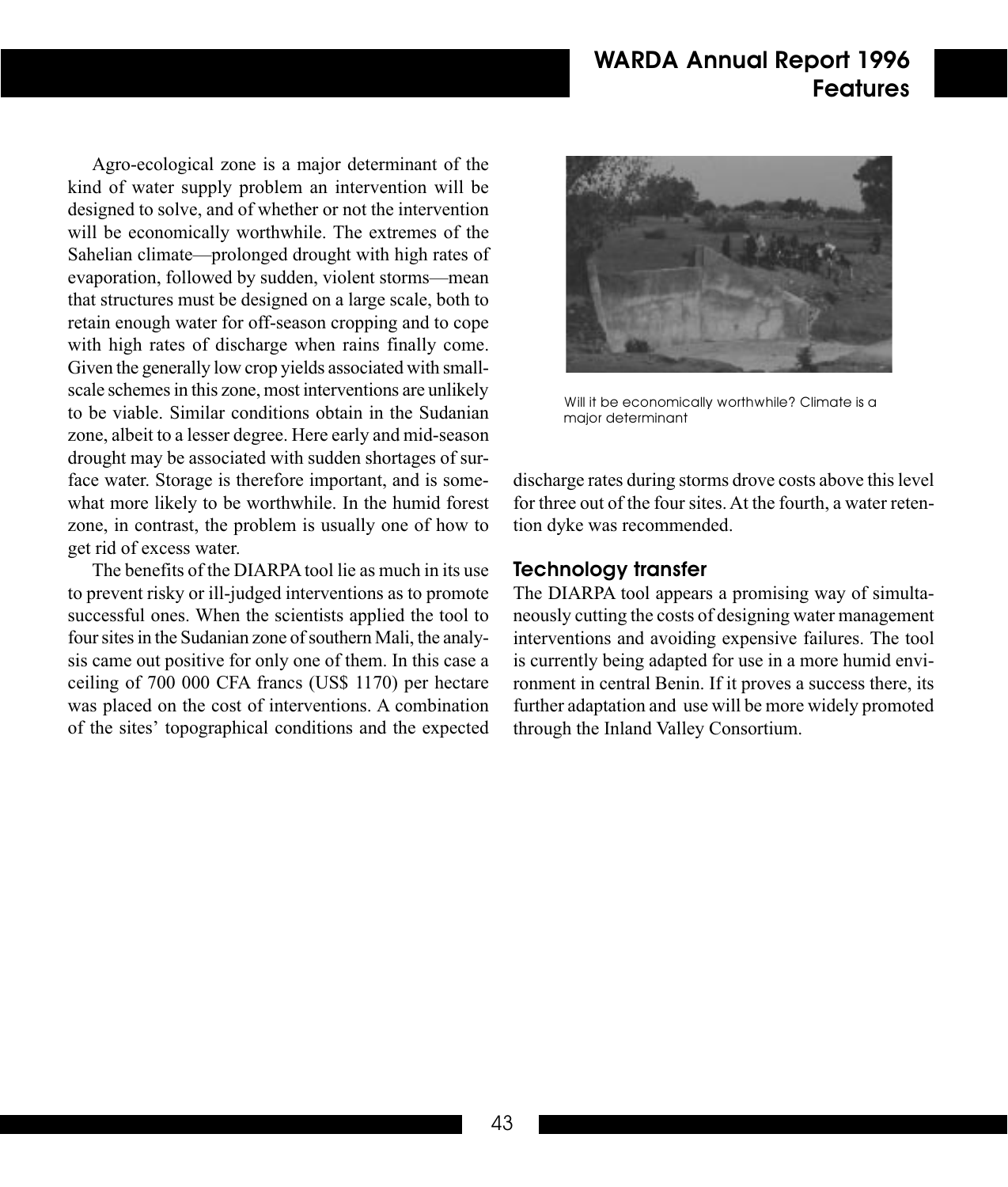# **From Asia with Knowledge**

INTEGRATED PEST management (IPM) has become a viable alternative to the use of chemicals<br>to control insect pests on rice and other crops in Asia. The Food and Agriculture Organization of **T** NTEGRATED PEST management (IPM) has become a viable alternative to the use of chemicals the United Nations (FAO) is working with national governments and programs to introduce IPM methods to West Africa. WARDA's scientists have been providing technical back-up.

#### **Learning fields**

Beside a dusty track, six poles support a tarpaulin, forming a rudimentary shelter in the midst of the rice fields. Beneath the shelter, wooden tables and chairs are loosely arranged to face a flip chart. On the open page of the chart someone has made amateur but lively drawings of insects, including caterpillars, grasshoppers, beetles,



Farmers' drawings showed accurate powers of observation coupled with an affectionate response to nature

wasps, even a spider in its web. Crouching or stooping in different parts of the field surrounding the shelter are 25 farmers, each equipped with a notebook and pen.

It's eight-thirty on a Friday morning in July 1995, at the Dawhenya Irrigation Scheme in Ghana. The shelter and the field form the simple physical setting for an important new concept in IPM technology transfer—the farmer field school—being tested here for the first time in West Africa. The farmers, all of whom live on the scheme, have been attending the school every Friday since the start of the growing season. At present they are observing the growing rice plants and the insects they find on them. Soon they will return to the shelter, where they will record their observations on flip charts for presentation to the rest of the group. The presentations will be followed by discussion, leading to a decision on what, if any, pest control measures are needed.

The school is first and foremost a place where people learn by doing, through direct observation and discovery in the rice field. But it's also a meeting of minds—a forum at which farmers can exchange experiences and outsiders such as extension workers and researchers can contribute their knowledge too. The result, in an irrigation scheme known for its overuse of pesticides, is a more subtle, knowledge-based approach to the control of pests using a range of measures including the conservation of natural enemies, cultural practices and resistant crop varieties, with chemicals applied only as a last resort. What were once killing fields have become learning fields, the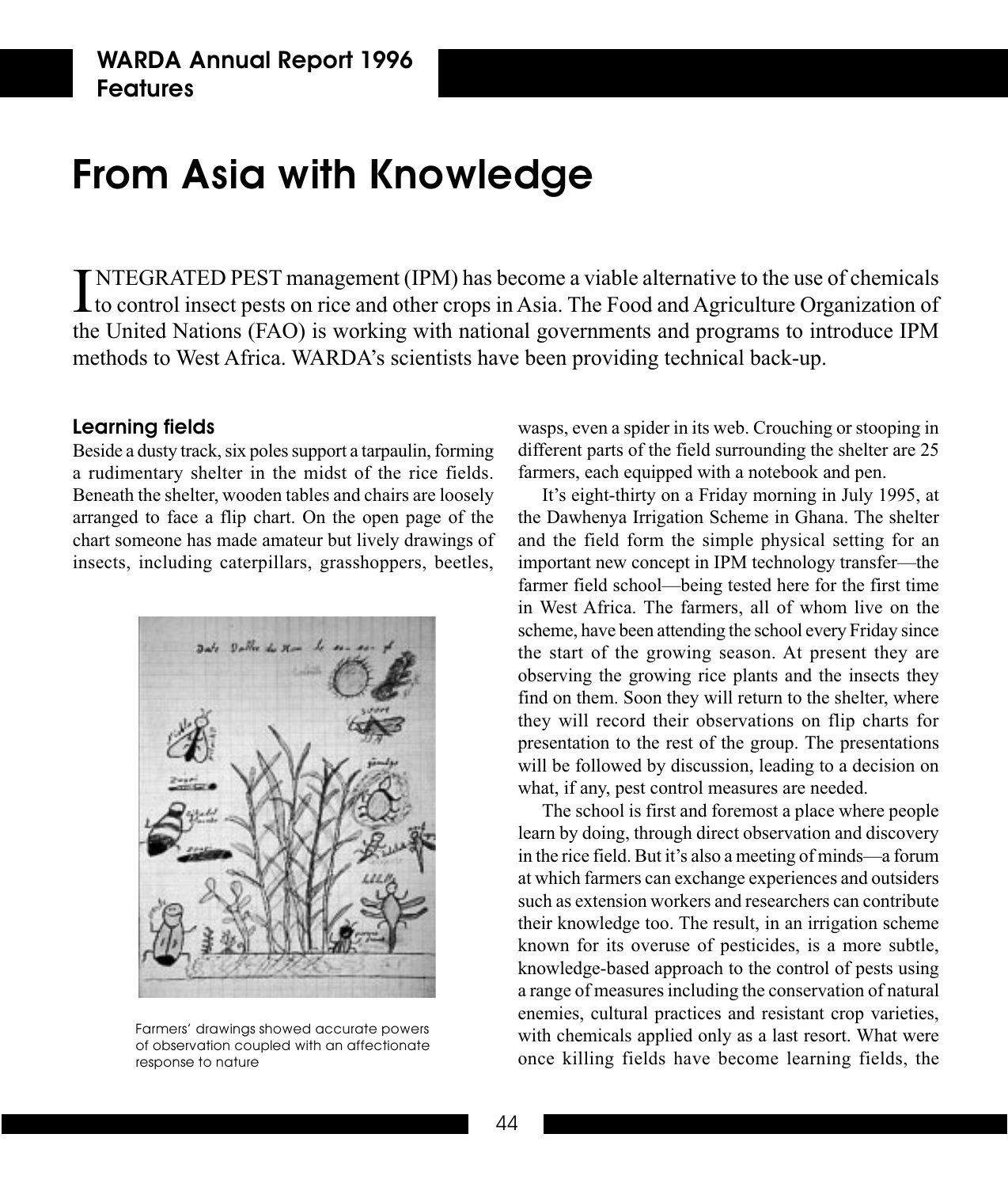crucible in which the future of pest control on Africa's farms is being forged.

#### **An Asian success story**

The farmer field school is new to Africa but not to Southeast Asia, where it has been successfully used to spread the IPM message for more than a decade.

The concept originated when the FAO launched a series of training courses to combat the overuse of pesticides in the region during the mid-1980s. By then, the dire effects of overuse on both human health and the environment had become all too apparent. Among the most harmful environmental effects were the disappearance of the natural enemies that would otherwise control many insect pests, and the development of "superpests" resistant to most chemical products.

The courses taught farmers and extension workers to observe the populations of insect pests and natural enemies in the field and to take action on the basis of their observations. That sounds like common sense today, but at the time it was a radical departure from accepted practice, which was to spray a cocktail of chemicals at regular intervals throughout the season, regardless of actual pest population levels. Combined with subsequent government programs, the courses proved highly effective in such countries as Vietnam, the Philippines, Indonesia and Cambodia, where large numbers of farmers have been able to reduce their use of pesticides dramatically.

In the early 1990s, the FAO decided it was time to spread the benefits of the course to West Africa. To generate interest, it organized a study tour of the participating Asian countries for West African directors of plant protection. After the tour three countries—Ghana, Côte d'Ivoire and Burkina Faso—requested the FAO's assistance in running an introductory course. While national programs were to organize and implement the courses, WARDA was asked to provide technical back-up.

#### **Indigenizing IPM**

The IPM needs of farmers in West Africa diverge from those of Asia. The region's different agro-ecologies give rise to different rice pests. More importantly, whereas the challenge in Asia was to wean farmers from the overuse of pesticides, that in most African production systems is to prevent future overuse. The high cost and unavailability of pesticides means that few African farmers have access to them at present. Africa, in other words, can learn from Asia's mistakes.

The three pilot courses were timed and organized so as to build up a core of African expertise in IPM as rapidly as possible. Teaching the course in Ghana were three FAO staff based in Asia. Farmers and extension agents trained on this course served as teaching staff on subsequent courses held in 1996 in Côte d'Ivoire and Burkina Faso, gradually replacing the Asian input. In each country, the majority of extension participants went on to organize up to 10 more field schools the next season, each in a different rice-growing area. The course in Ghana culminated in a national seminar on IPM, at which a national IPM policy and strategy were agreed.

WARDA also helped adapt the course to West African needs. "We made a big input, reflecting the importance we attach to IPM", notes Tony Youdeowei, Director of Training and Communications. "Our experience of pests and other stresses specific to the region was particularly

The farmer field school at Sakassou irrigation scheme, Côte d'Ivoire

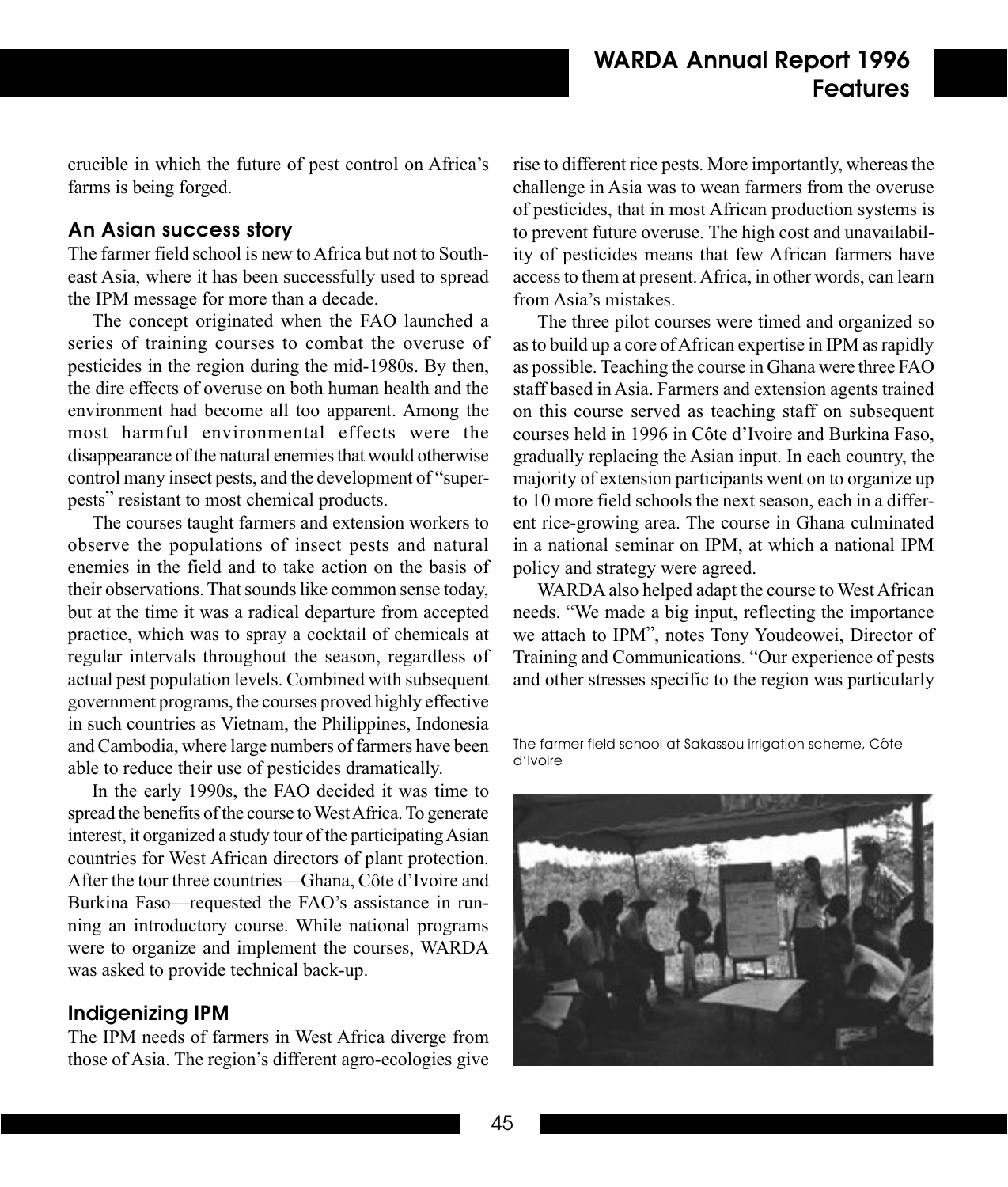

Extension agents were intensively trained in agro-ecosystems analysis



On Fridays, it was the farmers' turn to analyze the system and present their findings

useful." The Association sent 7 of its scientists and technicians to the course in Ghana and 6 to the one in Burkina Faso, while the course in Côte d'Ivoire, held on a scheme within easy reach of Bouaké, was covered by no less than 15 staff members.

Key to the success of the courses was their painstaking organization. In each country, a Project Oversight Committee was established to guide the incoming team of trainers and steer project planning and implementation. Next, a suitable irrigation scheme where farmers were already heavily dependent on pesticides had to be found—quite a rarity in Africa. Once identified, the site was equipped with the basic facilities and teaching

materials required by the course. The organizers then held a demanding 3-day workshop for potential participants from the extension service in order to select those who would prove most receptive to the course and most articulate in spreading its messages. These became the "Train the Trainers" or TOT participants. Lastly, 75 farmers from the irrigation scheme were invited to participate. They were divided into three separate field schools of 25 farmers each.

Once the course began, it followed a set routine. From Monday to Thursday, the participants from the extension service received intensive training in analyzing the local agro-ecology, diagnosing problems and deciding on solutions, with pests and their natural enemies taking central place. Typically, they spent the first 3 hours of the day in the field, observing and recording; this was followed by 2 hours of discussions, with afternoons being devoted to synthesis and the exploration of special topics. On Fridays it was the turn of the farmers to follow a similar routine—and of the extension participants to practice their skills as trainers and facilitators, passing on what they had learned during the week.

Besides field activities and group discussions, the courses had a strong research component. At the start of the season the participants conducted a baseline study of how farmers managed their rice fields, including the amount and frequency of pesticide applications. Throughout the course each farmer group had access to two trial plots, one in which it continued to apply pesticides regularly, according to the calendar, and one in which it tested IPM methods. Yields and profitability from each plot were assessed after harvest. In addition, special trials were conducted on such topics as the ability of the crop to compensate for the loss of leaves and tillers.

#### **Pay-off plus**

Economic analysis at the end of the Ghana course showed that the net returns to rice cropping using IPM practices were 32% higher than when pesticides were applied. Farmers could save up to US\$ 100 per hectare, and still obtain comparable yields.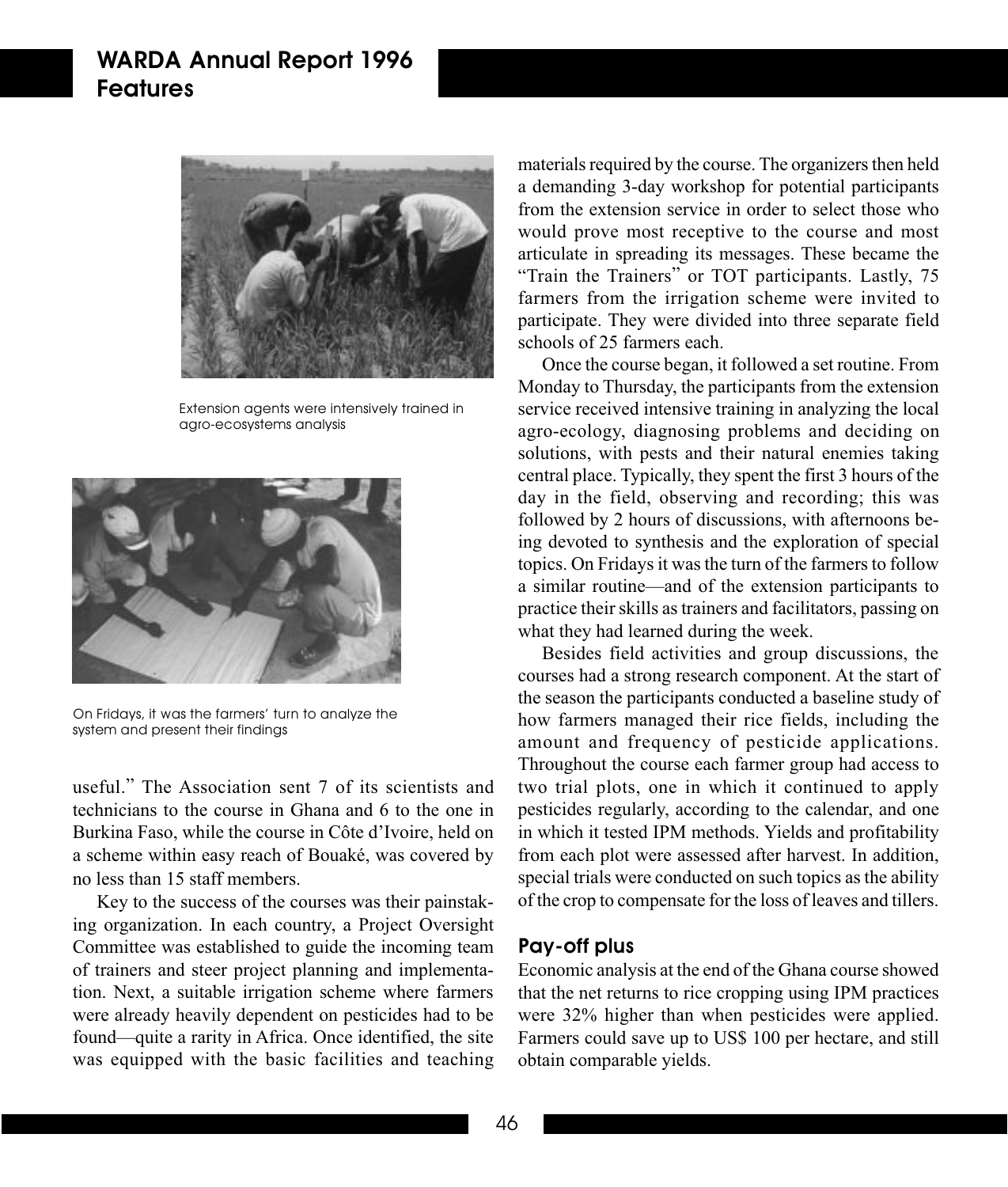A survey conducted 12 months later showed that participating farmers had stopped using pesticides altogether. "The cash incentive alone is enough to persuade farmers to adopt IPM practices, without counting the human health and environmental benefits that have yet to materialize fully", comments Youdeowei. Similar outcomes are expected at the host irrigation schemes in Burkina Faso and Côte d'Ivoire. All three countries now have ongoing IPM programs fully supported by the FAO and the government.

The key to the courses' success lies in allowing farmers to see for themselves the advantages of IPM practices. According to Youdeowei, the farmer field school reestablishes the traditional primacy of the farmer and his or her knowledge as the basis for taking management decisions. In Ghana, the training was so successful that even a deaf-and-dumb farmer was able to demonstrate his mastery of IPM techniques by the end of the course, using sign language and his flip chart. As the farmer who gave the closing address on the course claimed, "We can now be recognized as IPM experts".

As the schools spread, more and more West African farmers can be expected to put their newly acquired knowledge to good use—with immense benefits for the profitability of rice production, the health of rice producers and the quality of the environment.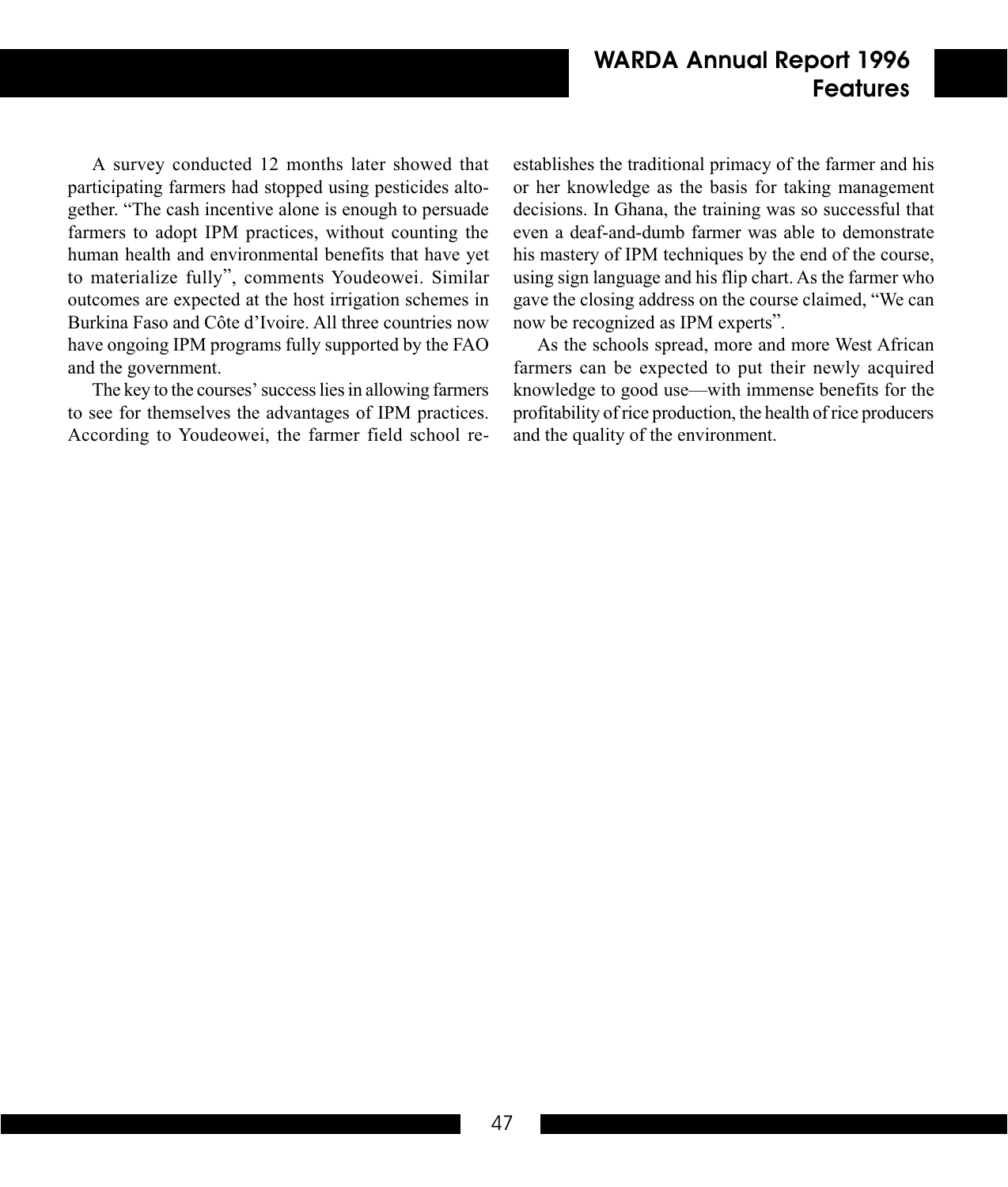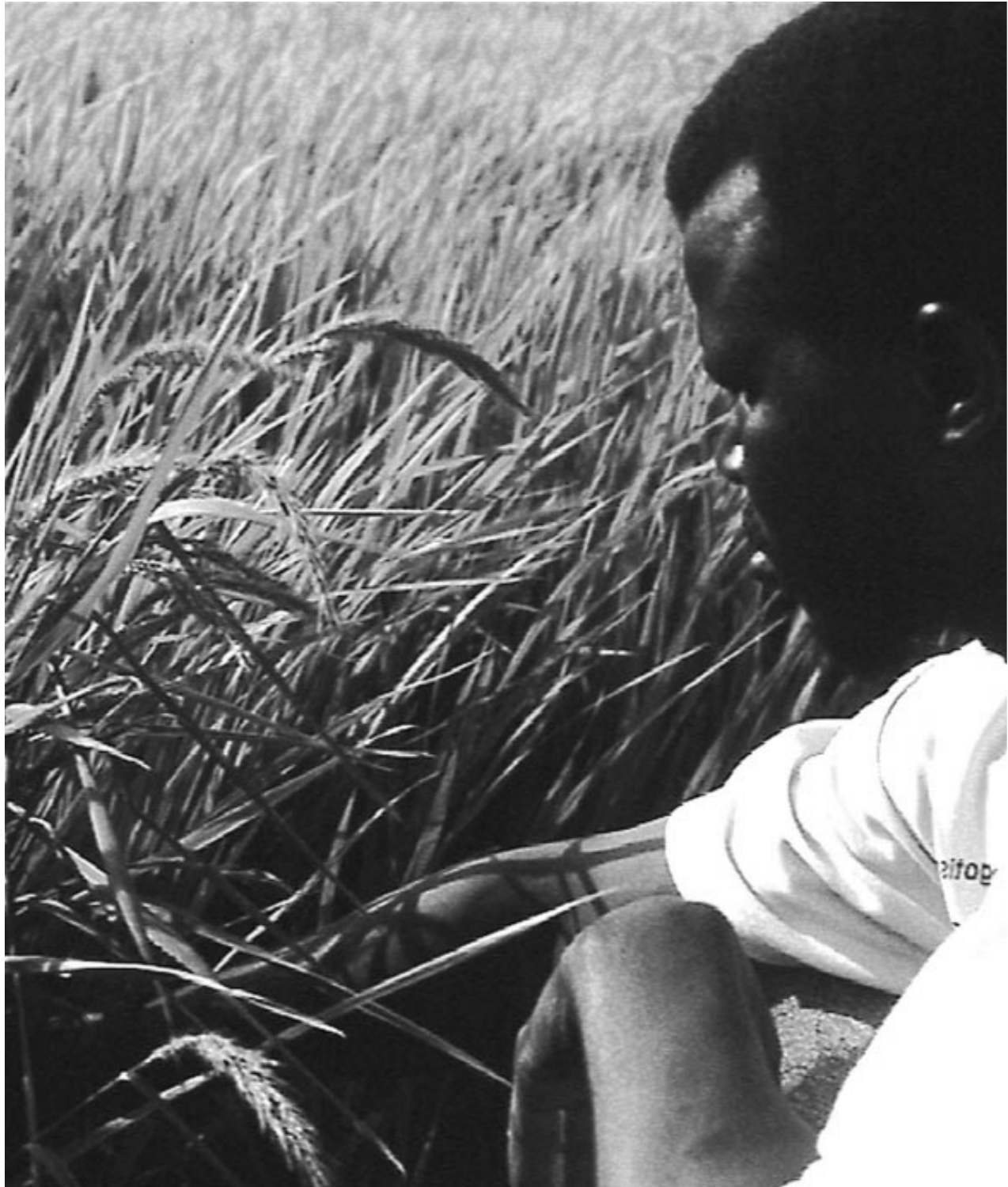# **Financial Statement**

**1. Position for the year ended 31 December 1996** (in US \$)

| <b>ASSETS</b>                        | 1996       | 1995       |
|--------------------------------------|------------|------------|
| <b>Current Assets</b>                |            |            |
| Cash and Bank Balances               | 1 201 134  | 930 792    |
| <b>Accounts Receivable:</b>          |            |            |
| Donors                               | 1 713 412  | 1 592 487  |
| Employees                            | 237 600    | 255 741    |
| Others                               | 1948 584   | 1 282 079  |
| Inventories                          | 716 279    | 602 772    |
| Prepaid Expenses                     | 138 026    | 198 166    |
| <b>Other Current Assets</b>          | 228 217    | 324 359    |
| <b>Total Current Assets</b>          | 6 183 252  | 5 186 396  |
| <b>Fixed Assets</b>                  |            |            |
| Property, Plant and Equipment        | 17 100 112 | 15 753 441 |
| Less: Accumulated Depreciation       | (3599738)  | (2905083)  |
| Total Fixed Assets (Net)             | 13 500 374 | 12 848 358 |
| <b>TOTAL ASSETS</b>                  | 19 683 626 | 18 034 754 |
| <b>LIABILITIES AND FUND BALANCES</b> |            |            |
| <b>Current Liabilities</b>           |            |            |
| Cash and Bank Balances (Overdraft)   | 763 419    |            |
| Accounts Payable:                    |            |            |
| Donors                               | 2 703 203  | 1 873 144  |
| Employees                            | 195 874    | 115 109    |
| Others                               | 1838276    | 2 159 574  |
| Provisions and Accruals              | 787475     | 556 634    |
| <b>Total Current Liabilities</b>     | 6 288 247  | 4 704 461  |
| Long-term Liabilities                |            |            |
| <b>Total liabilities</b>             | 6 288 247  | 4 704 461  |
| <b>Net Assets</b>                    |            |            |
| Capital Invested in Fixed Assets     |            |            |
| Center-owned                         | 13 500 374 | 12 848 358 |
| Capital Fund                         | (182 850)  | (68187)    |
| Operating Fund                       | 77855      | 550 122    |
| <b>Total Net Assets</b>              | 13 395 379 | 13 330 293 |
| TOTAL LIABILITIES AND FUND BALANCES  | 19 683 626 | 18 034 754 |
|                                      |            |            |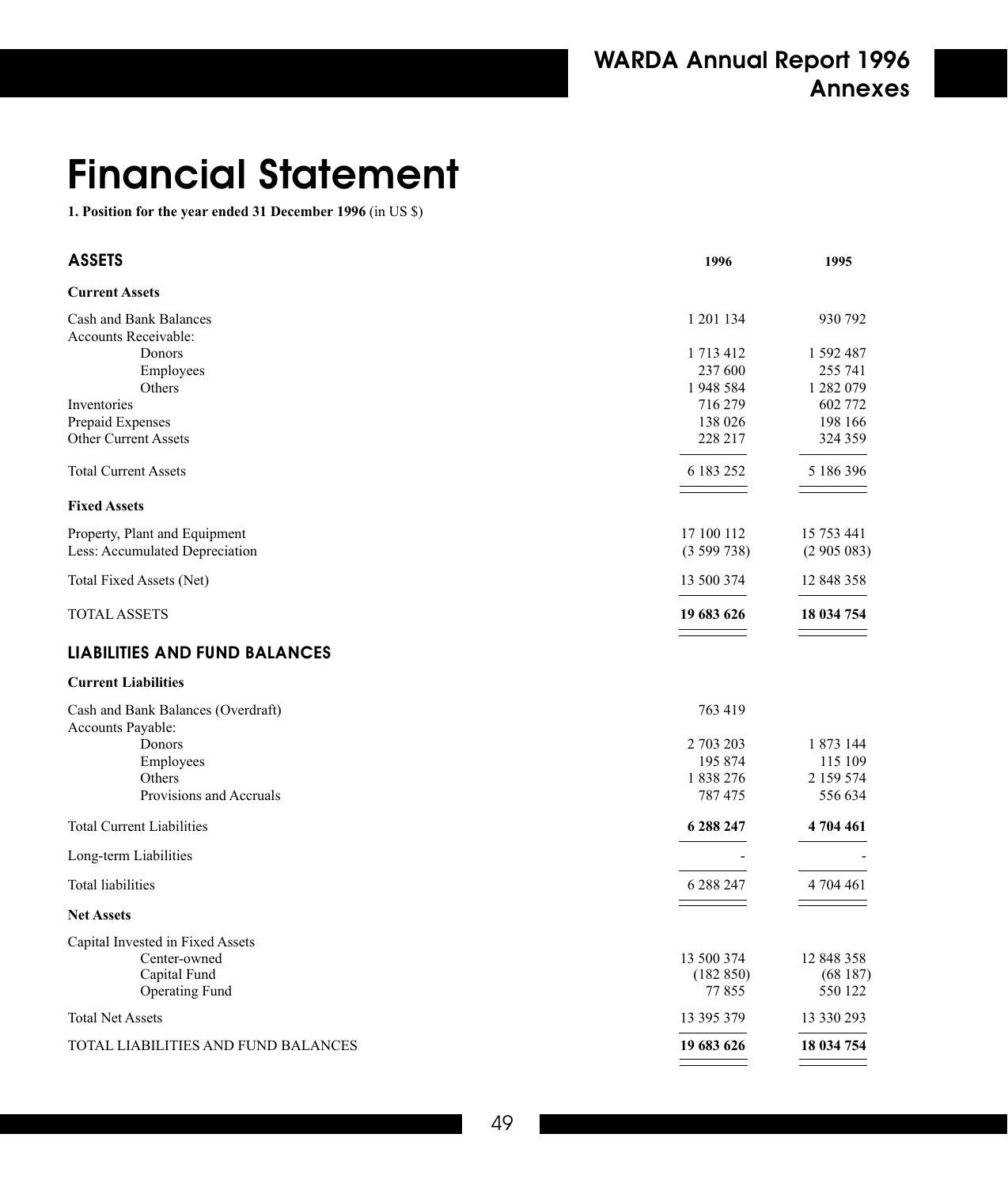#### **2. Statement of activities by funding for the year ended 31 December 1996** (in US \$)

|                                                  |               |                   | <b>Total</b>  |               |
|--------------------------------------------------|---------------|-------------------|---------------|---------------|
| <b>REVENUE</b>                                   | Unrestricted  | <b>Restricted</b> | 1996          | 1995          |
| Grants                                           | 4 9 5 6 9 9 0 | 4 189 100         | 9 146 090     | 8 4 6 2 1 7 2 |
| Member States' Contributions                     | 379 675       |                   | 379 675       |               |
| Other Revenues                                   | 82 851        |                   | 82 851        | 93 677        |
| <b>TOTAL REVENUE</b>                             | 5 4 19 5 16   | 4 189 100         | 9 608 616     | 8 5 5 8 4 9   |
| <b>OPERATING EXPENSES</b>                        |               |                   |               |               |
| Research Programs                                | 2 784 559     | 3 445 868         | 6 230 427     | 5 887 543     |
| Training and Communications                      | 674 736       | 252 147           | 926 883       | 825 359       |
| Administration and General Operations            | 2 0 5 2 6 7 1 |                   | 2 0 5 2 6 7 1 | 1 874 818     |
| Depreciation                                     | 694 655       |                   | 694 655       | 621859        |
| Gross Operating Expenses                         | 6 206621      | 3 698 015         | 9 9 0 4 6 3 7 | 9 209 579     |
| Recovery of Indirect Costs                       | (342819)      |                   | (342819)      | (181530)      |
| OPERATING EXPENSES (NET)                         | 5 863 803     | 3 698 015         | 9 5 61 818    | 9 0 28 0 49   |
| <b>EXCESS/(DEFICIT) OF REVENUE OVER EXPENSES</b> | (444 287)     | 491 085           | 46 798        | (472 200)     |
| <b>Allocated as Follows:</b>                     |               |                   |               |               |
| <b>Operating Fund</b>                            | 444 287       |                   | 444 287       | 762 626       |
| Capital Fund                                     |               | (491085)          | (491085)      | (290 425)     |
|                                                  |               |                   |               |               |
| <b>MEMO ITEM</b>                                 |               |                   |               |               |
| Operating Expenses by Natural Classification     |               |                   |               |               |
| <b>Personnel Costs</b>                           | 3 239 513     | 1 440 155         | 4 679 668     | 4 5 8 5 8 4 1 |
| Supplies and Services                            | 1920619       | 2 061 457         | 3 982 076     | 3 274 361     |
| Operational Travel                               | 351834        | 196 404           | 548 238       | 727 518       |
| Depreciation                                     | 694 655       |                   | 694 655       | 621859        |
| <b>Gross Operating Expenses</b>                  | 6 206 621     | 3 698 016         | 9 904 637     | 9 209 579     |
|                                                  |               |                   |               |               |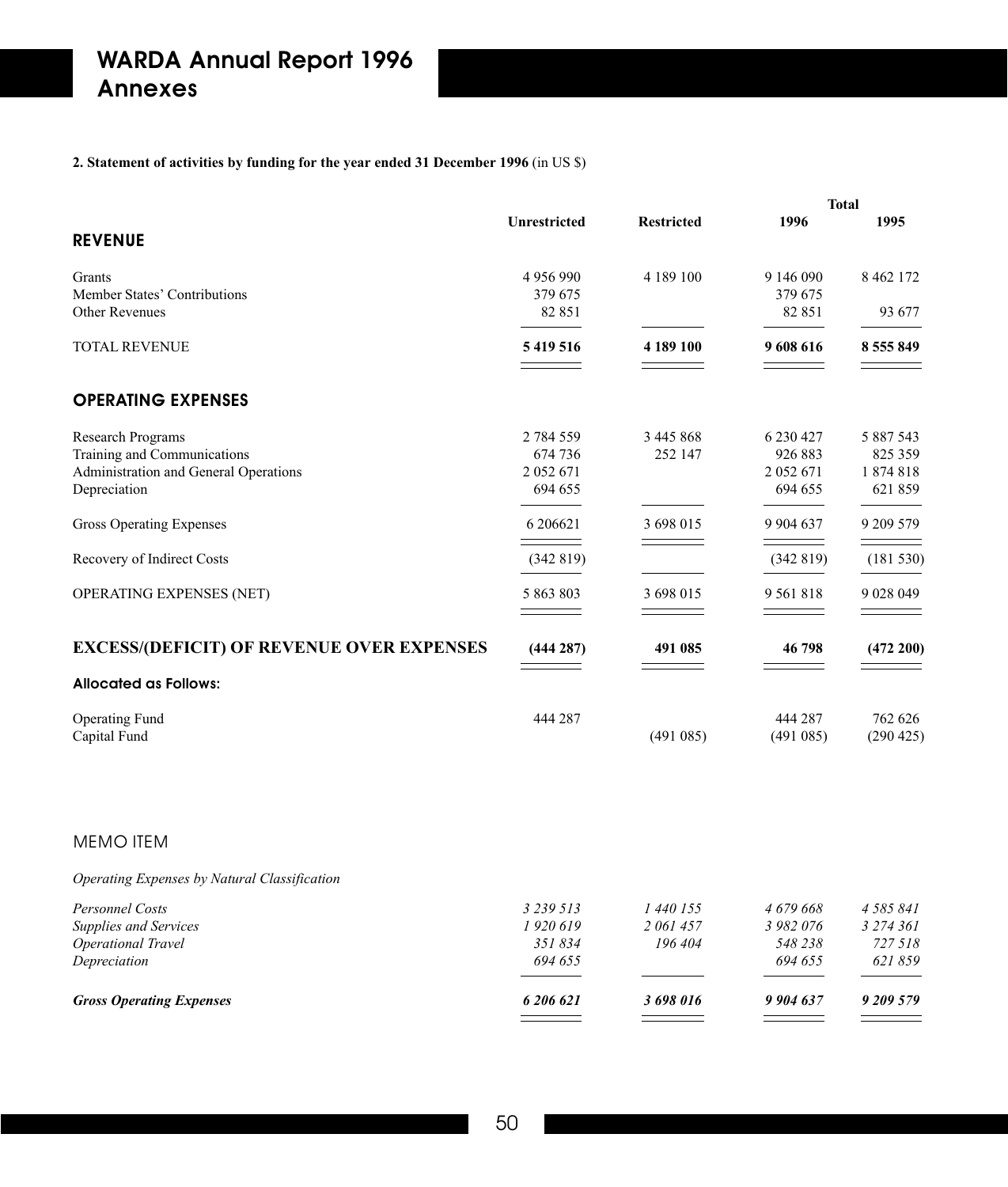#### **3. Grants and contributions for the year ended 31 December 1996** (in US \$)

| Unrestricted research agenda                                       | 1996      | 1995          |
|--------------------------------------------------------------------|-----------|---------------|
| Canada                                                             | 612 423   | 485 317       |
| Côte d'Ivoire                                                      | 304 616   |               |
| France                                                             | 105 508   | 72883         |
| Germany                                                            | 397 921   | 417 797       |
| Japan                                                              | 1 497 116 | 1 179 033     |
| Korea                                                              | 49 980    | 50 000        |
| Netherlands                                                        | 295 299   | 312 110       |
| Norway                                                             | 170 121   | 201 518       |
| Spain                                                              | 30 000    | 25 000        |
| Sweden                                                             | 551 116   | 505 393       |
| United Kingdom                                                     | 187890    | 175 368       |
| United States of America                                           | 150 000   | 200 000       |
| World Bank                                                         | 605 000   | 810 000       |
| <b>Total unrestricted grants</b>                                   | 4956990   | 4 434 419     |
|                                                                    |           |               |
| Restricted research agenda                                         |           |               |
| African Development Bank (Institutional Support)                   | 447 345   | 757 606       |
| Canada (IDRC) (Vector-borne Diseases Project)                      | 249 665   | 151 090       |
| Denmark (Phytosanitary and Seed Health Project)                    | 16 348    |               |
| Denmark/IITA/TAC (Inland Valley Consortium Project)                | 151 759   |               |
| Denmark (Vector-borne Diseases Project)                            | 68 074    | 37 183        |
| European Union (Crop and Resource Management Project)              | 725 328   | 614 639       |
| France (Agrophysiology Project)                                    | 85 351    | 94 106        |
| France (Inland Valley Consortium Project)                          | 156 693   | 13 342        |
| Germany (BMZ/GTZ) (Temperature Stress Project)                     | 170 215   | 545 162       |
| Germany (BMZ/GTZ) (Salinity Project)                               | 27876     | 69886         |
| Germany (GTZ) (Pesticides Project)                                 | 37 109    | 16 4 69       |
| Germany (GTZ) (Soil Nitrogen Project)                              | 36 642    | 41 748        |
| <b>IFAD (RADORT Project)</b>                                       | 129 421   |               |
| Japan (Grain Quality Studies)                                      | 70 000    | 63 080        |
| Netherlands (Inland Valley Consortium Project)                     | 393 010   | 537 145       |
| Norway (Vector-borne Diseases Project)                             | 84 9 25   | 21 599        |
| Rockefeller Foundation (Anther Culture Project)                    | 103 055   | 62 210        |
| United Nations Development Programme (Training and Communications) | 252 147   | 236 308       |
| United Kingdom (ODA/NRI) (Weeds Project)                           | 12 3 21   | 50 946        |
| United Kingdom (ODA) (INGER Project)                               | 245 011   | 166 805       |
| United Kingdom (ODA/NRI) (Nematology Project)                      | 28 8 8 6  | 34 743        |
| United Kingdom (ODA/NRI) (Weed/Insect Interaction)                 | 12 4 01   | 11 105        |
| United Kingdom (ODA/CABI) (Gall Midge Project)                     | 11 803    | 25 3 5 9      |
| United States (USAID) (Rice Network Project)                       | 473 186   | 459 016       |
| United States (USAID) (Technology Dissemination Project)           | 163 012   |               |
| United States (USAID) (Africa Link Project)                        | 4 1 3 9   |               |
| Miscellaneous                                                      | 33 378    | 18 20 6       |
| <b>Total restricted grants</b>                                     | 4 189 100 | 4 027 753     |
| <b>Total Grants</b>                                                | 9 146 090 | 8 4 6 2 1 7 2 |
|                                                                    |           |               |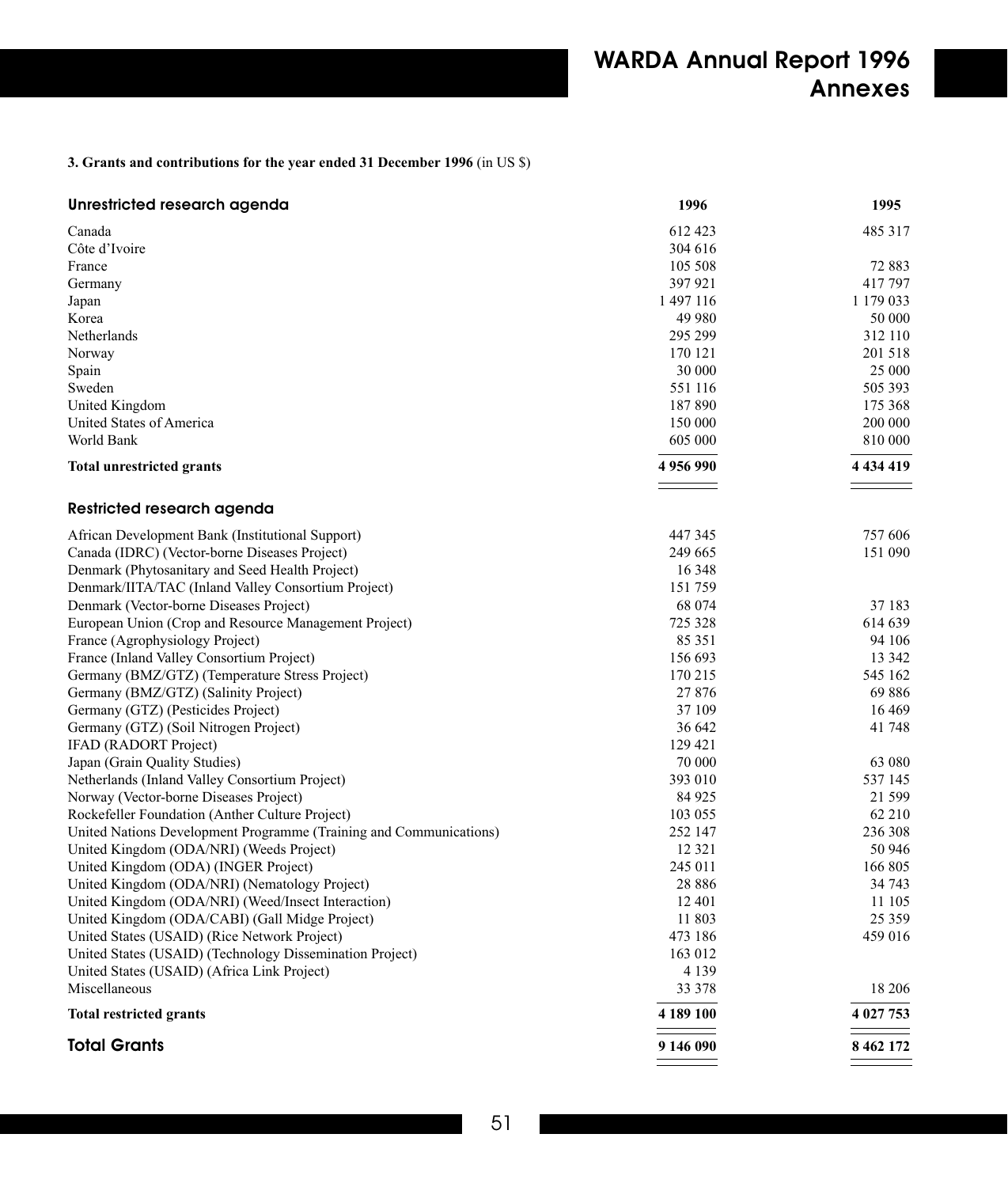# **Board of Trustees**

| Chairman                                   | Just Faaland (Norway)             |
|--------------------------------------------|-----------------------------------|
| <b>Members</b>                             | Mildred Amakiri (Nigeria)         |
|                                            | Alois Basler (Germany)            |
|                                            | Diomande Mamadou (Côte d'Ivoire)* |
|                                            | Jacques Faye (Senegal)*           |
|                                            | Ryuichi Ishii (Japan)             |
|                                            | Harold Kauffman (USA)             |
|                                            | Diana McLean (Canada)             |
|                                            | Keita Rokiatou N'Diaye (Mali)     |
|                                            | Michel Sedogo (Burkina Faso)**    |
| <i>Ex-officio: Director General, WARDA</i> | Kanayo F. Nwanze (Nigeria)*       |

Eugene R. Terry (Sierra Leone)\*\*

\* Joined 1996

\*\* Left 1996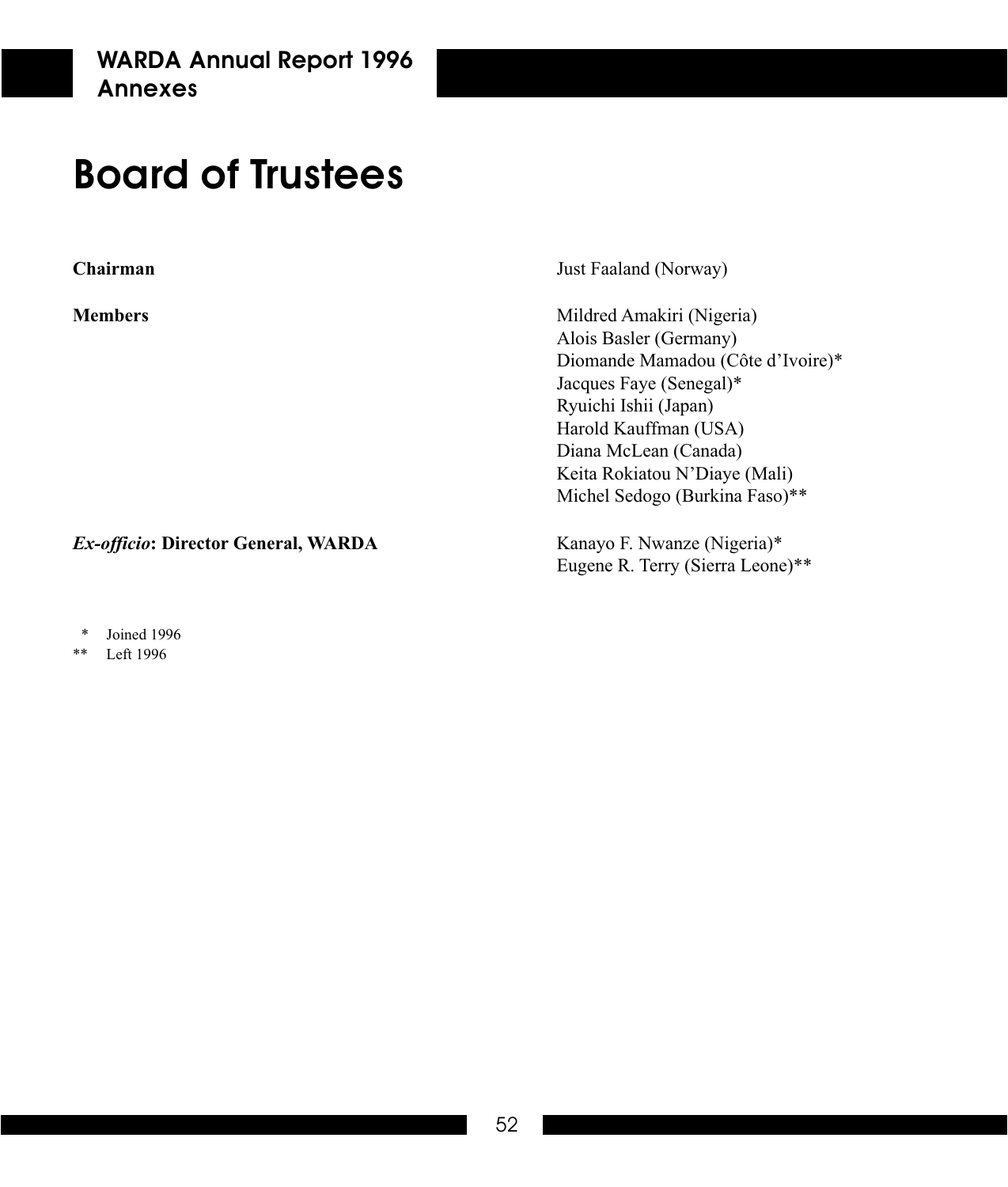# **WARDA Annual Report 1996 Annexes**

# **Senior Staff and Associates**

(All positions located at Mbé, near Bouaké, Côte d'Ivoire, unless otherwise noted)

#### **Director General** Kanayo F. Nwanze\*

Eugene R. Terry\*\*

Head of Finance and Personnel Services Andrew Urquhart\* (acting) Head of Administration and Support Services Robert Lemp Head of Farm Management and Engineering Services Chitti Babu Buyyala Internal Auditor Clement Babalola Public Affairs Officer and the Melissa Anderson\*

#### **Director of Research** 2002 **Peter Matlon**

#### **Continuum program**

Leader Michael Dingkuhn Agronomist Mathias Becker Entomologist Elvis Heinrichs\*\* Grain quality specialist Hideo Watanabe\* Hydrologist Nick van de Giessen **INGER-Africa coordinator** Robert Guei Lowland rice breeder (Ibadan, Nigeria) B.N. Singh Pathologist Abdoul Aziz Sy<sup>\*\*</sup> Policy economist Thomas Randolph Production economist Timothy Dalton\* RADORT project leader Niels Hanssens\* Soil scientist Kanwar Sahrawat Soil scientist Sitapha Diatta Statistician/biometrician Abdoulaye Adam Upland rice breeder Monty Jones

#### **Sahel irrigated rice program**

Leader (St-Louis, Senegal) Kouamé Miezan Agronomist (St-Louis, Senegal) Marco Wopereis Economist (St-Louis, Senegal) Cynthia Donovan\*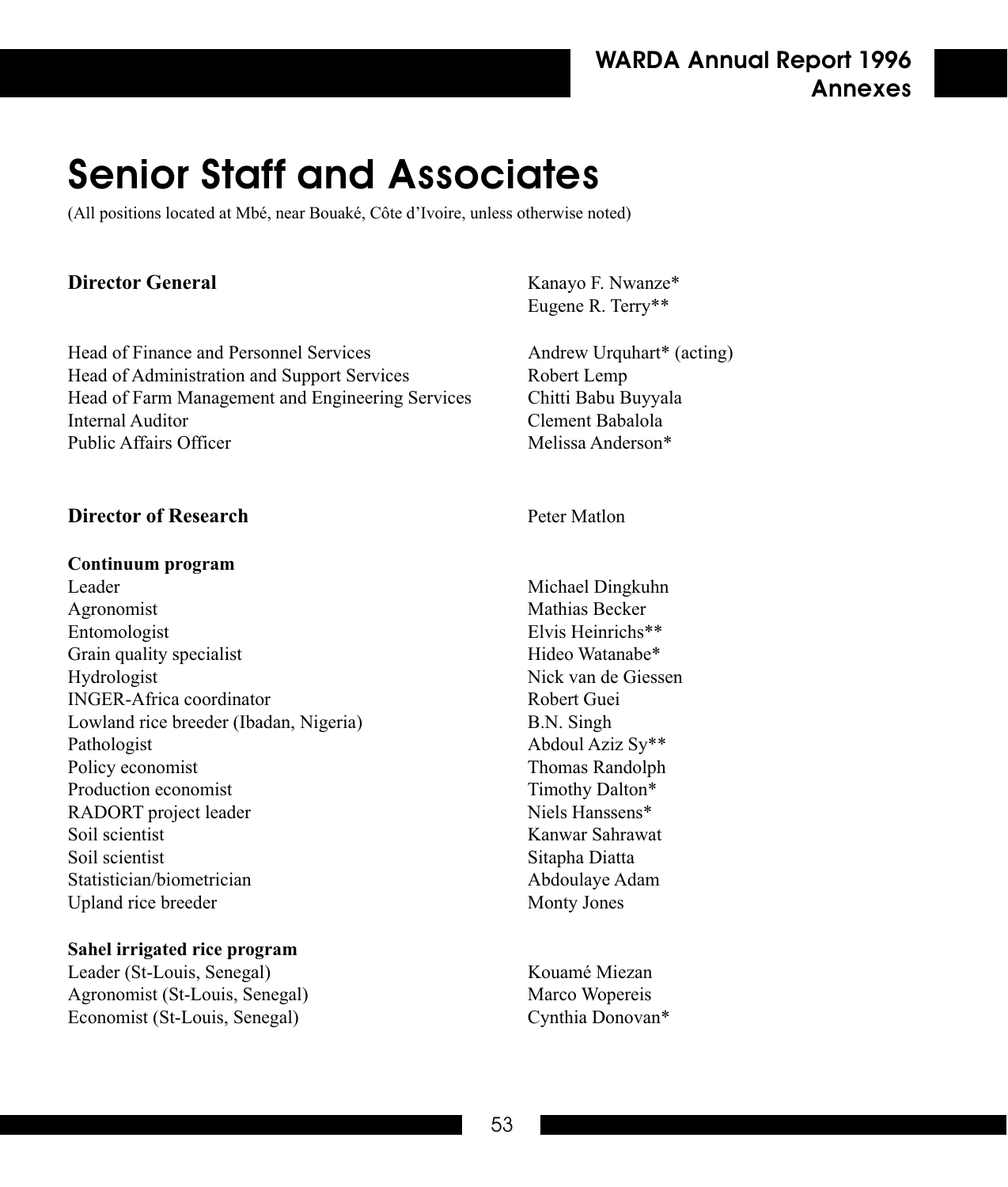# **WARDA Annual Report 1996 Annexes**

#### **Collaborating and project scientists**

Entomologist (Ibadan, Nigeria) Charles Williams (CABI) Human Health Project coordinator Thomas Teuscher Inland Valley Consortium (IVC) coordinator Jean-Yves Jamin (CIRAD) IVC research coordinator Pieter Windmeijer (Winand Staring Centre)<br>Nematologist Danny Coyne (NRI) Physiologist Alain Audebert (CIRAD) Weed Scientist David Johnson (NRI)

#### **Director of Training and Communications** Anthony Youdeowei

Danny Coyne (NRI)

Documentalist Alassane Diallo

- \* Joined 1996
- \*\* Left 1996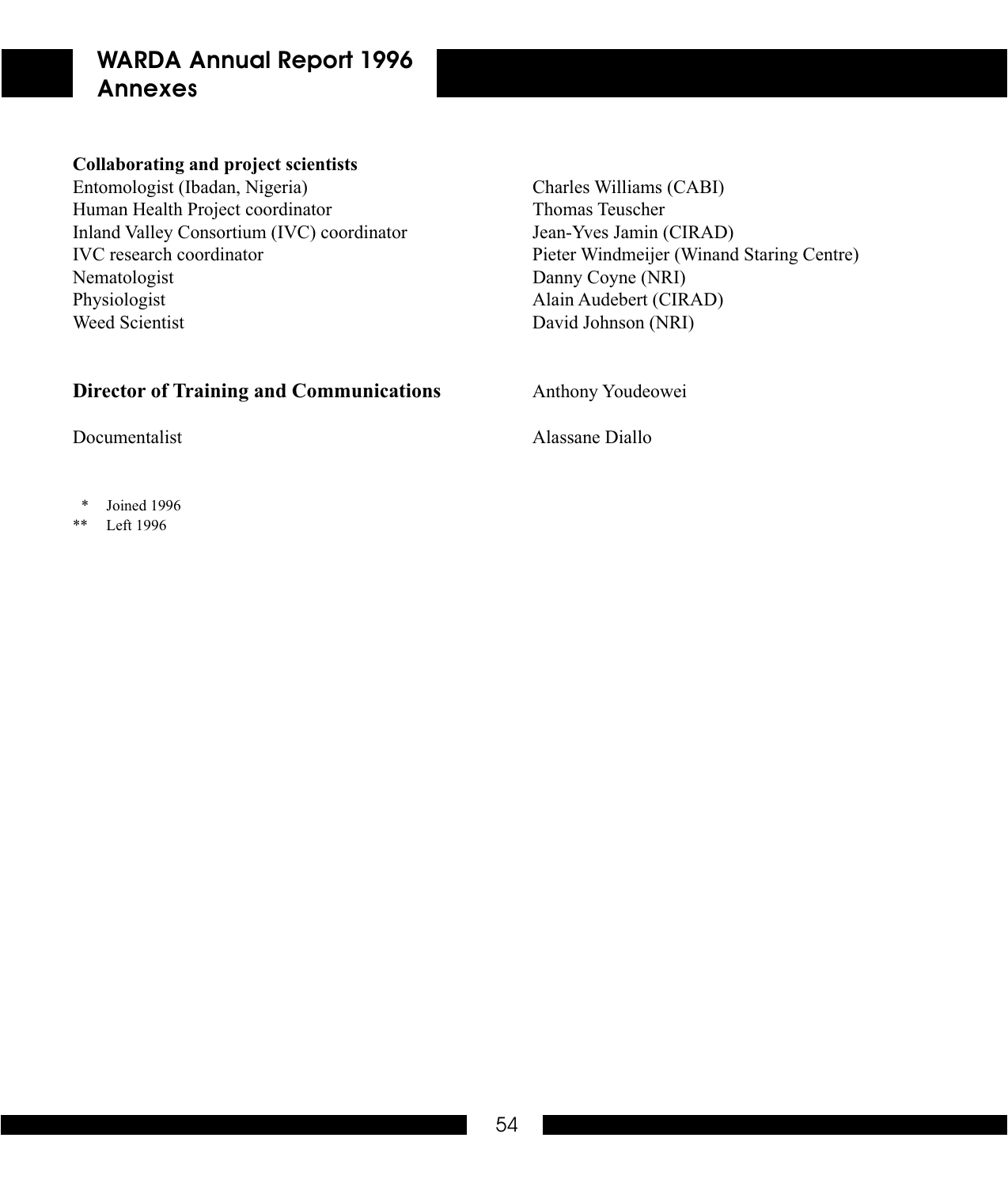# **Publications**

- Adesina, A.A. 1996. Factors affecting the adoption of fertilizers by rice farmers in Côte d'Ivoire. *Nutrient Cycling in Agroecosystems* 46:29-39.
- Adesina, A.A. and Djato, K.K. 1996. Farm size, relative efficiency and agrarian policy in Côte d'Ivoire: Profit function analysis of rice farms. *Agricultural Economics* 14: 93-102.
- Becker, M. and Ladha, J.K. 1996. Adaptation of green manure legumes to adverse conditions in rice lowlands. *Biology and Fertility of Soils* 23: 243-248.
- Becker, M. and Ladha, J.K. 1996. Synchronizing residue N mineralization with rice N demand in flooded conditions. In: Giller, K. and Cadisch, G. (eds), *Driven by Nature: Plant Litter Quality and Decomposition.* CAB International, London, pp. 231-238.
- Coyne, D.L. and Namaganda, J.M. 1996. Plant parasitic nematode pests of root and tuber crops in Masindi District of Uganda. *African Journal of Root and Tuber Crops* 1: 4-7.
- Coyne, D.L., Plowright, R.A. and Fofana, I. 1996. Preliminary investigations of nematodes associated with rice in Guinea, Benin and Togo. *Afro-Asian Journal of Nematology* 6: 70-73.
- Diatta, S. 1996. Les sols gris de bas versant sur granito-gneiss en région centrale de Côte d'Ivoire: Organisation toposéquence et spatiale, fonctionnement hydrologique: Conséquences pour la riziculture. Thèse de doctorat, Université Henri Poincaré (UHP), Nancy, France.
- Dingkuhn, M. 1996. Modelling concepts for the phenotypics plasticity to dry matter and nitrogen partitioning in rice. *Agricultural Systems* 52: 383-397.
- Dingkuhn, M. 1996. Prospects for a sustainable intensification of rice production in West Africa. In: Attanandana, T., Keoruenromme, P., Pongsakul, P. and Vearasilp, T. (eds), *Maximizing Sustainable Rice Yields through Improved Soil and Environment Management.* Proceedings of the International Symposium, 11-17 November 1996 , Khon Kaen, Thailand, pp. 409-416.
- Dingkuhn, M. and Kropff, M. 1996. Rice. In: Zamski, E. and Schaffer, A.A. (eds), *Photoassimilate Distribution in Plants and Crops: Source-sink Relationships.* Marcel Dekker, New York, USA, pp. 519-547.
- Dingkuhn, M. and Le Gal, Y. 1996. Effect of drainage date on yield and dry matter partitioning in irrigated rice. *Field Crops Research* 46: 117-126.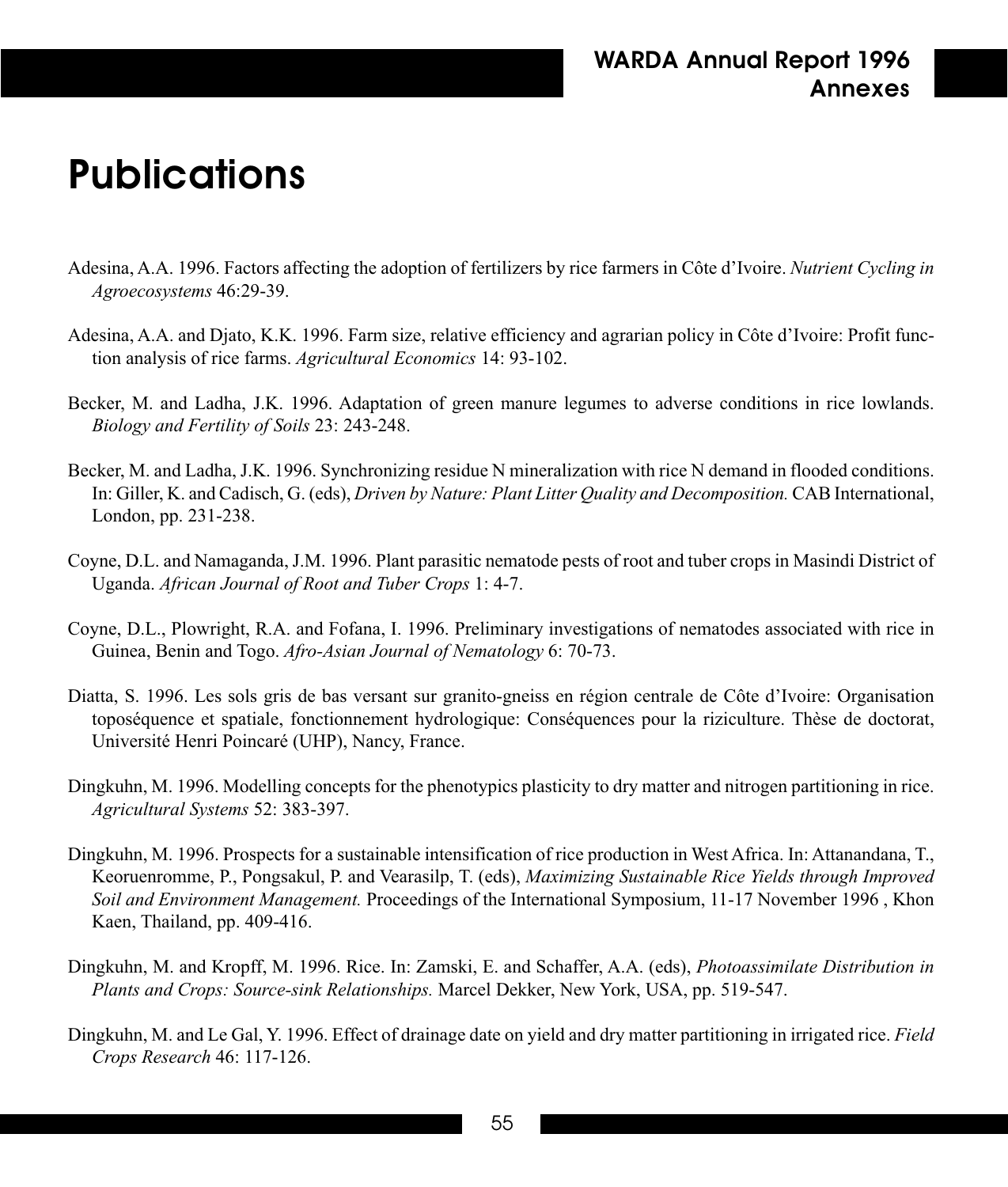- Guei, R. and Wassom, C.E. 1996. Genetic analysis of tassel size and leaf senescence and their relationships with yield in two tropical lowland maize populations. *African Crop Science Journal* 4: 275-281.
- Johnson, D.E. 1996. Weed management in smallholder rice production in the tropics. http:/www.ent.agri.umn.edu/ classes/ipm/chapters/johnson.htm. University of Minnesota.
- Jones, M.P., Johnson, D.E., Fofana, B. and Koupeur, T. 1996. Selection for weed competitiveness in upland rice. *International Rice Newsletter* 21: 31-32.
- Matlon, P.J. 1996. What changes are required in systems-oriented research methodology? In: Sebilotte, M. (ed.), *Systems-oriented Research in Agriculture and Rural Development.* Proceedings of an International Symposium, 21-25 November 1994, Montpellier, France. Centre de Coopération Internationale en Recherche Agronomique pour le Développement (CIRAD), Montpellier, France, pp. 211-214.
- Riches, C.R., Johnson, D.E. and Jones, M.P. 1996. The selection of resistance to *Striga* species in upland rice. In: Moreno, M.T., Cubero, J.I., Berner, D., Joel, D., Musselman, L.J. and Parker, C. (eds), *Advances in Parasitic Plant Research.* Sixth International Parasitic Weed Symposium, 16-18 April 1996, Cordoba, Spain. Junta de Andalucia, Consejeria de Agricultura y Pesca, Sevilla, pp. 674-680.
- Sahrawat, K.L. 1996. Nitrification inhibitors, with emphasis on natural products, and the persistence of fertilizer nitrogen in the soil. In: Ahmad, N. (ed.), *Nitrogen Economy in Tropical Soils. Developments in Plant and Soil Sciences* 69: 379-388. Kluwer Academic Publishers, The Netherlands.
- Sahrawat, K.L., Mulbah, C.K., Diatta, S., Delaune, R.D., Patrick, W.H. Jr., Singh, B.N. and Jones, M.P. 1996. The role of tolerant genotypes and plant nutrients in the management of iron toxicity in lowland rice. *Journal of Agricultural Science* (Cambridge) 126: 143-149.
- Sahrawat, K.L., Pardhasaradhi, G., Rego, T.J. and Rahman, M.H. 1996. Relationship between extracted phosphorus and sorghum yield in a Vertisol and an Alfisol under rainfed cropping. *Fertilizer Research* 44: 23-26.
- Sahrawat, K.L., Rego, T.J., Natarajan, M. and Burford, J.R. 1996. Effects of fallow and pigeonpea on yield and nitrogen response of the succeeding sorghum on a Vertisol. *Tropical Agriculture* (Trinidad) 73: 1-4.
- Singh, B.N., Alluri, K., Miezan, K. and Akinsola, E.A. 1996. Breeding strategies for varietal improvement in lowland rice for sub-Saharan Africa (abstract). Paper presented at the Second International Crop Science Congress, 17-24 November 1996, New Delhi, India.
- Singh, B.N., Masajo, T.M. and Oladimeji, O. 1996. Use of genetic male-sterile facilitated recurrent selection for blast resistance in rice. *International Rice Research Notes* 21: 28-29.
- Souleymane Nacro, Heinrichs, E.A. and Dakouo, D. 1996. Estimation of rice yield losses due to the African rice gall midge, *Orseolia oryzivora* (Harris and Gagne). *International Journal of Pest Management* 42: 331-334.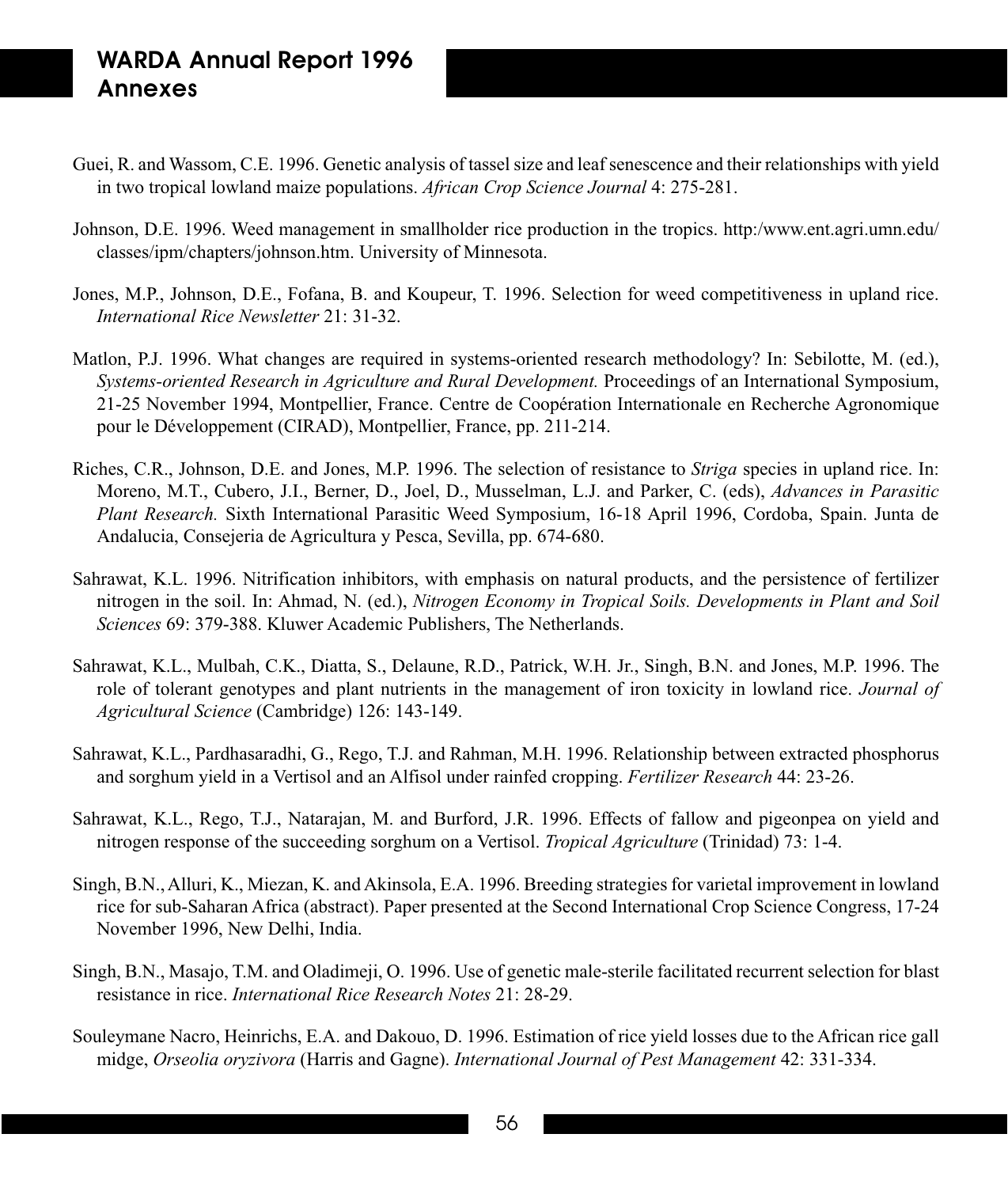- Windmeijer, P., Becker, M. and van de Giessen, N. 1996. Rice in West Africa: The toposequence concept. In: Stoop, W.A., Brinkman, W.J. and Veldkamp, W.J. (eds), The Toposequence Concept. Working paper, Royal Tropical Institute (KIT), Amsterdam, The Netherlands, pp. 141-159.
- Youdeowei, A., Diallo, A. and Spiff, E.D. 1996. Preparatory study 3: Synthesis of regional studies of agricultural information needs of African countries. In: *The Role of Information for Rural Development in ACP countries: Review and Perspectives.* Proceedings of an International Seminar, 12-16 June 1995, Centre de Coopération Internationale en Recherche Agricole pour le Développement (CIRAD), Montpellier, France. Technical Centre for Agricultural and Rural Cooperation (CTA), Wageningen, The Netherlands, pp. 113-138.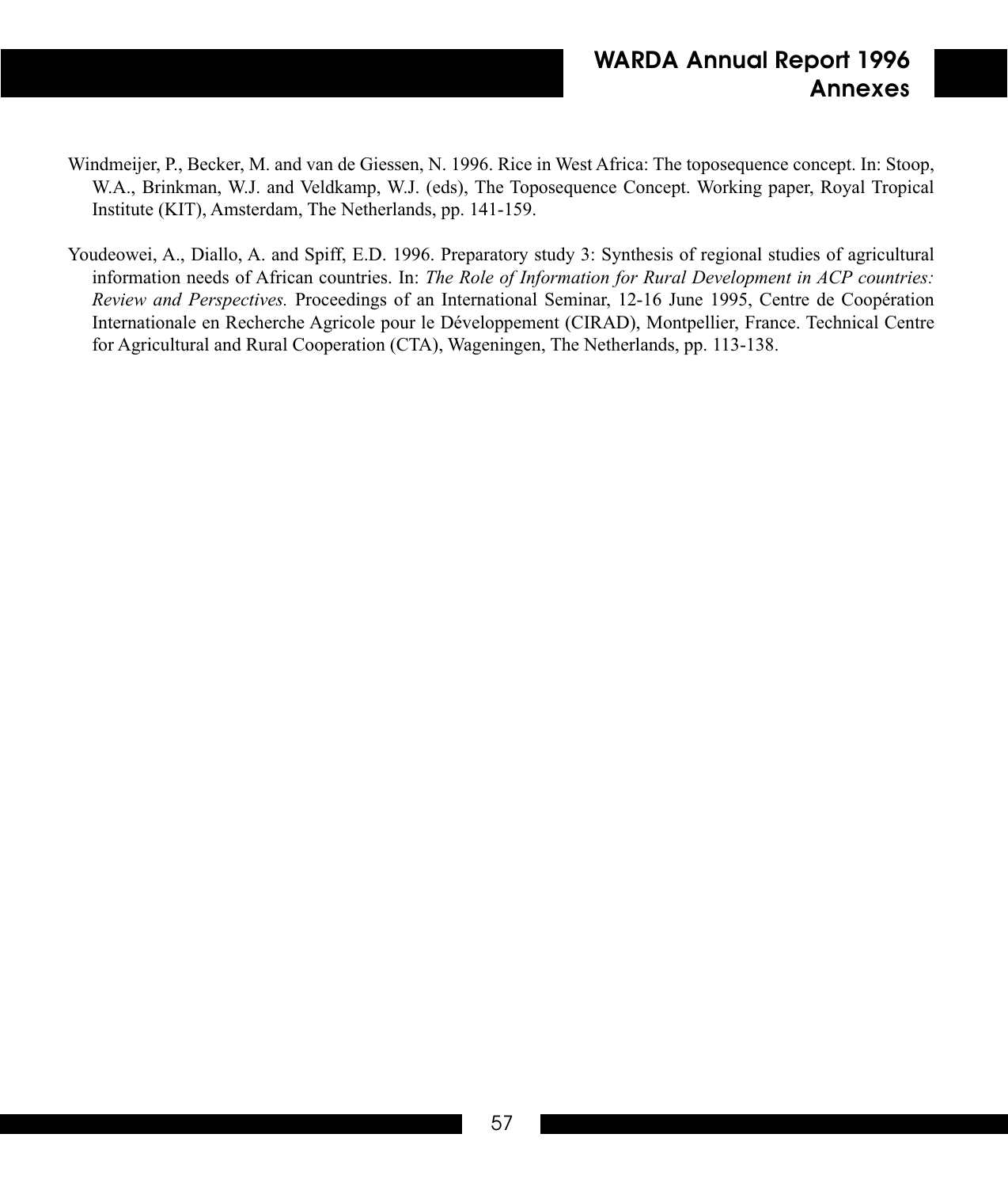# **Acronyms**

| ACP            | Africa-Caribbean-Pacific                                                 |
|----------------|--------------------------------------------------------------------------|
| <b>BMZ</b>     | Bundesministerium für Wirtschaftliche Zusammenarbeit (Germany)           |
| <b>CABI</b>    | Commonwealth Agricultural Bureaux International (UK)                     |
| <b>CIRAD</b>   | Centre de Coopération Internationale en Recherche Agronomique pour le    |
|                | Développement (France)                                                   |
| <b>CFA</b>     | Communauté Financière Africaine                                          |
| <b>CGIAR</b>   | Consultative Group on International Agricultural Research                |
| <b>CILSS</b>   | Comité Permanent Inter-Etats de Lutte contre la Sécheresse dans le Sahel |
| <b>CORAF</b>   | Conférence des Responsables de la Recherche Agronomique Africaine        |
| <b>CTA</b>     | Technical Centre for Agricultural and Rural Co-operation                 |
| <b>DANIDA</b>  | Danish International Development Agency                                  |
| <b>DAP</b>     | Di-ammonium phosphate                                                    |
| <b>DIARPA</b>  | Diagnostique rapide de pré-aménagement (diagnostic tool)                 |
| <b>DLO</b>     | Dients Landbouwkundig Onderzoek (Netherlands)                            |
| <b>ECA</b>     | United Nations Economic Commission for Africa                            |
| <b>FAO</b>     | Food and Agriculture Organization of the United Nations                  |
| <b>GIS</b>     | Geographical information system                                          |
| <b>GTZ</b>     | Gesellschaft für Technische Zusammenarbeit (Germany)                     |
| <b>ICRISAT</b> | International Crops Research Institute for the Semi-Arid Tropics         |
| <b>IDESSA</b>  | Institut des Savannes (Côte d'Ivoire)                                    |
| <b>IDRC</b>    | International Development Research Centre (Canada)                       |
| <b>IER</b>     | Institut d'Economie Rural (Mali)                                         |
| <b>IFAD</b>    | International Fund for Agricultural Development                          |
| <b>IITA</b>    | International Institute of Tropical Agriculture                          |
| <b>ILRI</b>    | <b>International Livestock Research Institute</b>                        |
| <b>INGER</b>   | International Network for the Genetic Evaluation of Rice                 |
| <b>IPM</b>     | Integrated pest management                                               |
| <b>IRRI</b>    | <b>International Rice Research Institute</b>                             |
| <b>ISNAR</b>   | International Service for National Agricultural Research                 |
| <b>ISRA</b>    | Institut Sénégalais de Recherche Agricole                                |
| <b>IVC</b>     | <b>Inland Valley Consortium</b>                                          |
| <b>KIT</b>     | Royal Tropical Institute (Netherlands)                                   |
| <b>NARDS</b>   | National agricultural research and development system                    |
| NGO            | Non-governmental organization                                            |
| <b>NRI</b>     | Natural Resources Institute (UK)                                         |
| OAU            | Organization of African Unity                                            |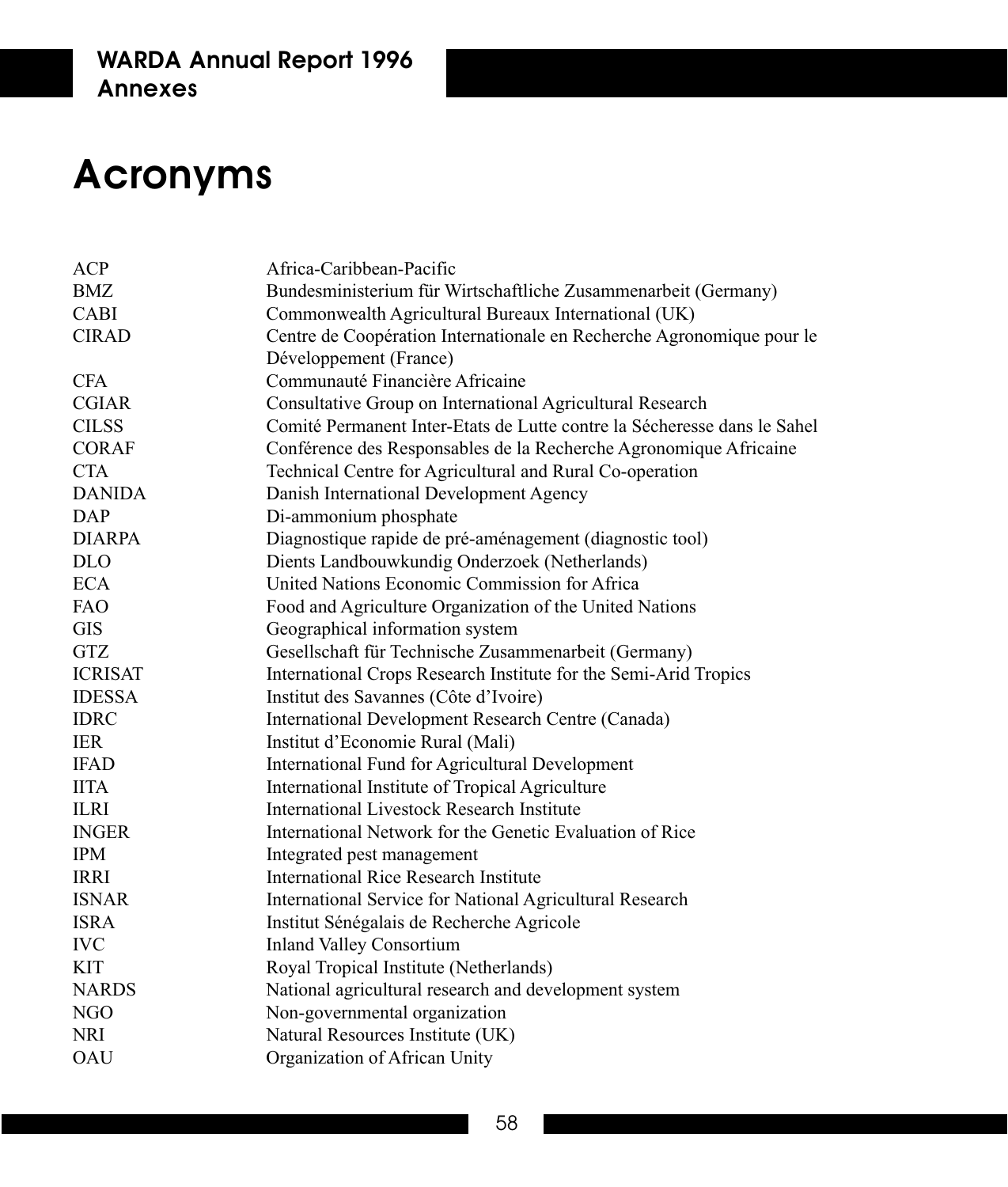# **WARDA Annual Report 1996 Annexes**

| <b>ODA</b>      | Overseas Development Administration (UK)                                             |
|-----------------|--------------------------------------------------------------------------------------|
| <b>PEEM</b>     | Joint Panel of Experts on Environmental Management for Vector Control (WHO/FAO/      |
|                 | <b>UNEP/UNCHS)</b>                                                                   |
| <b>RADORT</b>   | Research on Accelerated Diffusion of Rice Technology (project)                       |
| R&D             | Research and development                                                             |
| <b>RIDEV</b>    | Rice development (model)                                                             |
| <b>RYMV</b>     | Rice yellow mottle virus                                                             |
| <b>SAED</b>     | Société d'Aménagement et d'Exploitation des Terres du Delta du Fleuve Sénégal et des |
|                 | Vallées du Fleuve Sénégal et de la Falème (Senegal)                                  |
| <b>SARI</b>     | Savanna Research Institute (Ghana)                                                   |
| <b>SISMAR</b>   | Société Industrielle Sahélienne de Machinisme Agricole, de Mécanique et de           |
|                 | Représentation (Senegal)                                                             |
| <b>SLA</b>      | Specific leaf area                                                                   |
| <b>SOPRORIZ</b> | Projet National Riz (Côte d'Ivoire)                                                  |
| <b>TAC</b>      | Technical Advisory Committee (of the CGIAR)                                          |
| <b>TOT</b>      | Train the trainers                                                                   |
| <b>UHP</b>      | Université Henri Poincaré (France)                                                   |
| <b>UNCHS</b>    | United Nations Centre for Human Settlements                                          |
| <b>UNDP</b>     | United Nations Development Programme                                                 |
| <b>UNEP</b>     | United Nations Environment Programme                                                 |
| <b>USAID</b>    | United States Agency for International Development                                   |
| <b>WARDA</b>    | West Africa Rice Development Association                                             |
| <b>WHO</b>      | World Health Organization                                                            |